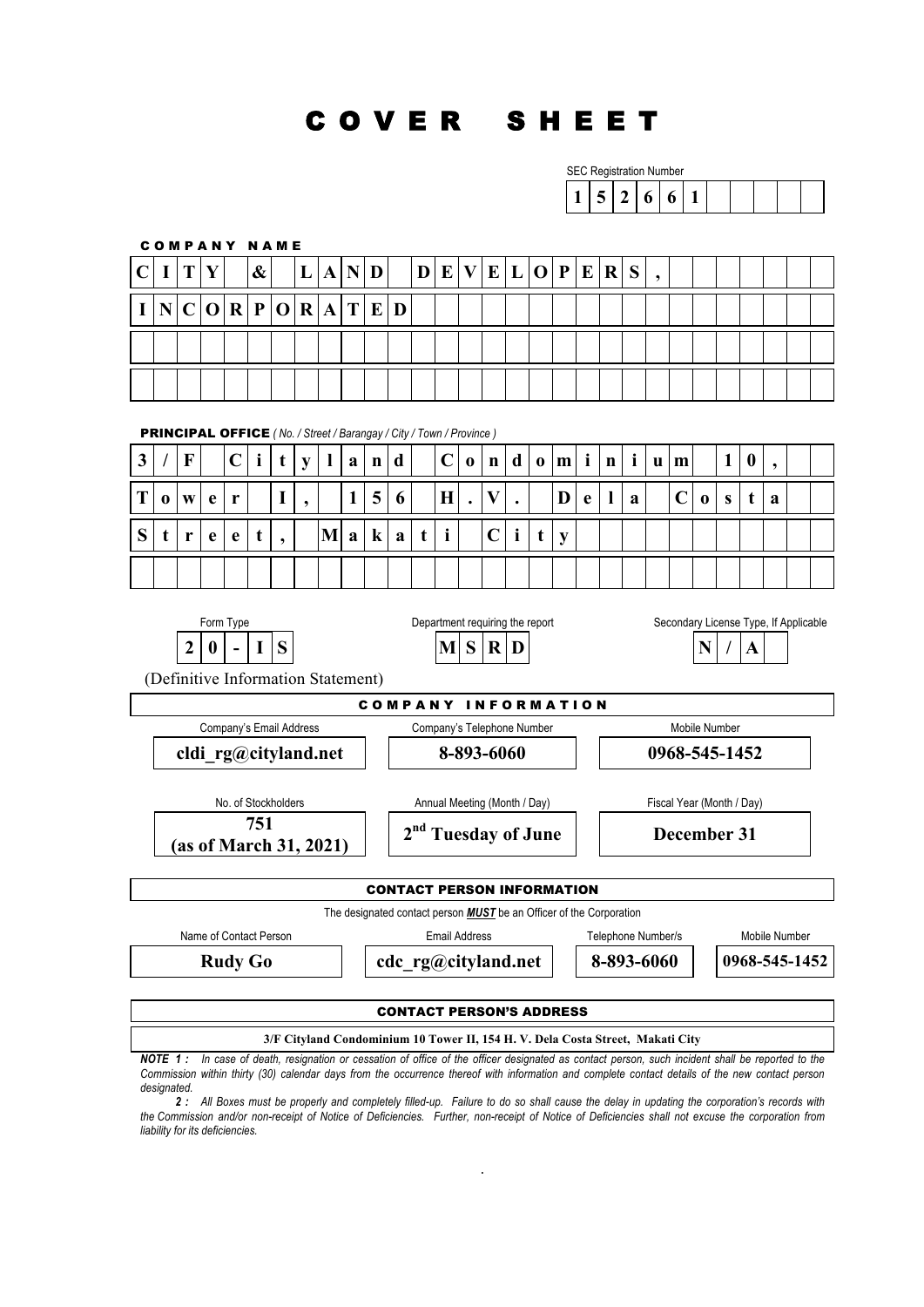# **SECURITIES AND EXCHANGE COMMISSION**

# **SEC FORM 20-IS**

# **INFORMATION STATEMENT PURSUANT TO SECTION 17.1(b) OF THE SECURITIES REGULATION CODE**

- 1. Check the appropriate box:
	- [ ] Preliminary Information Statement
	- [ x ] Definitive Information Statement
- 2. Name of Registrant as specified in its charter **City & Land Developers, Incorporated**
- 3. **Makati City, Philippines** Province, country or other jurisdiction of incorporation or organization
- 4. SEC Identification Number **152661**
- 5. BIR Tax Identification Code **000-444-840**
- 6. **3/F Cityland Condominium 10 Tower I, 156 H.V. Dela Costa Street, Makati City 1226** Address of principal office Postal Code Postal Code
- 7. Registrant's telephone number, including area code **(632) 8-893-6060**
- 8. Date, time and place of the meeting of security holders

Date - **June 8, 2021** Time - **4:00 PM** Place - **Virtually or via remote communication**

In light of the COVID-19 global pandemic, there will be no physical venue alloted for stockholders to attend the Annual Stockholders' Meeting (ASM). Thus, the ASM will be held virtually or via remote communication. The presiding officer shall call and preside the ASM at Makati City, where the principal office of the Corporation is located.

- 9. Approximate date on which the Information Statement is to be first sent or given to security holders **May 18, 2021.**
- 10. Securities registered pursuant to Sections 8 and 12 of the Code or Sections 4 and 8 of the RSA (information on number of shares and amount of debt is applicable only to corporate registrants):

Title of Each Class Number of Shares Outstanding **Unclassified Common Shares 1,431,785,284**

11. Are any or all of registrant's securities listed on a Stock Exchange?

Yes  $[X]$  No  $[$  1

If yes, disclose the name of such Stock Exchange and the class of securities listed therein:

**Philippine Stock Exchange** 

Stock Exchange<br> **Stock Exchange** Title of Each Class<br> **The Stock Exchange** The Stock Exchange The Stock Exchange The Stock Exchange The Stock Exchange The Stock Exchange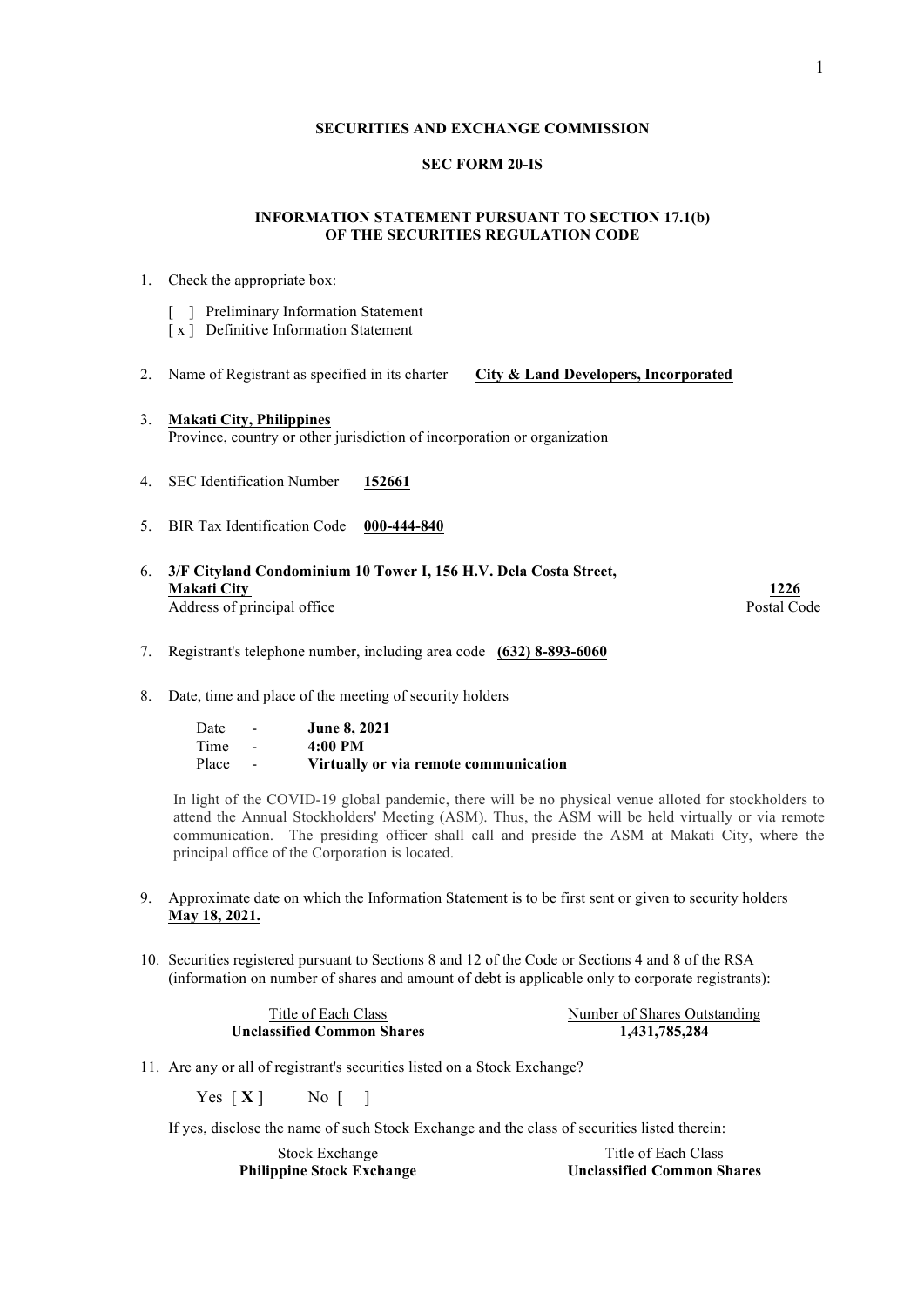# **INFORMATION REQUIRED IN INFORMATION STATEMENT**

#### **A. GENERAL INFORMATION**

#### **I. Date, time and place of meeting of security holders**

| Date      | $\sim$ | June 8, 2021                                       |
|-----------|--------|----------------------------------------------------|
| Time      | $\sim$ | 4:00 P.M.                                          |
| Place     | $\sim$ | Virtually or via remote communication              |
| Principal | $\sim$ | 3/F Cityland Condominium 10 Tower I, 156 H.V. Dela |
| Office    |        | Costa Street, Makati City, Philippines             |

In light of the COVID-19 global pandemic, there will be no physical venue alloted for stockholders to attend the Annual Stockholders' Meeting (ASM). Thus, the ASM will be held virtually or via remote communication. The presiding officer shall call and preside the ASM at Makati City, where the principal office of the Corporation is located

Approximate date on which the Information Statement is to be first sent or given to security holders **May 18, 2021.**

## **II. Dissenters' Right of Appraisal**

Under the Revised Corporation Code, a dissenting stockholder who has voted against a proposed corporate action, shall have the right of appraisal or the right to demand payment of the fair value of his shares only in the following instances:

- 1. Any amendment to the Articles of Incorporation which has the effect of changing or restricting the rights of any stockholder or class of shares, or of authorizing preferences in any respect superior to those of the outstanding shares of any class, or of extending or shortening the term of corporate existence;
- 2. Sale, lease, exchange, transfer, mortgage, pledge or other disposition of all or substantially all of the corporate properties and assets;
- 3. Merger or consolidation; and
- 4. Investment in another corporation, business or for any purpose other than the primary purpose for which the corporation was organized.

Statutory procedures to be followed by the dissenting security holders in order to perfect such rights:

- 1. The appraisal right may be exercised by any stockholder who shall have voted against the proposed corporate action, by making a written demand on the corporation within thirty (30) days after the date on which the vote was taken for payment of the fair values of his shares; Provided, that failure to make the demand within such period shall be deemed a waiver of the appraisal right. If the proposed corporate action is implemented or affected, the corporation shall pay to such stockholder, upon surrender of the certificate(s) of stock representing his shares, the fair value thereof as of the day prior to the date on which the vote was taken, excluding any appreciation or depreciation in anticipation of such corporate action.
- 2. If within a period of sixty (60) days from the date the corporate action was approved by the stockholders, the withdrawing stockholder and the corporation cannot agree on the fair value of the shares, it shall be determined and appraised by three (3) disinterested persons, one of whom shall be named by the stockholder, another by the corporation, and the third by the two thus chosen. The findings of the majority of the appraisers shall be final, and their award shall be paid by the corporation within thirty (30) days after the award is made; provided, further, that upon payment by the corporation of the agreed or awarded price, the stockholder shall forth with transfer his shares to the corporation.

There is no matter to be acted upon at the Annual Stockholders' Meeting of the Registrant which would fall under any of the foregoing instances of appraisal.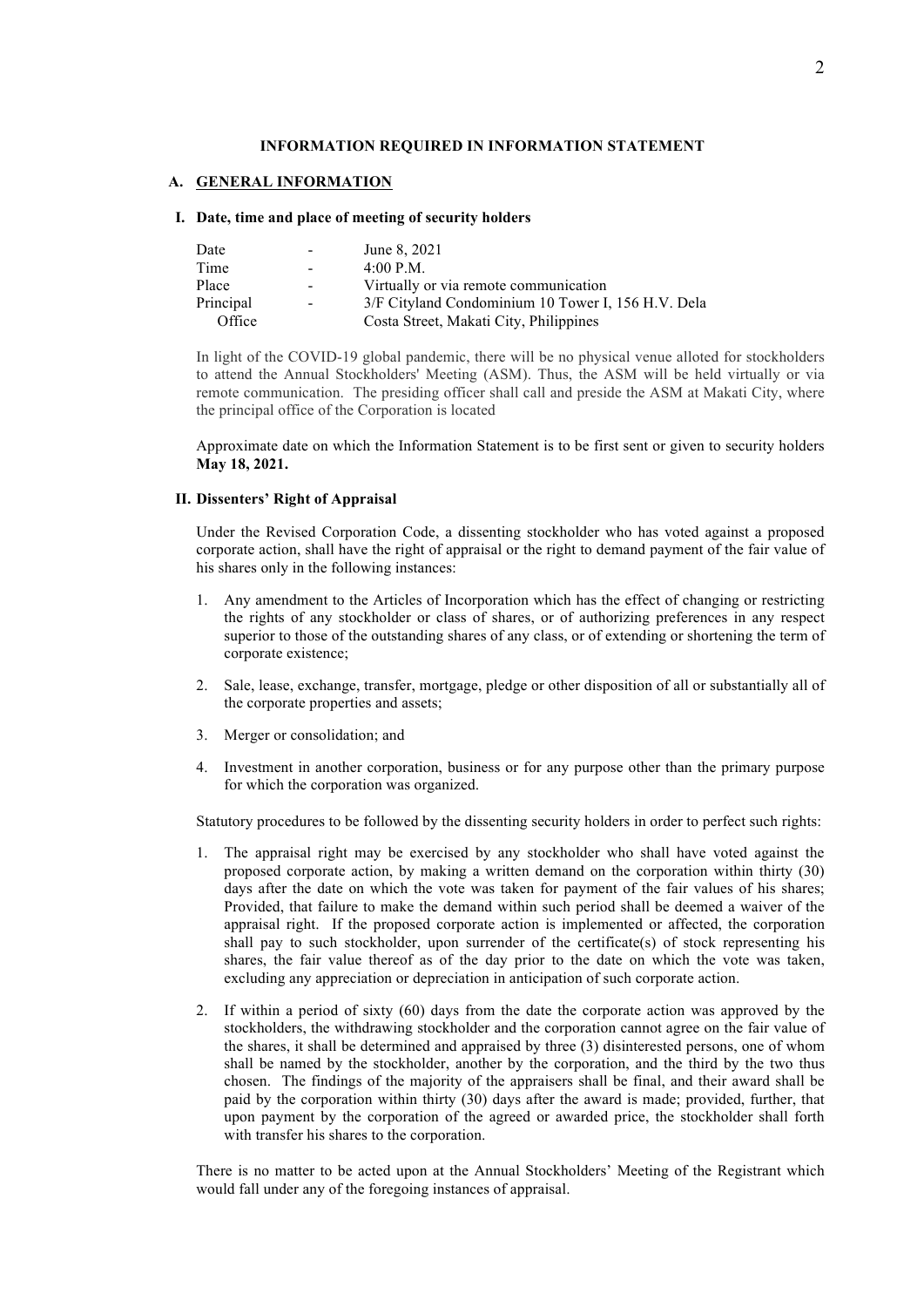# **III. Interest of Certain Persons in or Opposition to Matters to be Acted Upon**

- a. No person who has been a director or officer of the Registrant, nor a nominee for election as a director of the Registrant, nor any of their associates have a substantial interest in any matter to be acted upon at the Annual Stockholders' Meeting, other than the election of directors for the fiscal year 2021.
- b. No director has informed the Registrant in writing that he intends to oppose any action to be taken at the Annual Stockholders' Meeting.

#### **B. CONTROL AND COMPENSATION INFORMATION**

#### **IV. Voting Securities and Principal Holders Thereof**

- a. The Registrant has **1,431,785,284** unclassified common shares issued and outstanding as of **March 31, 2021.** Each common share shall be entitled to one vote with respect to all matters to be taken up during the Annual Stockholders' Meeting.
- b. The record date for determining stockholders entitled to notice and to vote during the Annual Stockholders' Meeting and also to this information statement is on **May 10, 2021.**
- c. In the election of directors, the number of votes to which each stockholder is entitled shall be equal to the number of shares he owns multiplied by the number of directors to be elected. All stockholders shall have cumulative voting rights. Each stockholder may vote such number of shares for as many persons as there are directors to be elected or he may cumulate said shares and give one candidate as many votes as the number of directors to be elected multiplied by the number of his shares shall equal, or he may distribute them on the same principle among as many candidates as he shall see fit.
- d. Security Ownership of Record and Beneficial Owners owning more than 5% of the outstanding capital stock of the Registrant as of March 31, 2021:

| <b>Title of Class</b>         | <b>Name, Address of Record</b><br>Owner & Relationship with<br><b>Issuer</b>                                                                        | <b>Beneficial Owner &amp;</b><br><b>Relationship with</b><br><b>Record Owner</b> | <b>Citizenship</b> | No. of<br><b>Shares</b><br>Held | Percentage |
|-------------------------------|-----------------------------------------------------------------------------------------------------------------------------------------------------|----------------------------------------------------------------------------------|--------------------|---------------------------------|------------|
| Unclassified<br>common shares | Cityland Development<br>Corporation<br>2/F Cityland Condominium<br>10 Tower I, 156 H.V. Dela<br>Costa Street, Makati City<br>-principal stockholder | - same as record owner -                                                         | Filipino           | 712,030,839                     | 49.73%     |
| Unclassified<br>common shares | Cityland, Inc.<br>3/F Cityland Condominium<br>10 Tower I, 156 H.V. Dela<br>Costa Street, Makati City<br>-principal stockholder                      | - same as record owner -                                                         | Filipino           | 422,918,496                     | 29.54%     |

The Board of Directors directs the voting or disposition of shares held by Cityland Development Corporation:

| Director / Chairman of the Board<br>Dr. Andrew I. Liuson<br>Director / Chairman of the Executive Committee<br>Mr. Stephen C. Roxas<br>Mrs. Grace C. Liuson<br>Director / Vice Chairman of the Board |
|-----------------------------------------------------------------------------------------------------------------------------------------------------------------------------------------------------|
|                                                                                                                                                                                                     |
|                                                                                                                                                                                                     |
|                                                                                                                                                                                                     |
| Director / President<br>Mr. Josef C. Gohoc                                                                                                                                                          |
| Independent Director / Chairman-Audit & Risk<br>Mr. Peter S. Dee                                                                                                                                    |
| Committee                                                                                                                                                                                           |
| Mr. George Edwin Y. Sycip<br>Independent Director / Chairman-Corporate                                                                                                                              |
| Governance Committee                                                                                                                                                                                |
| Mrs. Helen C. Roxas<br>Director                                                                                                                                                                     |
| Mr. Benjamin I. Liuson<br>Director                                                                                                                                                                  |
| Mr. Eduardo C. Villanueva<br><b>Independent Director</b>                                                                                                                                            |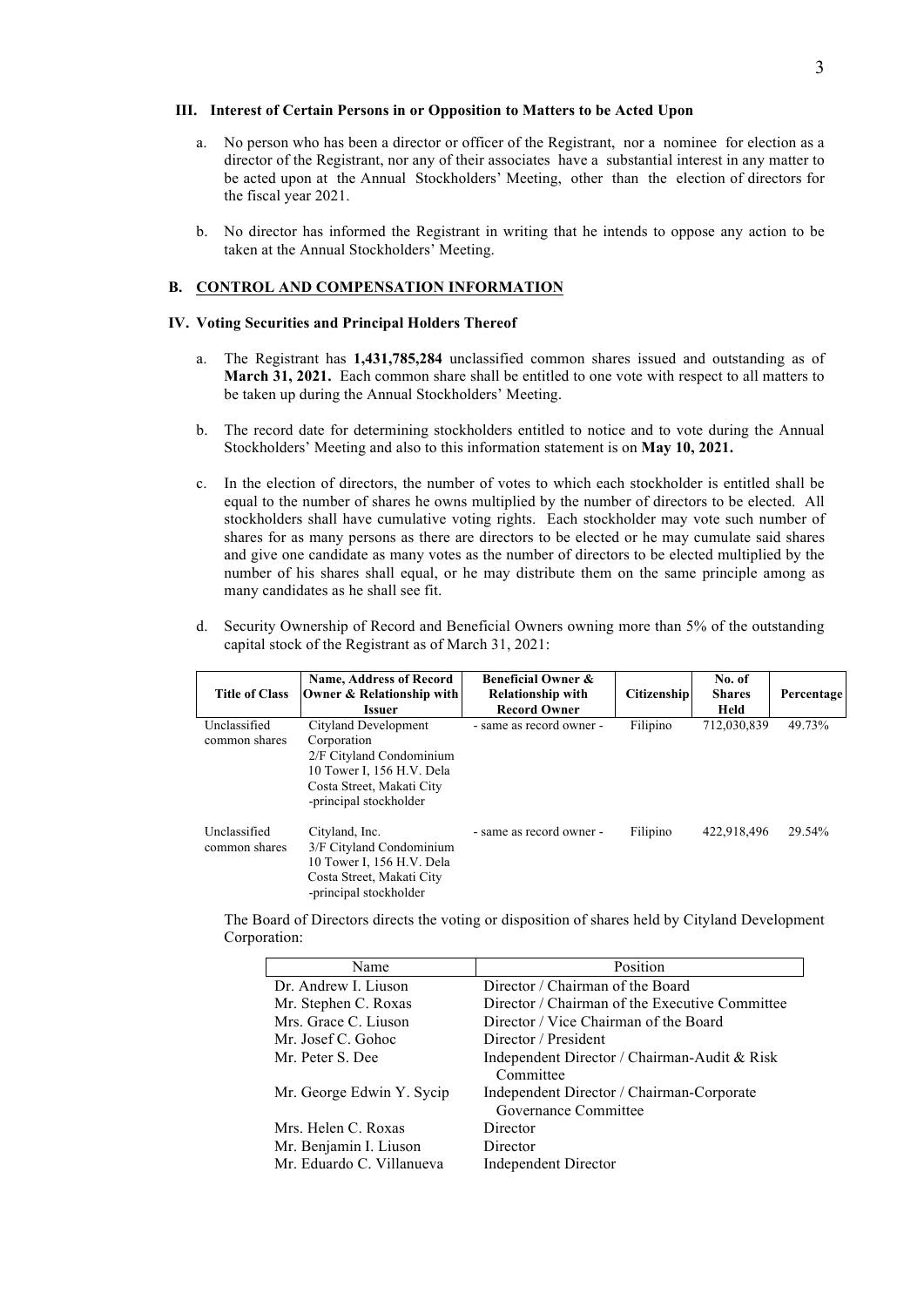| Name                   | Position                                     |
|------------------------|----------------------------------------------|
| Mr. Stephen C. Roxas   | Director / Chairman of the Board             |
| Dr. Andrew L. Liuson   | Director / Vice Chairman of the Board        |
| Mrs. Grace C. Liuson   | Director / Deputy Vice Chairman of the Board |
| Mr. Josef C. Gohoc     | Director / President                         |
| Mr. Peter S. Dee       | Independent Director / Chairman-Audit Risk   |
|                        | Committee / Chairman-Corporate Governance    |
|                        | Committee                                    |
| Ms. Anastasia Y. Dy    | <b>Independent Director</b>                  |
| Mr. Benjamin I. Liuson | Director                                     |
| Mrs. Helen C. Roxas    | Director                                     |
|                        |                                              |

The following directors direct the voting or disposition of the shares held by Cityland, Inc.:

e. Security Ownership of Management as of March 31, 2021:

|                            | Name                                                                                |             |              |            | <b>Nature of</b>  |
|----------------------------|-------------------------------------------------------------------------------------|-------------|--------------|------------|-------------------|
| <b>Title of Class</b>      | <b>Position</b>                                                                     | Citizenship | Amount       | Percentage | Ownership         |
| Directors:                 |                                                                                     |             |              |            |                   |
| Unclassified               | Andrew I. Liuson                                                                    | Filipino    | 18, 105, 979 | 1.26%      | Direct / Indirect |
|                            | common shares Director / Chairman of the Board                                      |             |              |            |                   |
| Unclassified               | Stephen C. Roxas                                                                    | Filipino    | 15,557,091   | 1.09%      | Direct / Indirect |
|                            | common shares Director / Chairman of Executive<br>Committee                         |             |              |            |                   |
| Unclassified               | Grace C. Liuson                                                                     | Filipino    | 6,737,109    | 0.47%      | Direct            |
|                            | common shares Director / Vice Chairman of the<br>Board                              |             |              |            |                   |
| Unclassified               | Josef C. Gohoc                                                                      | Filipino    | 3,488,652    | 0.24%      | Direct / Indirect |
|                            | common shares Director / President                                                  |             |              |            |                   |
| Unclassified               | Peter S. Dee                                                                        | Filipino    | 2,110,852    | 0.15%      | Direct            |
|                            | common shares Independent Director / Chairman-<br><b>Audit and Risk Committee</b>   |             |              |            |                   |
| Unclassified               | Cesar E.A. Virata                                                                   | Filipino    | 98,540       | $0.00\%$   | Direct            |
|                            | common shares Independent Director / Chairman-<br>Corporate Governance<br>Committee |             |              |            |                   |
| Unclassified               | Helen C. Roxas                                                                      | Filipino    | 143,166      | 0.01%      | Direct            |
| common shares Director     |                                                                                     |             |              |            |                   |
| Unclassified               | Benjamin I. Liuson                                                                  | Filipino    | 1,124,050    | 0.08%      | Direct            |
| common shares Director     |                                                                                     |             |              |            |                   |
| Unclassified               | Emma A. Choa                                                                        | Filipino    | 445,231      | 0.03%      | Direct / Indirect |
|                            | common shares Director / Executive                                                  |             |              |            |                   |
|                            | Vice President / Treasurer                                                          |             |              |            |                   |
| <b>Executive Officers:</b> |                                                                                     |             |              |            |                   |
| Unclassified               | Andrew I. Liuson                                                                    | Filipino    |              |            |                   |
|                            | common shares Director / Chairman of the Board                                      |             |              |            |                   |
| Unclassified               | Stephen C. Roxas                                                                    | Filipino    |              |            |                   |
|                            | common shares Director / Chairman of Executive                                      |             |              |            |                   |
|                            | Committee                                                                           |             |              |            |                   |
| Unclassified               | Grace C. Liuson                                                                     | Filipino    |              |            |                   |
|                            | common shares Director / Vice Chairman of the                                       |             |              |            |                   |
|                            | Board                                                                               |             |              |            |                   |
| Unclassified               | Josef C. Gohoc                                                                      | Filipino    |              |            |                   |
|                            | common shares Director / President                                                  |             |              |            |                   |
| Unclassified               | Emma A. Choa                                                                        | Filipino    |              |            |                   |
|                            | common shares Director / Executive<br>Vice President / Treasurer                    |             |              |            |                   |
| Unclassified               | Rudy Go                                                                             | Filipino    | 294,029      | 0.02%      | Direct            |
|                            | common shares Senior Vice President/ Chief                                          |             |              |            |                   |
|                            | Financial Officer/Compliance                                                        |             |              |            |                   |
|                            | Officer & Corporate                                                                 |             |              |            |                   |
|                            | Information Officer/Data                                                            |             |              |            |                   |
|                            | Protection Officer/Investor                                                         |             |              |            |                   |
|                            | <b>Relations Officer</b>                                                            |             |              |            |                   |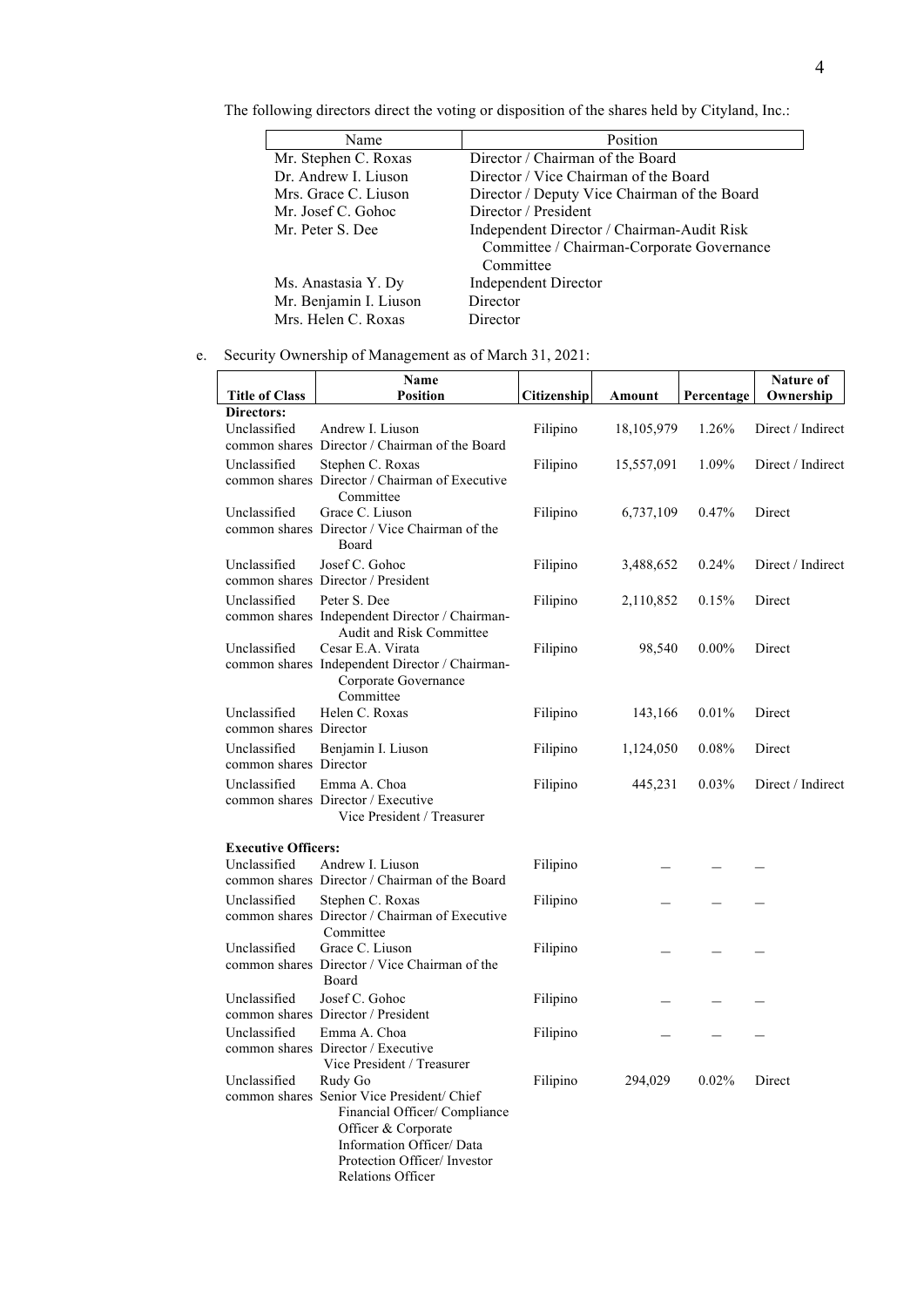|                              | <b>Name</b>                                             |                    |            |            | Nature of         |
|------------------------------|---------------------------------------------------------|--------------------|------------|------------|-------------------|
| <b>Title of Class</b>        | <b>Position</b>                                         | <b>Citizenship</b> | Amount     | Percentage | Ownership         |
|                              |                                                         |                    |            |            |                   |
| Unclassified                 | Melita M. Revuelta                                      | Filipino           | 275,363    | $0.02\%$   | Direct / Indirect |
|                              | common shares Vice President/Alternate                  |                    |            |            |                   |
|                              | Compliance Officer &                                    |                    |            |            |                   |
|                              | Alternate Corporate<br><b>Information Officer</b>       |                    |            |            |                   |
| Unclassified                 | Atty. Emma G. Jularbal*                                 | Filipino           | 81,478     | $0.00\%$   | Direct            |
|                              | common shares Vice President - Legal Affairs/           |                    |            |            |                   |
|                              | Corporate Secretary                                     |                    |            |            |                   |
| Unclassified                 | Melita L. Tan                                           | Filipino           | 64,972     | $0.00\%$   | Direct            |
| common shares Vice President |                                                         |                    |            |            |                   |
| Unclassified                 | Romeo E. Ng                                             | Filipino           | 600,879    | $0.04\%$   | Direct / Indirect |
| common shares Vice President |                                                         |                    |            |            |                   |
| Unclassified                 | Rosario D. Perez                                        | Filipino           | 227,533    | 0.02%      | Direct            |
|                              | common shares Vice President – Executive Affairs        |                    |            |            |                   |
| Unclassified                 | Winefreda R. Go                                         | Filipino           | 39,041     | $0.00\%$   | Direct            |
|                              | common shares Vice President – Purchasing<br>Department |                    |            |            |                   |
| Unclassified                 | Dorothy U. So                                           | Filipino           | 275,454    | 0.02%      | Direct / Indirect |
|                              | common shares Assistant Vice President – Head of        |                    |            |            |                   |
|                              | Internal Audit Department                               |                    |            |            |                   |
| Unclassified                 | Jocelyn C. De Asis                                      | Filipino           | 28,208     | $0.00\%$   | Direct            |
|                              | common shares Assistant Corporate Secretary             |                    |            |            |                   |
|                              | <b>Security Ownership of All Directors and Officers</b> |                    | 49,697,627 | 3.45%      |                   |

*\*Retired effective April 5, 2021. Atty. Andre Anton S. Suarez was appointed as the Corporate Secretary effective April 5, 2021.*

- f. The Registrant has no knowledge of any person holding more than 5% of common shares under voting trust or similar agreement.
- g. No change in the control of the corporation has occurred since the beginning of its last fiscal year.
- h. Percentage of ownership as of March 31, 2021:

|                                     |                  | Percentage   |
|-------------------------------------|------------------|--------------|
| Nationality                         | Number of shares | of ownership |
| Local-owned shares (Filipino)       | 1,425,772,678    | 99.58        |
| Foreign-owned shares (Non-Filipino) | 6,012,606        | 0.42         |
| Total                               | 1,431,785,284    | 100.00       |

# **V. Directors and Executive Officers**

# **a. Identify Directors, including Independent Directors, and Executive Officers**

The following are the Directors and Executive Officers of the Company for the year 2020:

| <b>Names</b>         | Citizenship | <b>Position</b>                                         | <b>Period of Service</b> | <b>Term of</b> | Age | Family                          |
|----------------------|-------------|---------------------------------------------------------|--------------------------|----------------|-----|---------------------------------|
|                      |             |                                                         |                          | <b>Office</b>  |     | Relationship                    |
| Stephen C. Roxas     | Filipino    | Director                                                | 06/28/1988 to Present    |                | 79  | Husband of                      |
|                      |             | Chairman of the Executive                               | $07/01/1997$ to Present  |                |     | Helen C. Roxas.                 |
|                      |             | Committee                                               |                          |                |     | brother of Grace                |
|                      |             |                                                         |                          |                |     | C. Liuson;                      |
|                      |             |                                                         |                          |                |     | brother-in-law                  |
|                      |             |                                                         |                          |                |     | of Dr. Andrew I.                |
|                      |             |                                                         |                          |                |     | Liuson; and                     |
|                      |             |                                                         |                          |                |     | uncle of Josef $C$ .            |
|                      |             |                                                         |                          |                |     | Gohoc                           |
| Dr. Andrew I. Liuson | Filipino    | Director                                                | $06/28/1988$ to Present  |                | 76  | Husband of Grace                |
|                      |             | Vice Chairman of the Board $01/16/2008$ to $01/14/2020$ |                          |                |     | C. Liuson;                      |
|                      |             | Acting Chairman of the<br>Board                         | 01/15/2020 to 08/25/2020 |                |     | brother-in-law<br>of Stephen C. |
|                      |             | Chairman of the Board                                   | $08/26/2020$ to Present  |                |     | Roxas                           |
|                      |             |                                                         |                          |                |     |                                 |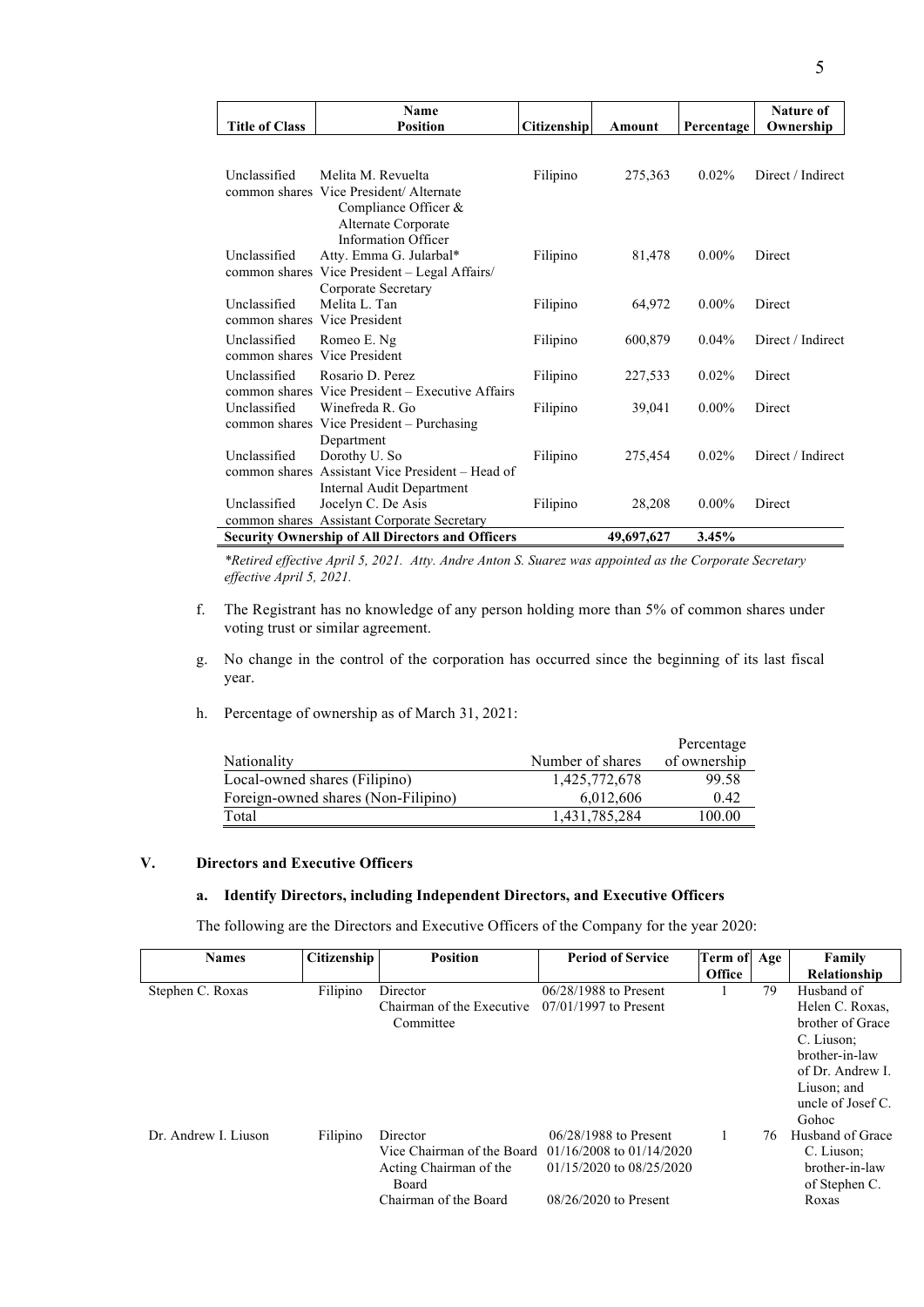| <b>Names</b>           | Citizenship | <b>Position</b>                                                                                                                           | <b>Period of Service</b>                                                    | Term of | Age    | Family                                                                                                    |
|------------------------|-------------|-------------------------------------------------------------------------------------------------------------------------------------------|-----------------------------------------------------------------------------|---------|--------|-----------------------------------------------------------------------------------------------------------|
|                        |             |                                                                                                                                           |                                                                             | Office  |        | Relationship                                                                                              |
| Grace C. Liuson        | Filipino    | Director<br>Deputy Vice Chairman of<br>the Board                                                                                          | 06/28/1988 to Present<br>02/01/2011 to 08/25/2020                           | 1       | 75     | Wife of Andrew<br>I. Liuson; sister<br>of Stephen C.                                                      |
|                        |             | Vice Chairman of the<br>Board                                                                                                             | 08/26/2020 to Present                                                       |         |        | Roxas; aunt of<br>Josef C.<br>Gohoc; and<br>sister-in-law of<br>Helen C.<br>Roxas                         |
| Josef C. Gohoc         | Filipino    | Director<br>President                                                                                                                     | $01/04/2011$ to Present<br>$02/01/2011$ to Present                          | 1       | 51     | Nephew of<br>Stephen C.<br>Roxas, Helen<br>C. Roxas,<br>Grace C.<br>Liuson and Dr.<br>Andrew I.<br>Liuson |
| Peter S. Dee           | Filipino    | Independent Director /<br>Chairman-Audit & Risk<br>Committee                                                                              | $11/22/2004$ to Present                                                     | 1       | 79     | $\sim$                                                                                                    |
| Cesar E.A. Virata      | Filipino    | <b>Independent Director</b><br>Chairman-Corporate<br>Governance Committee                                                                 | 06/09/2009 to Present<br>04/06/2018 to Present                              | 1       | 90     | $-$                                                                                                       |
| Helen C. Roxas         | Filipino    | Director                                                                                                                                  | 06/28/1988 to Present                                                       | 1       | 71     | Wife of Stephen<br>C. Roxas:<br>sister-in-law of<br>Grace C.<br>Liuson and<br>Dr. Andrew I.<br>Liuson     |
| Benjamin I. Liuson     | Filipino    | Director                                                                                                                                  | $06/11/2019$ to Present                                                     | 1       | 71     | Brother of Dr.<br>Liuson; and<br>brother-in-law<br>of Grace C.<br>Liuson                                  |
| Emma A. Choa           | Filipino    | Director<br><b>Executive Vice President</b><br>Treasurer                                                                                  | 08/25/2020 to Present<br>$01/01/2015$ to Present<br>$02/01/2011$ to Present | 1       | 60     | $\overline{\phantom{a}}$                                                                                  |
| Rudy Go                | Filipino    | Senior Vice President/<br>Chief Financial Officer/<br>Compliance Officer &<br>Corporate Information<br>Officer<br>Data Protection Officer | $01/01/2015$ to Present<br>08/29/2017 to Present                            | 1       | $61 -$ |                                                                                                           |
|                        |             | <b>Investor Relations Officer</b>                                                                                                         | 06/14/2018 to Present                                                       |         |        |                                                                                                           |
| Melita M. Revuelta     | Filipino    | Vice President / Alternate<br>Compliance Officer &<br>Alternate Corporate<br>Information Officer                                          | $01/16/2008$ to Present/<br>$01/01/2015$ to Present                         | 1       | $62 -$ |                                                                                                           |
| Melita L. Tan          | Filipino    | Vice President                                                                                                                            | 02/21/2004 to Present                                                       | 1       | $60 -$ |                                                                                                           |
| Romeo E. Ng            | Filipino    | Vice President                                                                                                                            | $01/10/2005$ to Present                                                     | 1       | $59 -$ |                                                                                                           |
| Rosario D. Perez       | Filipino    | Vice President-<br><b>Executive Affairs</b>                                                                                               | 02/09/2017 to Present                                                       | 1       | $61 -$ |                                                                                                           |
| Winefreda R. Go        | Filipino    | Vice President-<br><b>Purchasing Department</b>                                                                                           | 05/16/2017 to Present                                                       | 1       | $62 -$ |                                                                                                           |
| Atty. Emma G. Jularbal | Filipino    | Vice President - Legal<br>Affairs/ Corporate<br>Secretary                                                                                 | 07/01/2001 to 04/04/2021<br>01/01/2013 to 04/04/2021                        | 1       | $65 -$ |                                                                                                           |
| Dorothy U. So          | Filipino    | Assistant Vice President-<br>Head of Internal Audit                                                                                       | $07/2001$ to Present                                                        | 1       | $62 -$ |                                                                                                           |

Department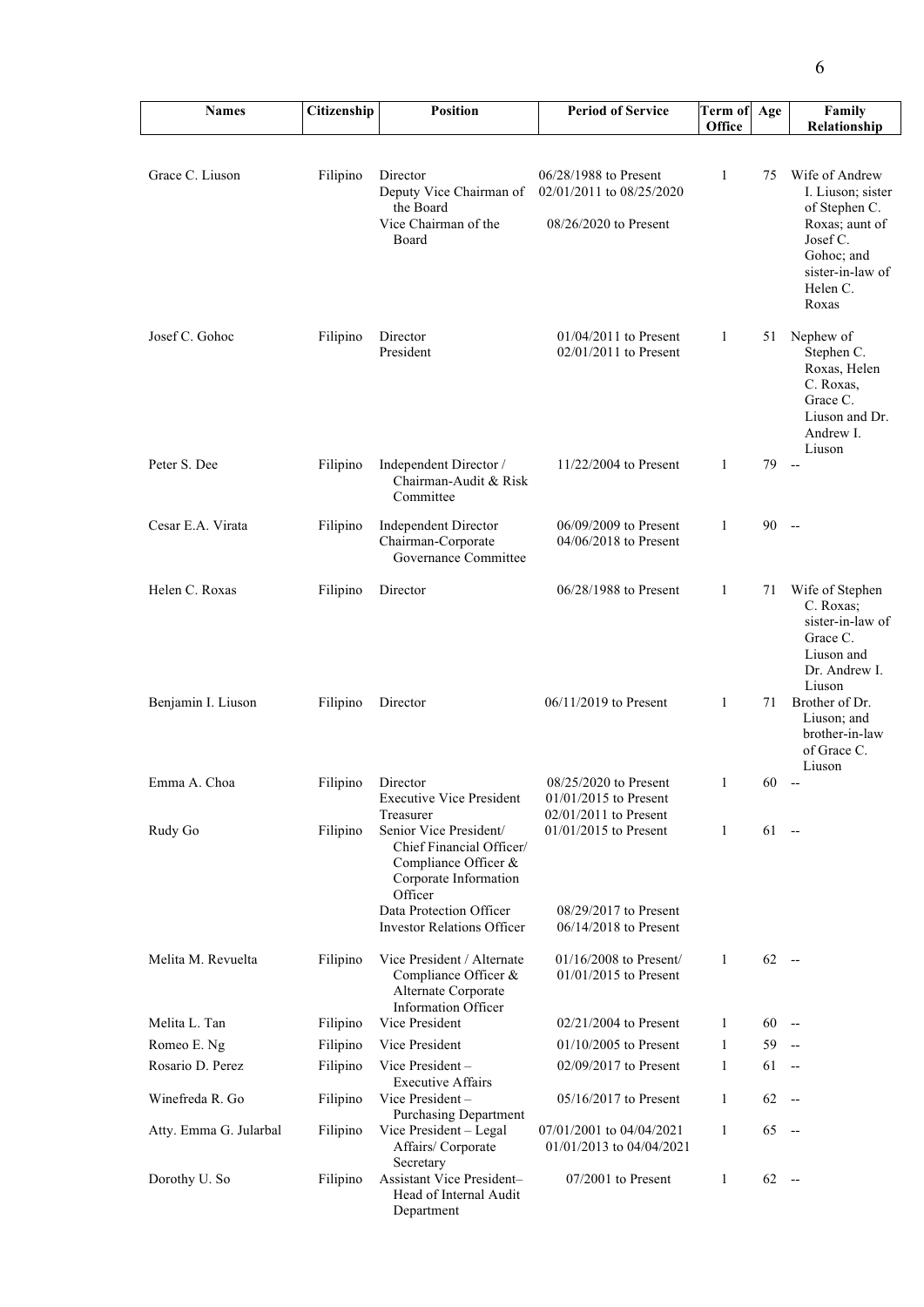| Names              | <b>Citizenship</b> | <b>Position</b>                         | <b>Period of Service</b> | Term of Age<br><b>Office</b> | Family<br>Relationship   |
|--------------------|--------------------|-----------------------------------------|--------------------------|------------------------------|--------------------------|
| Jocelyn C. De Asis | Filipino           | <b>Assistant Corporate</b><br>Secretary | $07/03/2013$ to Present  |                              | $\overline{\phantom{m}}$ |

**Business Experience for the past 5 Years:**

| Name                   | Name of Office                                                                                      | Positions                                                                                                  |
|------------------------|-----------------------------------------------------------------------------------------------------|------------------------------------------------------------------------------------------------------------|
| STEPHEN C. ROXAS       | Cityland Development Corporation                                                                    | Director / Chairman of Executive                                                                           |
|                        |                                                                                                     | Committee                                                                                                  |
|                        | Cityland, Inc.                                                                                      | Director / Chairman of the Board                                                                           |
|                        | Cityplans, Incorporated                                                                             | Director /President                                                                                        |
|                        | MGC New Life Christian Academy                                                                      | Chairman                                                                                                   |
|                        | Center for Community Transformation                                                                 | <b>Board Member</b>                                                                                        |
| DR. ANDREW I. LIUSON   | Cityland Development Corporation                                                                    | Director / Chairman of the Board                                                                           |
|                        | Cityland, Inc.                                                                                      | Director / Vice Chairman of the<br><b>Board</b>                                                            |
|                        | Cityplans, Incorporated                                                                             | Director/ Chairman of the Board                                                                            |
|                        | Febias College of Bible                                                                             | Chairman                                                                                                   |
|                        | International Graduate School of Leadership                                                         | Chairman                                                                                                   |
|                        | Philippine Council of Evangelical Churches                                                          | Chairman                                                                                                   |
|                        | Makati Gospel Church                                                                                | President / Trustee                                                                                        |
| <b>GRACE C. LIUSON</b> | Cityland Development Corporation                                                                    | Director / Vice Chairman of the<br>Board                                                                   |
|                        | Cityland, Inc.                                                                                      | Director / Deputy Vice Chairman<br>of the Board                                                            |
|                        | Cityplans, Incorporated                                                                             | Director / Executive Vice<br>President / Treasurer                                                         |
|                        | Youth Gospel Center of the Philippines                                                              | Treasurer / Trustee                                                                                        |
|                        | Makati Gospel Church                                                                                | Treasurer / Trustee                                                                                        |
| JOSEF C. GOHOC         | Cityland Development Corporation                                                                    | Director / President                                                                                       |
|                        | Cityland, Inc.                                                                                      | Director / President                                                                                       |
|                        | Asian Business Solutions, Inc.                                                                      | Director                                                                                                   |
|                        | Philippine Trading & Investment Corporation<br>Atlas Agricultural & Mercantile Development<br>Corp. | Director<br>Director                                                                                       |
|                        | Febias College of Bible                                                                             | <b>Board of Trustee</b>                                                                                    |
|                        | International Graduate School of Leadership                                                         | Board of Trustee                                                                                           |
| PETER S. DEE           | Alpolac, Inc.                                                                                       | Director                                                                                                   |
|                        | China Banking Corp                                                                                  | Director                                                                                                   |
|                        | CBC Properties & Computer Center, Inc                                                               | Director / President                                                                                       |
|                        | Cityland, Inc.                                                                                      | Independent Director / Chairman-<br>Audit & Risk Committee /<br>Chairman-Corporate<br>Governance Committee |
|                        | Cityland Development Corporation                                                                    | Independent Director / Chairman-<br>Audit & Risk Committee                                                 |
|                        | Cityplans, Incorporated                                                                             | Independent Director / Chairman-<br>Compensation Committee /                                               |
|                        |                                                                                                     | Chairman-Audit Committee /<br>Member-Nomination and<br><b>Election Committee</b>                           |
|                        | Commonwealth Foods, Inc.                                                                            | Director                                                                                                   |
|                        | <b>GDSK</b> Development Corporation<br>Hydee Management & Resources                                 | Director<br>Director                                                                                       |
|                        | Corporation                                                                                         |                                                                                                            |
|                        | Kemwerke, Inc                                                                                       | Director                                                                                                   |
|                        | Makati Curbs Holdings Corporation                                                                   | Director                                                                                                   |
|                        | Great Expectation Holdings, Inc<br>The Big D Holdings Corporation                                   | Director / Chairman / President<br>Director / Chairman / President                                         |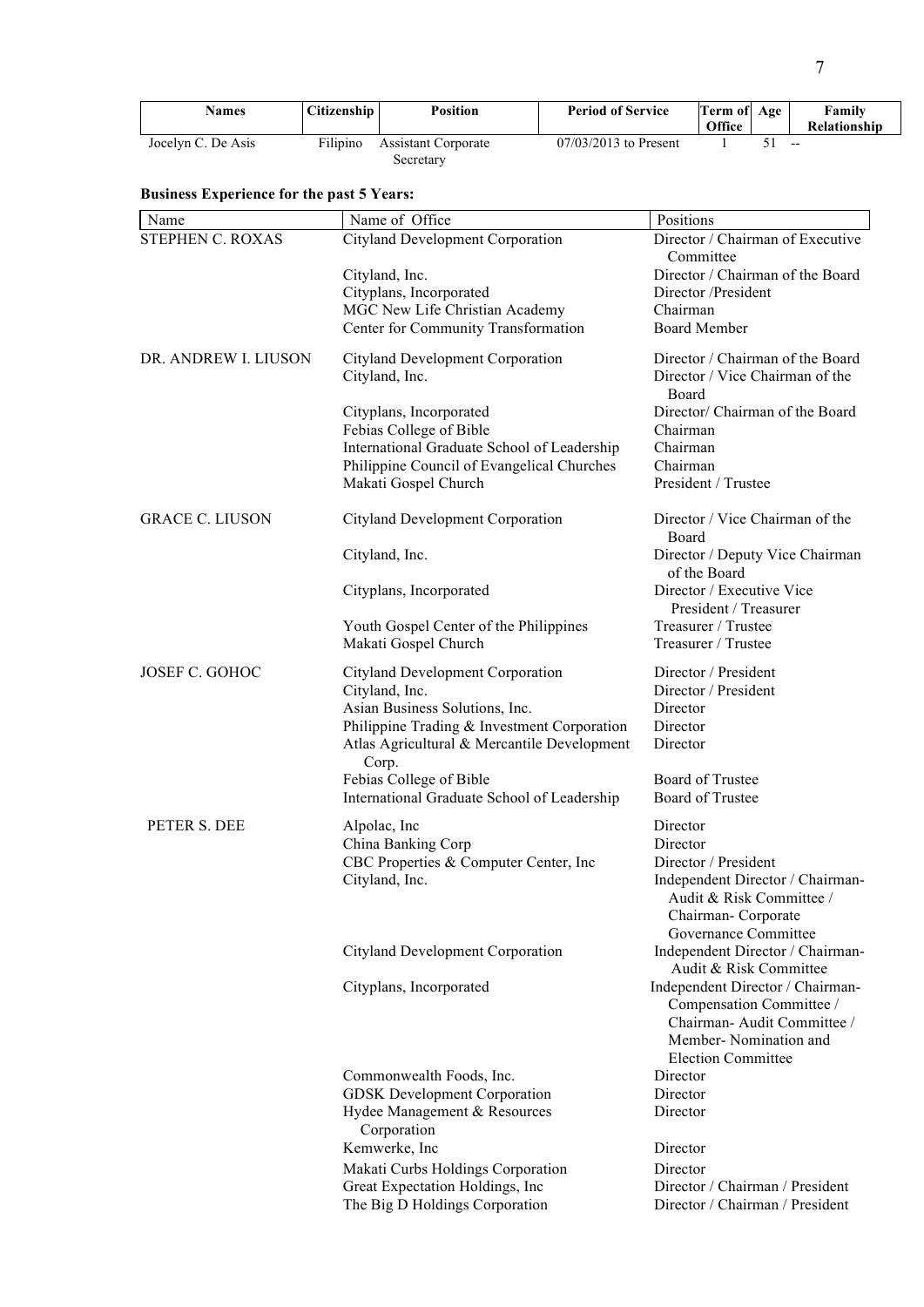| Name                      | Name of Office                                                  | Positions                                                                                  |
|---------------------------|-----------------------------------------------------------------|--------------------------------------------------------------------------------------------|
| <b>CESAR E.A. VIRATA</b>  | ATAR IV Property Holding Company, Inc                           | Chairman & Director                                                                        |
|                           | Rizal Commercial Banking Corp.                                  | Director & Corporate Vice<br>Chairman                                                      |
|                           | Malayan Insurance Co., Inc.                                     | Director                                                                                   |
|                           | <b>RCBC Realty Corporation</b>                                  | Director                                                                                   |
|                           | Luisita Industrial Park                                         | Director                                                                                   |
|                           | Business World Publishing Corp.                                 | Vice Chairman /<br><b>Independent Director</b>                                             |
|                           | <b>Belle Corporation</b>                                        | <b>Independent Director</b>                                                                |
|                           | Malayan Education System, Inc.                                  | Trustee                                                                                    |
|                           | Cavitex Holdings, Inc.                                          | Chairman & Director                                                                        |
|                           | YGC Corporate Services, Inc.                                    | Director                                                                                   |
|                           | ALTO Pacific Company, Inc.                                      | Chairman & Director                                                                        |
|                           | RCBC Land, Inc.                                                 | President & Director                                                                       |
|                           | RCBC Bankard Services Corp.                                     | Chairman & Director                                                                        |
|                           | AY Foundation, Inc                                              | Trustee                                                                                    |
|                           | Yuchengco Center                                                | Trustee                                                                                    |
|                           | Niyog Property Holdings, Inc.                                   | Director                                                                                   |
|                           | Lopez Holdings Corporation                                      | <b>Independent Director</b>                                                                |
|                           | World Trade Center Management, Inc.                             | Director                                                                                   |
|                           | Tan Yan Kee Foundation, Inc.                                    | Trustee                                                                                    |
|                           | IFI Support Foundation, Inc.                                    | Trustee                                                                                    |
|                           | UP Business Research Foundation, Inc.                           | Trustee                                                                                    |
|                           | Yuchengco Museum                                                | Trustee                                                                                    |
|                           | DLSU - Dasmarinas Cultural Heritage                             | Trustee                                                                                    |
|                           | UCM Foundation, Inc.                                            | Chairman                                                                                   |
|                           | Cajel Realty Corporation                                        | Director                                                                                   |
| HELEN C. ROXAS            | Cityland Development Corporation                                | Director                                                                                   |
|                           | Cityland, Inc.                                                  | Director                                                                                   |
|                           | Cityplans, Incorporated                                         | Director                                                                                   |
|                           | Good Tidings Foundation, Inc.<br>MGC New Life Christian Academy | Treasurer<br><b>Board Member</b>                                                           |
| <b>BENJAMIN I. LIUSON</b> | Cityland Development Corporation                                | Director                                                                                   |
|                           | Cityland, Inc.                                                  | Director                                                                                   |
|                           | The Generics Pharmacy, Inc.                                     | Vice Chairman                                                                              |
|                           | TGP Pharma Inc.                                                 | Vice Chairman                                                                              |
|                           | CL Realty Development Inc.                                      | President                                                                                  |
|                           | Romans 828 Land Inc.                                            | President                                                                                  |
|                           | Silverwind Allov Castings Inc.                                  | Director                                                                                   |
|                           | Drugmakers Lab Inc.                                             | Director                                                                                   |
|                           | Febias College of Bible                                         | Trustee                                                                                    |
|                           | Center for Community Transformation Inc.                        | Trustee                                                                                    |
|                           | Gospel Operation Phil Inc.<br>Bless Foundation Inc.             | Trustee                                                                                    |
|                           | Global Filipino Movement, Inc.                                  | Trustee<br>Trustee                                                                         |
|                           | Makati Gospel Church                                            | Trustee                                                                                    |
|                           | Jedidiah Inc.                                                   | President                                                                                  |
|                           | Keziah Inc.                                                     | President                                                                                  |
|                           |                                                                 |                                                                                            |
| EMMA A. CHOA              | Cityland Development Corporation                                | Director (resigned effective<br>March 10, 2021)<br>Executive Vice President /<br>Treasurer |
|                           | Cityland, Inc.                                                  | Executive Vice President /<br>Treasurer                                                    |
|                           | Worldnet Information and Services, Inc.                         | Treasurer                                                                                  |
| <b>RUDY GO</b>            | Cityland Development Corporation                                | Senior Vice President / Chief<br>Financial Officer / Compliance                            |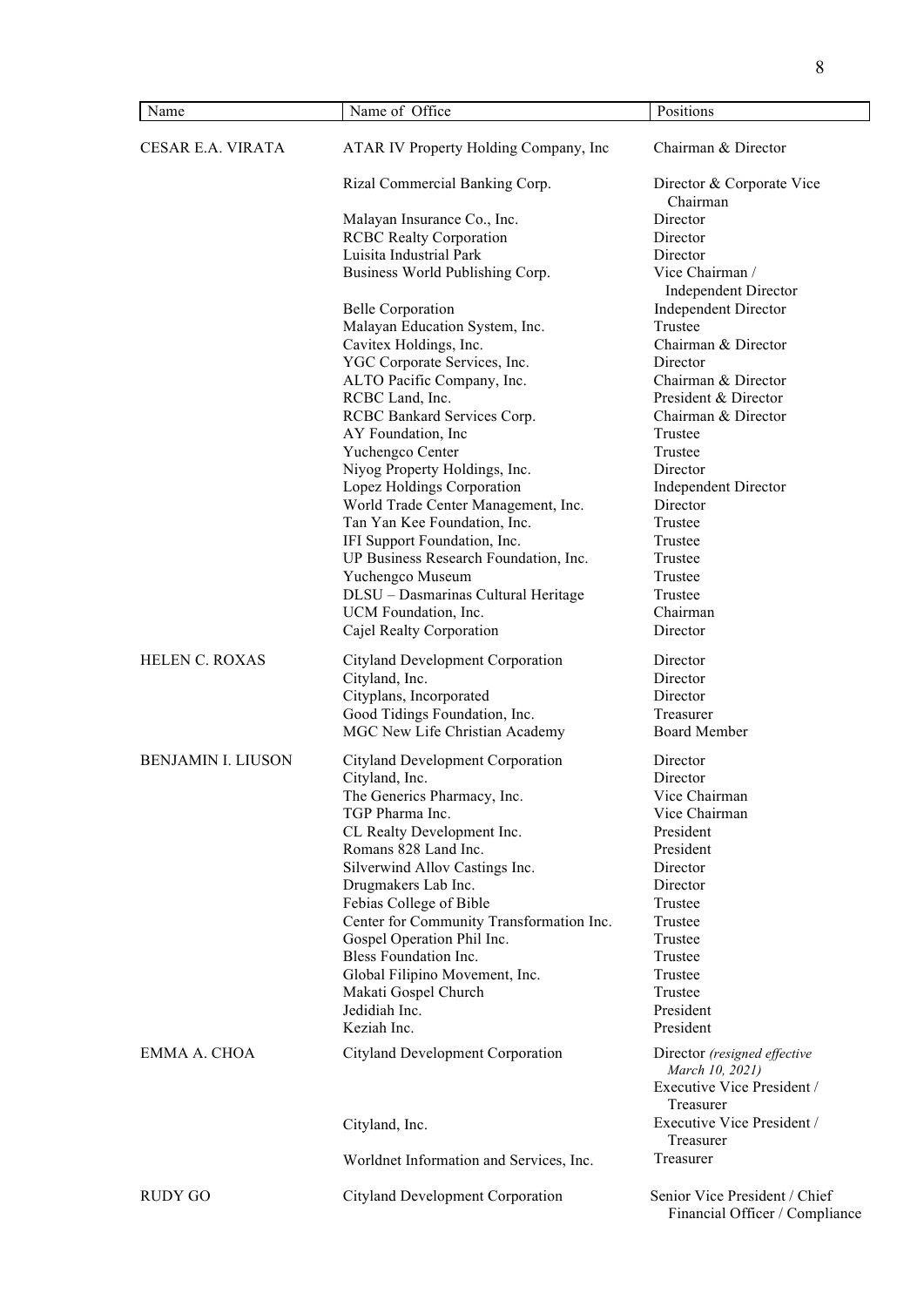| Name                      | Name of Office                                                                                | Positions                                                                                                                                                                                                                                         |
|---------------------------|-----------------------------------------------------------------------------------------------|---------------------------------------------------------------------------------------------------------------------------------------------------------------------------------------------------------------------------------------------------|
|                           | Cityland, Inc.                                                                                | Officer / Corporate Information<br>Officer / Data Protection<br><b>Officer / Investor Relations</b><br>Officer<br>Senior Vice President / Chief<br>Financial Officer / Compliance<br>Officer / Corporate Information<br>Officer & Data Protection |
|                           | Cityplans, Incorporated                                                                       | Officer<br>Senior Vice President /<br>Compliance Officer / Data<br>Protection Officer                                                                                                                                                             |
| MELITA M. REVUELTA        | Cityland Development Corporation                                                              | Vice President / Alternate<br>Compliance Officer & Alternate<br>Corporate Information Officer                                                                                                                                                     |
|                           | Cityland, Inc.                                                                                | Vice President & Asst. Corporate<br>Secretary / Alternate<br>Compliance Officer & Alternate<br>Corporate Information Officer                                                                                                                      |
|                           | Cityplans, Incorporated                                                                       | Vice President /Alternate<br>Compliance Officer                                                                                                                                                                                                   |
|                           | Worldnet Information & Services Inc.                                                          | President                                                                                                                                                                                                                                         |
| <b>MELITA L. TAN</b>      | Cityland Development Corporation<br>Cityland, Inc.                                            | Vice President<br>Vice President                                                                                                                                                                                                                  |
| ROMEO E. NG               | Cityland Development Corporation<br>Cityland, Inc.                                            | Vice President<br>Vice President                                                                                                                                                                                                                  |
| ROSARIO D. PEREZ          | Cityland Development Corporation<br>Cityland, Inc.<br>Worldnet Information and Services, Inc. | Vice President – Executive Affairs<br>Vice President - Executive Affairs<br>Auditor                                                                                                                                                               |
| WINEFREDA R. GO           | Cityland Development Corporation<br>Cityland, Inc.                                            | Vice President<br>Vice President                                                                                                                                                                                                                  |
| <b>EMMA G. JULARBAL</b>   | Cityland Development Corporation                                                              | Vice President – Legal Affairs /<br>Corporate Secretary (retired<br>effective April 5, 2021)                                                                                                                                                      |
|                           | Cityland, Inc.                                                                                | Vice President - Legal Affairs /<br>Corporate Secretary (retired<br>effective April 5, 2021)                                                                                                                                                      |
|                           | Worldnet Information and Services, Inc.<br>Servicore, Inc.                                    | Director / Vice President<br>Director                                                                                                                                                                                                             |
|                           | Cityland Foundation, Inc.<br>Cityland for Social Progress Foundation, Inc.                    | Trustee / Chairman<br>Trustee / President                                                                                                                                                                                                         |
|                           | Christian Executive, Inc.                                                                     | Trustee / Corporate Secretary                                                                                                                                                                                                                     |
| DOROTHY U.SO              | Cityland Development Corporation                                                              | Assistant Vice President- Head of<br><b>Internal Audit Department</b>                                                                                                                                                                             |
|                           | Cityland, Inc.                                                                                | Assistant Vice President- Head of<br>Internal Audit Department                                                                                                                                                                                    |
| <b>JOCELYN C. DE ASIS</b> | Cityplans, Incorporated<br>Cityland Development Corporation                                   | Corporate Secretary<br><b>Assistant Corporate Secretary</b><br>(effective April 5, 2021)                                                                                                                                                          |
|                           | Cityland, Inc.                                                                                | Corporate Secretary<br>(effective April 5, 2021)                                                                                                                                                                                                  |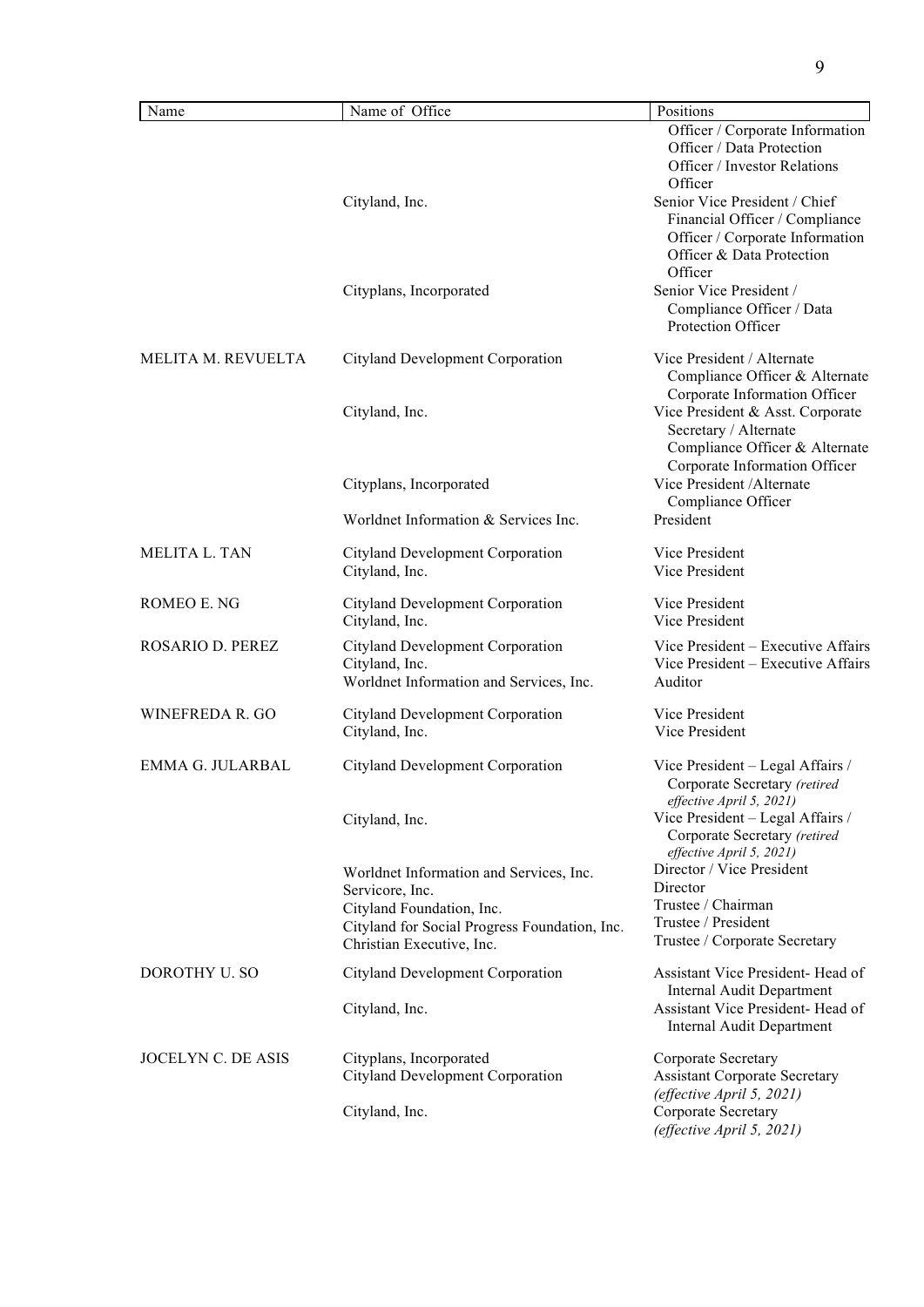# **b. Identify Significant Employees**

All employees perform their share in achieving the Registrant's set goals; hence, there is no identifiable significant employee.

# **c. Involvement in Certain Legal Proceedings of Any of the Directors and Executive Officers, During the past five years:**

During the past five years up to present, there is no bankruptcy petition filed by or against any business of which such person was a general partner or executive officer of the Company either at a time of the bankruptcy or within two years prior to that time.

During the past five years up to present, the Registrant, any of its directors or executive officers has no conviction by final judgment, domestic or foreign, or is not subject to a pending criminal proceeding, domestic or foreign.

During the past five years up to present, the Registrant, any of its directors or executive officers is not subject to any order, judgment, or decree, not subsequently reversed, suspended or vacated, of any court of competent jurisdiction, domestic or foreign, permanently or temporarily enjoining, barring, suspending or otherwise limiting his involvement in any type of business, securities, commodities or banking activities.

During the past five years up to present, the Registrant, any of its directors or executive officers has not been found by a domestic or foreign court of competent jurisdiction (in civil action), the Commission or comparable foreign body, or a domestic or foreign exchange or other organized trading market or self- regulatory organization, to have violated a securities or commodities law or regulation and the judgment has not been reversed, suspended, or vacated.

## **d. Attendance of Board of Directors**

For the year 2020, there were 17 Board of Directors' meetings. Below is the summary attendance of the members of the Board of Directors:

|                                        |         | No. of Meetings Attended / Held |       |
|----------------------------------------|---------|---------------------------------|-------|
|                                        | Regular | Special                         | Total |
| Dr. Andrew I. Liuson                   | 2/2     | 15/15                           | 17/17 |
| Mr. Stephen C. Roxas                   | 2/2     | 15/15                           | 17/17 |
| Mrs. Grace C. Liuson                   | 2/2     | 15/15                           | 17/17 |
| Mr. Josef C. Gohoc                     | 2/2     | 15/15                           | 17/17 |
| Mr. Peter S. Dee                       | 2/2     | 15/15                           | 17/17 |
| Mr. Cesar E.A. Virata                  | 2/2     | 15/15                           | 17/17 |
| Mrs. Helen C. Roxas                    | 2/2     | 15/15                           | 17/17 |
| Mr. Benjamin I. Liuson                 | 2/2     | 15/15                           | 17/17 |
| Emma A. Choa (elected August 25, 2020) | 1/2     | 4/15                            | 5/17  |

#### **e. Legal Proceedings to Which the Registrant or Any of Its Subsidiaries is a Party**

The material legal proceedings to which the Company is a party or of which any of its subject during the past five (5) years up to latest date are as follows:

# • **COMPANY**

# 1. **Sta. Ana Village Homeowners' Assoc. Inc. (SAVHA) vs. City & Land Developers, Inc.** Civil Case No. 12-009

Parañaque Regional Trial Court – Branch 274 Date Instituted: January 16, 2012

SAVHA filed a Complaint dated January 16, 2012 which was received by CLDI on March 3, 2012, to enjoin defendant and all persons allowed by said defendant CLDI from using Benedictine Street in Sta. Ana Village, Barangay Sun Valley, Paranaque City, and to order the defendant by way of a writ of mandatory injunction, to open another outlet to the main road without cost or liability to plaintiff.

CLDI stated in its Answer that plaintiff has not proven its claim over Benedictine Street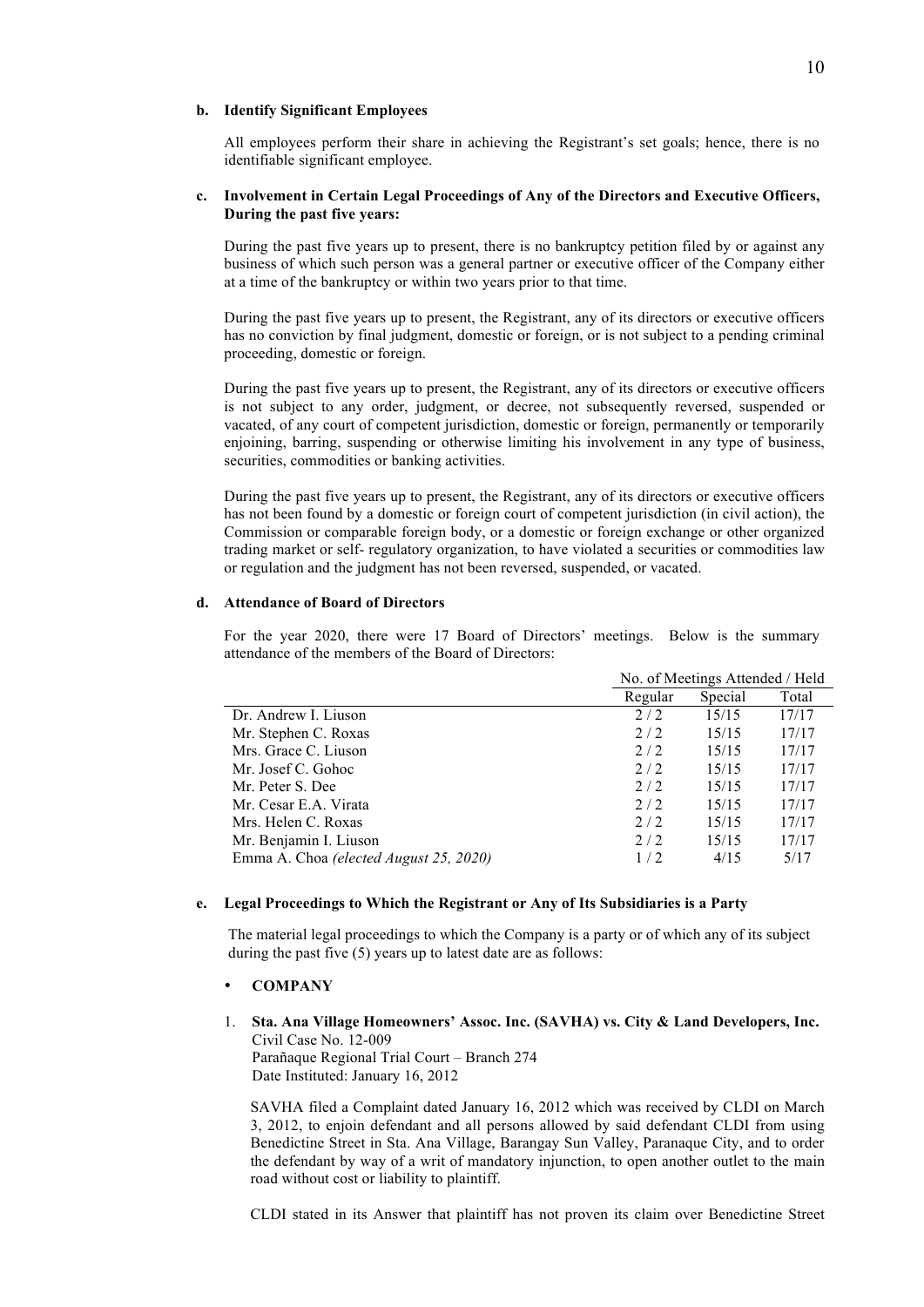because the Deed of Donation used by the plaintiff is a falsified and/or spurious document. Furthermore, there is a Right-of-Way Agreement for Benedictine Street. Case was dismissed. However, SAVHA filed a Motion for Reconsideration which was granted. SAVHA's unnotarized Judicial Affidavit of first witness was expunged from the records of the case. SAVHA's legal counsel withdrew from the case. New counsel for SAVHA appeared. First witness of SAVHA was cross-examined by CLDI counsel – witness got confused as to identity of respondent since it appears that complainant sued the wrong corporation. SAVHA counsel moved for 15 days to amend the complaint. CLDI counsel was also granted 15 days to comment on the motion to be filed. Then matter is submitted for resolution of the Court. No dates were set for hearing.

2. **Republic of the Philippines represented by the Department of Public Works and Highways (DPWH), through the Bureau of Design – Right of Way Office (BOD-ROWO) versus City & Land Developers, Inc.** Civil Case CA G.R. No. CV-112245

Court of Appeals Date Instituted: July 16, 2013

DPWH filed a Complaint for Expropriation for certain portions of the properties, including the improvements therein, of CLDI located in Barangay Tambo, Paranaque City, which will be part of the NAIA Expressway Project Phase II.

CLDI disputed the valuation made by the DPWH on the properties. The Court issued a Decision in favour of CLDI. The DPWH thru the Office Solicitor General (OSG) filed its Motion for Reconsideration which was granted by the new presiding Judge. CLDI filed a Notice of Appeal which was favorably granted by the Court of Appeals. The OSG filed its Motion for Consideration, then CLDI filed its Comment/Objection thereto. An amended Decision was issued by the Court of Appeals as to the interest to be paid by the DPWH. We are now awaiting for the finality of the Amended Decision if the OSG will not elevate its appeal to the Supreme Court.

#### • **PROPERTY**

Aside from the mentioned cases, there were no other cases filed wherein any of the Company's property/ies is/are the subject.

There are no cases involving unpaid real estate taxes which are material in amount.

#### **f. Nomination Committee and Nominees for Election as Members of the Board of Directors, including the Independent Directors**

The following have been nominated to the Board of Directors for the ensuing term / year:

Andrew I. Liuson Cesar E. Virata (Independent Director) Stephen C. Roxas Helen C. Roxas Grace C. Liuson Benjamin I. Liuson Josef C. Gohoc Emma A. Choa Peter S. Dee (Independent Director)

An independent director is a person other than an officer or employee of the corporation, its parent or subsidiaries, or any other individual having a relationship with the corporation, which would interfere with the exercise of independent judgment in carrying out the responsibilities of a director.

The independent directors possess all qualifications to serve as an independent director of the Company, as provided for in Section 38 of Securities Regulation Code (SRC) and its implementing rules.

The final list of nominees for independent directors as nominated by respective stockholders of the Company and endorsed by Nomination Committee are the following:

| Nominating Stockholder |
|------------------------|
| Romeo E. Ng            |
| Marianne M. Martin     |
|                        |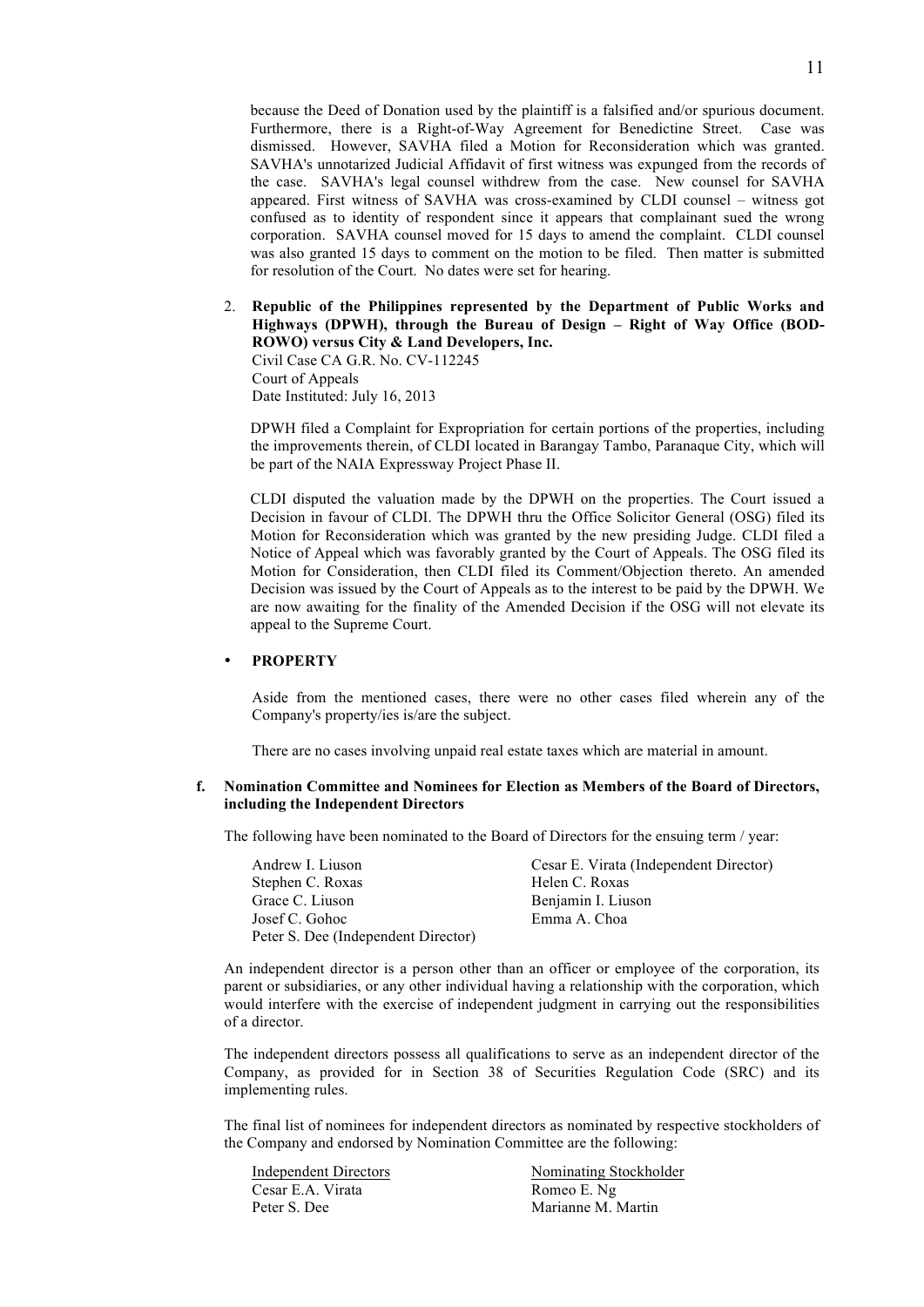The Corporate Governance Committee performs the role of the Nomination Committee. The following members are the members of the Corporate Governance Committee:

Mr. Cesar E.A. Virata (Chairman) Mr. Stephen C. Roxas

Dr. Andrew I. Liuson

Based on *SEC MC No. 19 s. 2016 – Code of Corporate Governance for Publicly-Listed Companies* **dated November 22, 2016,** the Securities and Exchange Commission has recommended that an independent director should serve for a maximum cumulative term of nine years only. However, in certain cases that the Company wants to retain an independent director who has served for nine years, the Board should provide meritorious justifications and seek approval of the stockholders during the Annual Stockholders' Meeting.

Mr. Peter Dee and Mr. Cesar Virata have served as Independent Directors of the Company since 2009. Their in-depth knowledge, wisdom and expertise in various industries helped the Company plan and attain its strategic objectives. Further, their irrefutable competencies and experience provide invaluable contribution to the Company.

Mr. Dee has a wide experience in banking industry as he served as President and Chief Executive Officer for almost 30 years in one of the largest banks in the Philippines. He is also a Director of the said bank and other publicly-listed companies in the country. His exposure and mastery to risk and financial management delivers insight and significant help to the Company.

Mr. Virata served as Finance Minister from 1970 to 1986 and Prime Minister of the Philippines from 1981 to 1986. He also headed the National Economic and Development Authority (NEDA) of the Philippines while serving as Prime Minister. He is also an incumbent Independent Director of other publicly-listed companies and the Vice Chairman of one of the largest banks in the Philippines. He will continuously provide significant benefit and key decision-making strategies to the Company given his wide experience and competence in handling both local and national economic activities.

The Board deems it untimely, given the situation brought by the COVID-19 pandemic, to consider other qualified individuals to replace Mr. Dee and Mr. Virata whose valuable insights and advice helped the Company develop its key business thrusts and risk mitigation strategies. Their highly respected credentials and great contributions to the Company justify the Board's decision to retain Mr. Dee and Mr. Virata as nominees for re-election this coming 2021 Annual Stockholders' Meeting.

# **g. Procedures for Nomination and Election of Independent Directors**

1. Nomination of independent directors shall be conducted by the Corporate Governance Committee prior to a stockholders' meeting. All recommendations shall be signed by the nominating stockholders together with the acceptance and conformity by the would-be nominees.

The Committee shall pre-screen the qualifications and prepare a final list of all candidates and put in place screening policies and parameters to enable it to effectively review the qualifications of the nominees for independent director/s.

After the nomination, the Committee shall prepare a Final List of Candidates which shall contain all the information about all the nominees for independent directors, as required under Part IV (A) and (C) of "Annex C" of SRC Rule 12, which list, shall be made available to the Commission and to all stockholders through the filing and distribution of the Information Statement, in accordance with SRC Rule 20, or in such other reports the company is required to submit to the Commission. The name of the person or group of persons who recommended the nomination of the independent directors shall be identified in such report including any relationship with the nominee.

Only nominees whose names appear on the Final List of Candidates shall be eligible for election as independent directors. No other nominations shall be entertained after the Final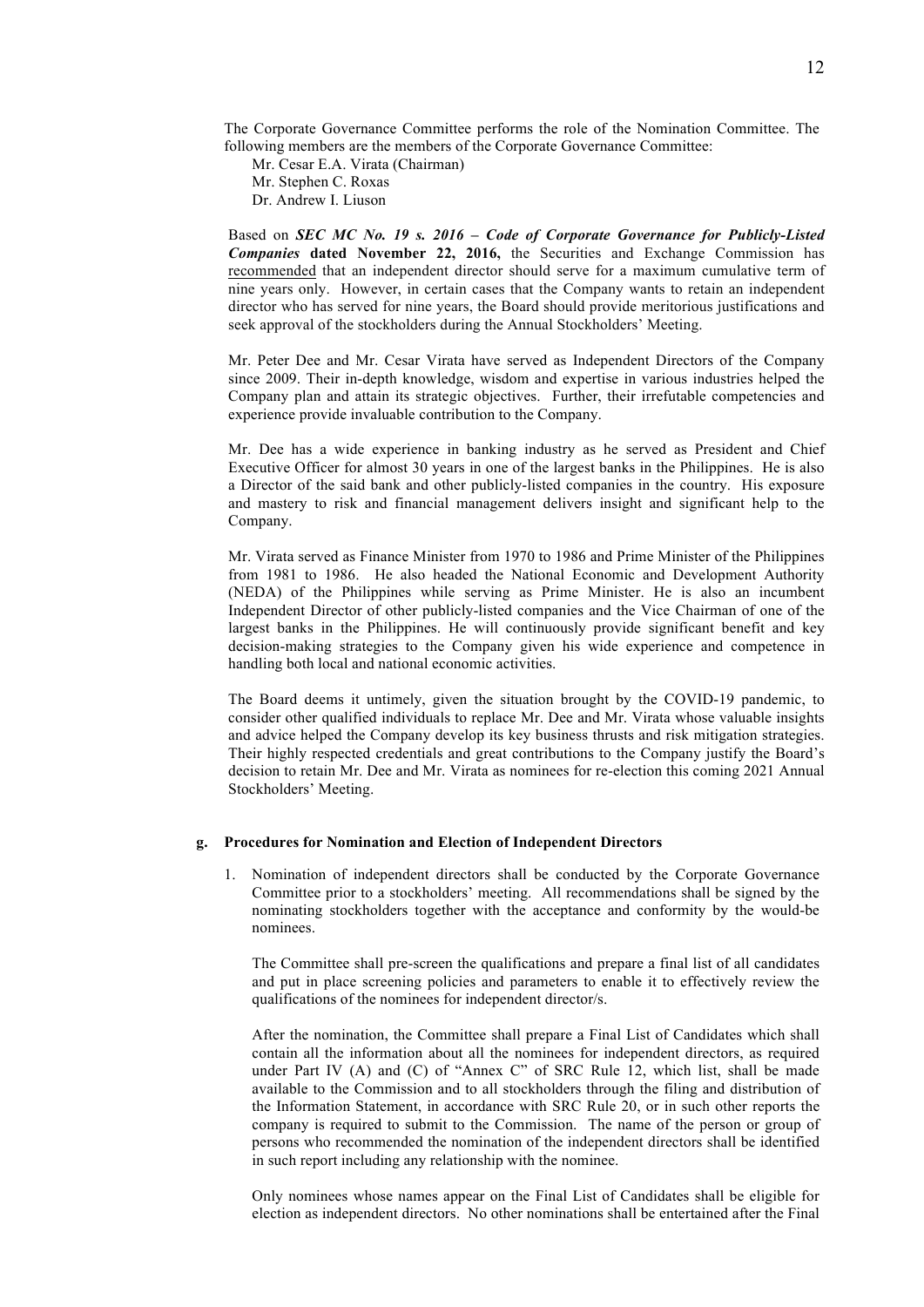List of Candidates shall have been prepared. No further nominations shall be entertained or allowed on the floor during the actual annual stockholders' meeting.

2. Subject to pertinent existing laws, rules and regulations, the conduct of the election of the independent director shall be made in accordance with the standard election procedures of this By-laws.

It shall be the responsibility of the Chairman of the meeting to inform all stockholders in attendance of the mandatory requirement of electing independent directors. He shall ensure that independent directors are elected during the stockholders' meeting.

Specific slot for the independent directors shall not be filled-up by unqualified nominee.

# **h. Related Party Transactions**

The Company, in its regular conduct of business, has entered into transaction with associates and related parties, which principally consist of sharing of expenses. This transaction to and from related parties are made on an arm's length basis and at current market prices at the time of the transaction.

There were no transactions with promoters in the past five years.

The Company or its related parties have no relationship on parties that fall outside the definition of related parties that enables to negotiate terms of material transactions that may not be available from others or independent parties on an arm's length basis. Moreover, the Company has no transactions with former senior management or persons that would result in negotiations of terms that are more or less favorable than those available on an arm's length basis from clearly independent parties that are material to the Company's financial position or financial performance.

Please refer to Note 21, *Related Party Transactions* of the Notes to the 2020 Audited Financial Statements attached to the SEC Form 17A or the Annual Report.

#### **i. Members of the Audit and Risk Committee**

Mr. Peter S. Dee (Chairman) Mrs. Grace C. Liuson Dr. Andrew I. Liuson

#### **j. Parent of the Registrant**

CDC owns 49.73% of the outstanding capital stock of the Registrant. The ultimate parent is Cityland, Inc. (CI), which owns 29.54% of the outstanding capital stock of the Registrant.

# **VI. Compensation of Directors and Executive Officers**

Executive Compensation Summary Tables

| <b>NAME</b>                                         | <b>POSITION</b>                |                          |
|-----------------------------------------------------|--------------------------------|--------------------------|
|                                                     |                                | 2021 (estimate)          |
| <b>Josef C. Gohoc</b>                               | <b>President</b>               | X                        |
| Winefreda R. Go                                     | VP – Purchasing                | X                        |
|                                                     | Department                     |                          |
| <b>Marlon V. Olpindo</b>                            | <b>AVP-Design &amp;</b>        | X                        |
|                                                     | <b>Development Department</b>  |                          |
| Alrolnik M. Fernando                                | <b>AVP</b> - Admin. Department | X                        |
| Jocelyn F. Kwong                                    | <b>Senior Manager</b>          | X                        |
| <b>Salaries</b>                                     |                                | P5,096,196               |
| <b>Bonus</b>                                        |                                | 1,299,549                |
| Others                                              |                                | 155,600                  |
| Total (Top 5)                                       |                                | P6,551,345               |
| <b>Salaries</b>                                     |                                | P <sub>6</sub> ,995,490  |
| <b>Bonus</b>                                        |                                | 1,809,222                |
| Others                                              |                                | 288,000                  |
| Total Other Officers & Directors as a group unnamed |                                | P9,092,712               |
| <b>Grand Total</b>                                  |                                | P <sub>15</sub> ,664,057 |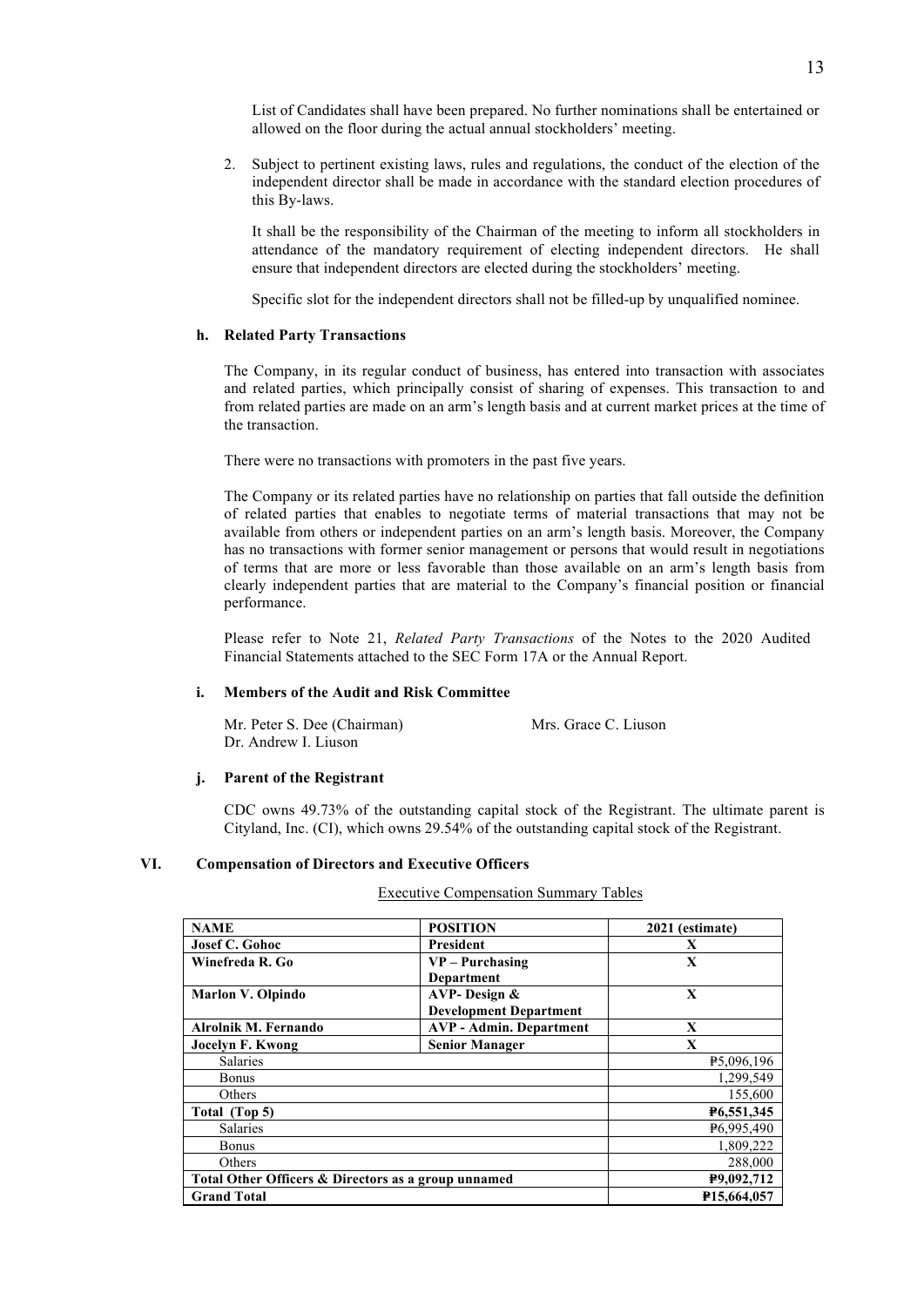| <b>NAME</b>                                         | <b>POSITION</b>            | 2020 (actual)          |
|-----------------------------------------------------|----------------------------|------------------------|
| Josef C. Gohoc                                      | President                  | X                      |
| Winefreda R. Go                                     | VP - Purchasing Department | X                      |
| Marlon V. Olpindo                                   | AVP- Design & Development  | X                      |
|                                                     | Department                 |                        |
| Alrolnik M. Fernando                                | AVP - Admin. Department    | X                      |
| Jocelyn F. Kwong                                    | Senior Manager             | X                      |
| <b>Salaries</b>                                     |                            | P <sub>4</sub> 858,531 |
| <b>Bonus</b>                                        |                            | 866,366                |
| Others                                              |                            | 1,755,907              |
| Total (Top 5)                                       |                            | P7,480,804             |
| <b>Salaries</b>                                     |                            | P6, 161, 572           |
| <b>Bonus</b>                                        |                            | 1,206,148              |
| <b>Others</b>                                       |                            | 1,876,597              |
| Total Other Officers & Directors as a group unnamed |                            | P9,244,317             |
| <b>Grand Total</b>                                  |                            | P16,725,121            |

| <b>NAME</b>                                         | <b>POSITION</b>            | 2019 (actual)           |
|-----------------------------------------------------|----------------------------|-------------------------|
| Josef C. Gohoc                                      | President                  | X                       |
| Winefreda R. Go                                     | VP - Purchasing Department | Χ                       |
| Marlon V. Olpindo                                   | AVP- Design & Development  | X                       |
|                                                     | Department                 |                         |
| Alrolnik M. Fernando                                | Senior Manager             | X                       |
| Ireneo F. Javalera                                  | Senior Manager             | X                       |
| <b>Salaries</b>                                     |                            | P <sub>4</sub> ,507,197 |
| <b>Bonus</b>                                        |                            | 1,143,782               |
| Others                                              |                            | 3,448,876               |
| Total (Top 5)                                       |                            | P9,099,855              |
| <b>Salaries</b>                                     |                            | P7,148,524              |
| <b>Bonus</b>                                        |                            | 1,881,045               |
| Others                                              |                            | 2,357,794               |
| Total Other Officers & Directors as a group unnamed |                            | P11,387,363             |
| <b>Grand Total</b>                                  |                            | P20,487,218             |

The Company has no standard arrangements with regard to remuneration of its directors. In 2020, 2019 and 2018, the BOD received a total of  $\mathbf{P}5.33$  million,  $\mathbf{P}8.41$  million and  $\mathbf{P}5.40$  million, respectively. Moreover, the Company has no standard arrangement with regard to the remuneration of its existing officers aside from the compensation received or any other arrangements in the employment contracts and compensatory plan. The Company does not have any arrangements for stock warrants or options offered to its employees.

#### **VII. Independent Public Accountants**

- a. SyCip Gorres Velayo & Co. (SGV & Co.) is the Company's external auditor for the calendar year 2020. The same accounting firm is being recommended for re-appointment at the scheduled Annual Stockholders' Meeting.
- b. Representatives of SGV & Co. are expected to be present at the annual stockholders' meeting and will respond to questions from the stockholders relating to the audited financial statements.
- c. Pursuant to SRC Rule 68 paragraph  $(3)(b)(ix)$  (Rotation of External Auditors), Ms. Aileen L. Saringan, partner of SGV & Co., was assigned as signing partner for the Registrant's financial statements starting the calendar year 2017.

#### **C. ISSUANCE AND EXCHANGE OF SECURITIES**

# **VIII. Authorization or Issuance of Securities Other than for Exchange**

At least two-thirds (2/3) of the outstanding capital stock is required for the following:

- a. Declaration of 5% stock dividend;
- b. Increase in authorized capital stock from 1,435,000,000 shares to 1,715,000,000 shares with par value of Php1.00 per share; and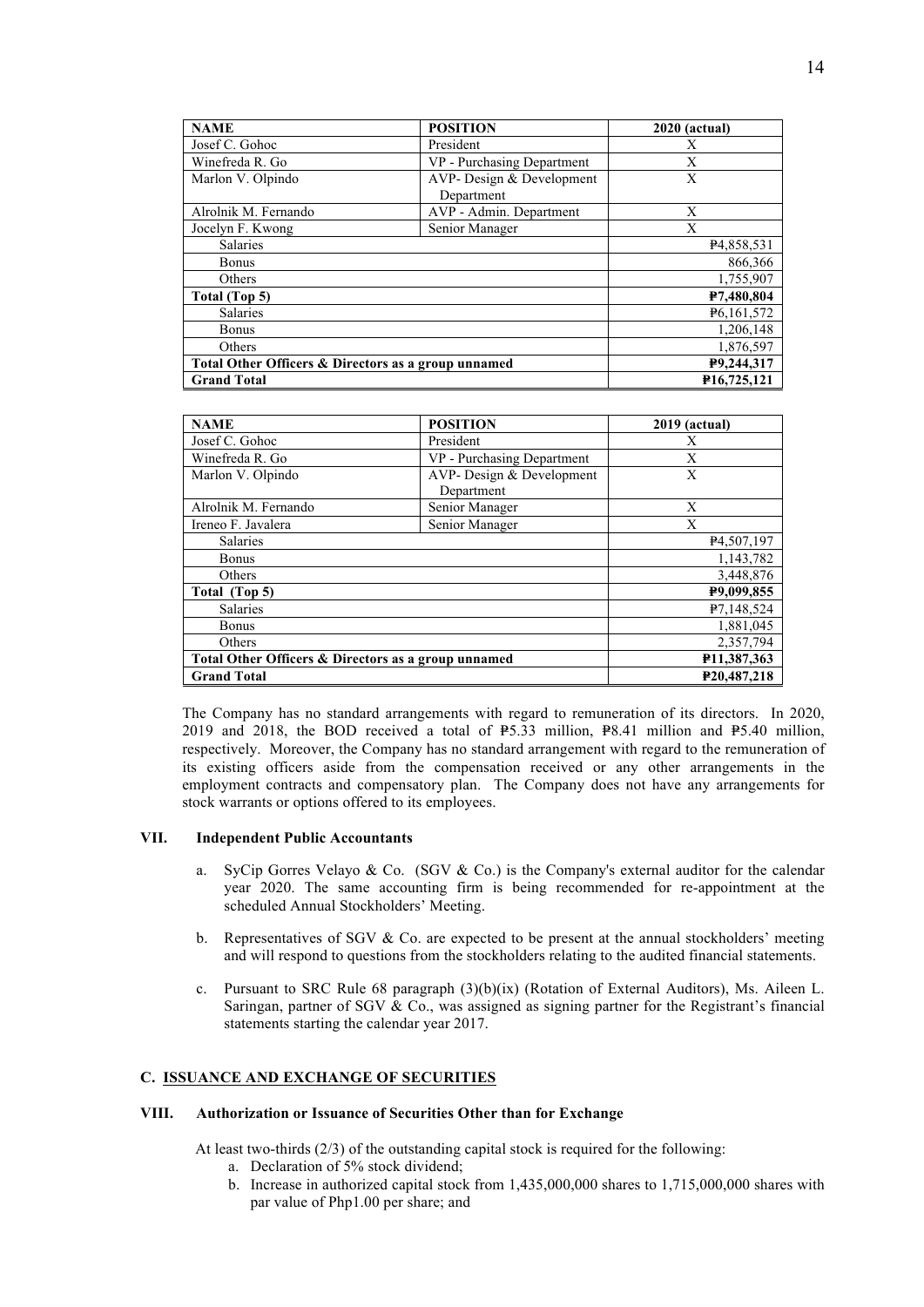c. Amendment of the Articles of Incorporation to increase the authorized capital stock to 1,715,000,000 shares with par value of Php1.00 per share.

The number of unclassified common shares that will be issued as a result of the stock dividend based on the issued and outstanding shares of 1,431,785,284 as of March 31, 2021 is approximately 71,589,265 shares with par value of Php1.00 per share.

# **OTHER MATTERS**

#### **IX. Action with Respect to Reports**

The Minutes of the Annual Stockholders' Meeting held last August 25, 2020 will be read and submitted to the stockholders for their approval. Said Minutes state that the following matters were approved by the stockholders during the 2020 stockholders' meeting:

| <b>Agenda Items:</b>                                 | Approving              | <b>Dissenting</b> | Abstaining |
|------------------------------------------------------|------------------------|-------------------|------------|
| Approval of Minutes of Previous Meeting              | 1,196,811,318 votes    |                   |            |
|                                                      |                        |                   |            |
| Approval of President's Report                       | 1,196,811,318 votes    |                   |            |
| <b>Election of Directors</b>                         | 1,196,811,318 votes or |                   |            |
| (including Independent Directors):                   | 83.59% of the          |                   |            |
| Mr. Stephen C. Roxas<br>a.                           | outstanding capital    |                   |            |
| Dr. Andrew I, Liuson<br>b.                           | stock                  |                   |            |
| Mrs. Grace C. Liuson<br>$\mathbf{c}$ .               |                        |                   |            |
| Mr. Josef C. Gohoc<br>d.                             |                        |                   |            |
| Mr. Cesar E.A. Virata<br>e.                          |                        |                   |            |
| $\mathbf{f}$<br>Mr. Peter S. Dee                     |                        |                   |            |
| Mr. Benjamin I. Liuson<br>g.                         |                        |                   |            |
| Mrs. Helen C. Roxas<br>h.                            |                        |                   |            |
| Ms. Emma A. Choa                                     |                        |                   |            |
| Appointment of External Auditor:                     | 1,196,811,318 votes or |                   |            |
| SyCip Gorres Velayo & Co. (SGV & Co.)                | 83.59% of the          |                   |            |
|                                                      | outstanding capital    |                   |            |
|                                                      | stock                  |                   |            |
| Confirmation of all acts of the Board of             | 1,196,811,318 votes or |                   |            |
| for<br><b>Directors</b><br>the<br>period<br>covering | 83.59% of the          |                   |            |
| January 1, 2019 to December 31, 2019                 | outstanding capital    |                   |            |
| adopted in the ordinary course of business.          | stock                  |                   |            |

The minutes of ASM also contain the following items:

- A description of the voting and vote tabulation procedures used in the said meeting;
- A list of directors and officers who attended the meeting; and<br>• Other matters raised by the body during the meeting
- Other matters raised by the body during the meeting.

The copies of the minutes of ASM can be accessed through the Company website at www.cityland.net.

## **X. Other Proposed Actions**

- 1. Confirmation of all acts of the Board of Directors for the period covering January 1, 2020 to December 31, 2020 adopted in the ordinary course of business:
	- a. Approval of investments;
	- b. Treasury matters related to opening of accounts and bank transactions;
	- c. Appointment of signatories and amendments thereof; and
	- d. Approval of Annual Report and related financial statements.
- 2. Approval of the Board Resolution dated April 26, 2021 regarding the following:
	- a. Declaration of five percent (5%) stock dividend;
	- b. Increase in authorized capital stock from 1,435,000,000 shares to 1,715,000,000 shares with par value of Php 1.00 per share; and
	- c. To cause the amendment of the Articles of Incorporation to increase the authorized capital stock to 1,715,000,000 shares with par value of Php 1.00 per share.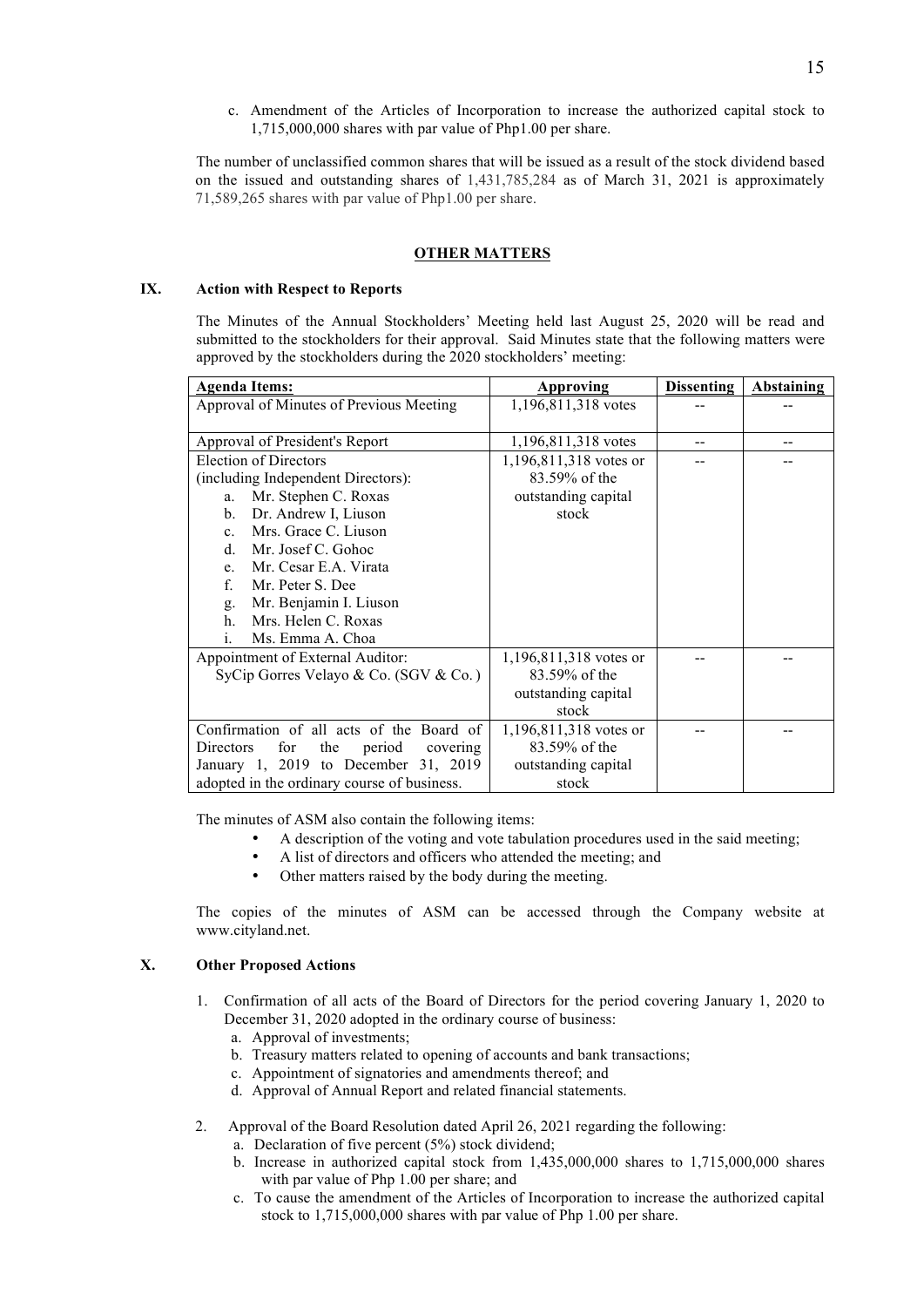3. Appointment of external auditor

The Audit and Risk Committee, in its meeting held on April 5, 2021, recommended to the Board of Directors the re-appointment of Sycip Gorres Velayo & Co. as the Company's external auditor for the calendar year 2021.

# **XI. Voting Procedures**

1. Vote Required for Approval or Election

At least majority of the outstanding capital stock of the Registrant is required for the election of directors and for the approval of the following matters:

- a. Minutes of the previous Annual Stockholders' Meeting
- b. Appointment of external auditor
- c. Acts of the management and of the Board of Directors relative to the Annual Report and related financial statements.

At least two-thirds  $(2/3)$  of the outstanding capital stock is required for the following:

- a. Declaration of 5% stock dividend;
- b. Increase in authorized capital stock from 1,435,000,000 shares to 1,715,000,000 shares with par value of Php 1.00 per share; and
- c. Amendment of the Articles of Incorporation to increase the authorized capital stock to 1,715,000,000 shares with par value of Php 1.00 per share.
- 2. Each common share shall be entitled to one vote with respect to all matters to be taken up during the annual stockholders' meeting. In accordance with the Company's Amended By-Laws, voting upon all questions at all meetings of the stockholders shall be by shares of stock and not per capita.
- 3. In light of the COVID-19 global pandemic, the Board of Directors has decided to conduct a virtual ASM via Zoom or its equivalent. As a result, there will be no physical venue allotted for stockholders to attend the meeting.

Stockholders who intend to attend and participate in the virtual meeting through proxy shall first submit via email to info@professionalstocktransfer.com the scanned copy of the letter of intent to attend and participate via proxy by remote communication. Once validated, the registered stockholder will receive via email the proxy form.

Validation of proxies shall be until 4:00 pm of June 1, 2021. Registered stockholders will receive the meeting link and password two days before the ASM.

Only stockholders who have notified the Company of their intention to participate in the virtual meeting and have registered themselves or their proxies, will be included in the determination of a quorum.

- 4. The Company's Stock Transfer Agent together with the Office of the Corporate Secretary will tabulate all valid and confirmed votes. The Company also has an independent party that will validate the votes counted by the Secretary.
- 5. Other matters which any stockholder would like to present in the ASM shall be sent via email to landinfo@cityland.net on or before June 1, 2021 at 4:00PM. The Company's responses to the questions shall be discussed during the ASM.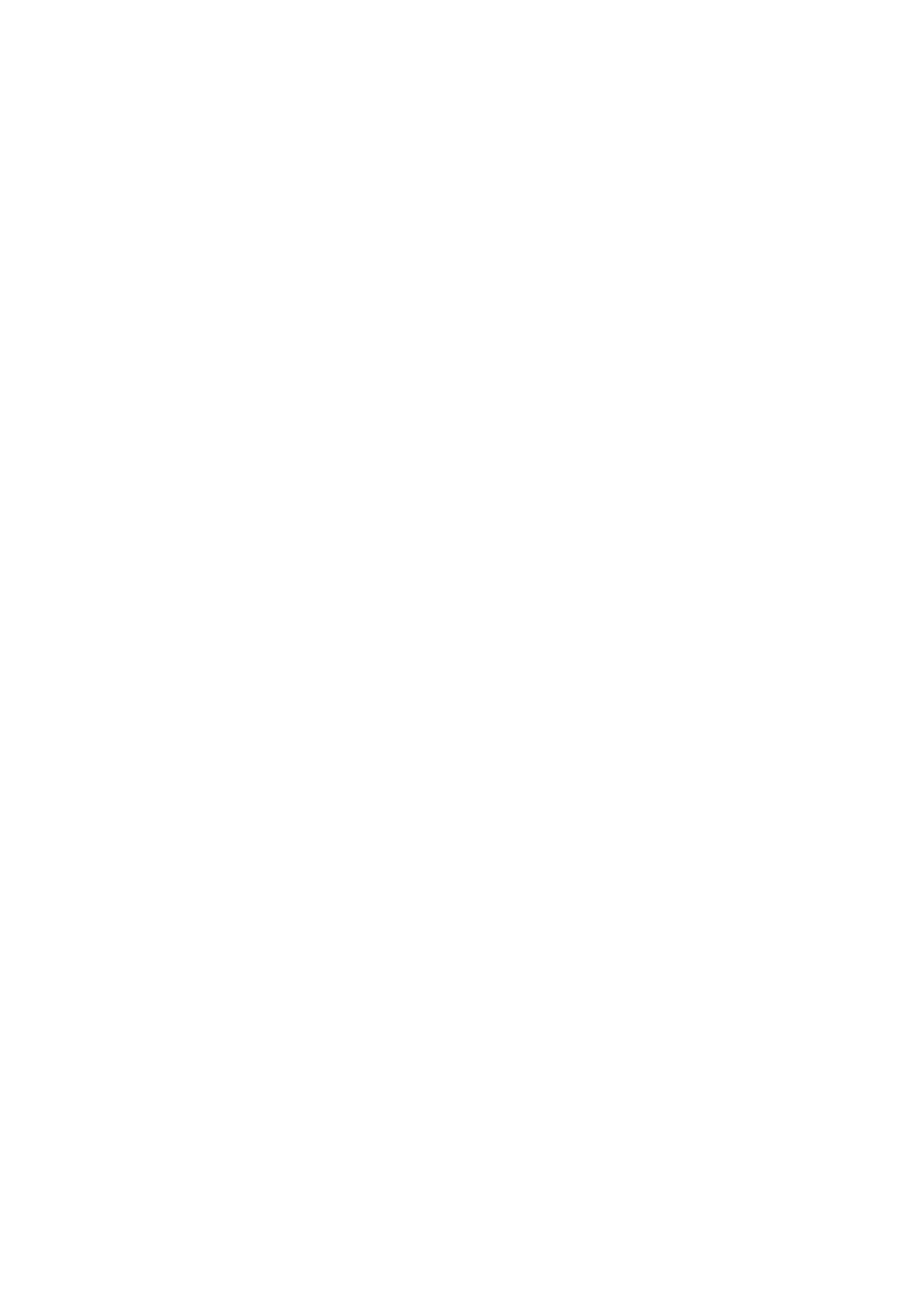# **CITY & LAND DEVELOPERS, INCORPORATED THE PRESIDENT'S REPORT**

The COVID-19 pandemic has disrupted the economic growth of the Philippines for the Year 2020. According to one of the economic reports of National Economic and Development Authority (NEDA), the Gross Domestic Product (GDP) declined drastically due to the quarantine restrictions implemented during the second quarter of 2020 which resulted for the GDP to contract by 16.9%. However, the economy gradually recovered as the Government eases the restrictions on the third quarter which led to a decline in the GDP by 11.4% or an increase of 5.5% from the previous period. With the several economic restrictions and disruptions over the past quarters, the overall GDP for the year 2020 fell by 9.5%.

Due to several community quarantines implemented in 2020, consumers shifted to e-commerce activities giving rise to the e-commerce and logistic sectors. As it is timely necessary for the community to have the services of these sectors, the demand for warehouses will also likely to be in a healthy demand in the market which will give real estate sector the opportunity to increase its income through leasing or sale of its real estate properties.

Aside from e-commerce and logistics, the Business Process Outsourcing (BPO) sector remained strong during the pandemic which is also expected to grow resulting to an increase in the demand of BPO office spaces. Residential condominiums, on the other hand, faced difficulties during the year as the demand of such decreased.

For the year 2021, it is projected that there will be a strong recovery in the economy should there be a relaxation in the quarantine measures as a result of decline in the number of COVID-19 cases. With this, it will allow several business sectors to resume their operations and recover gradually. Further, with the mass vaccination efforts within the country, it is highly probable that business activities will increase causing the Philippine economy to bounce back.

Although the scale and duration of the impact of the pandemic remain uncertain as at the report date, the Cityland Group of Companies is optimistic that the real estate sector will eventually show a healthy position in the market in the succeeding periods.

## **GENERAL NATURE OF BUSINESS**

- A. Background Information
	- 1. Brief Company History

City & Land Developers, Incorporated (the Company or CLDI) is a domestic public corporation registered with the Securities and Exchange Commission on June 28, 1988 and started its commercial operations on August 1, 1992.

The Company is 49.73% and 29.54% owned by Cityland Development Corporation (CDC) and Cityland Inc., respectively, while the remaining 20.73% is owned by 749 various stockholders as of March 31, 2021. CLDI is a member of Cityland Group of Companies, a trusted name in real estate industry with proven track record of developing prestigious condominiums in cities of Pasig, Manila and Quezon City; and affordable house and lots in Parañaque City. The Group has been in property development business for more than thirty (30) years.

On December 13, 1999, the issued and outstanding capital stock of the Company was listed in the Philippine Stock Exchange after the initial public offering on November 29, 1999.

2. Nature of Operations

The Company's primary purpose is to establish an effective institutional medium for acquiring and developing suitable land sites for residential, office, commercial, institutional and industrial uses primarily, but not exclusively, in accordance with the subdivision, condominium, and cooperative concepts of land-utilization and land-ownership.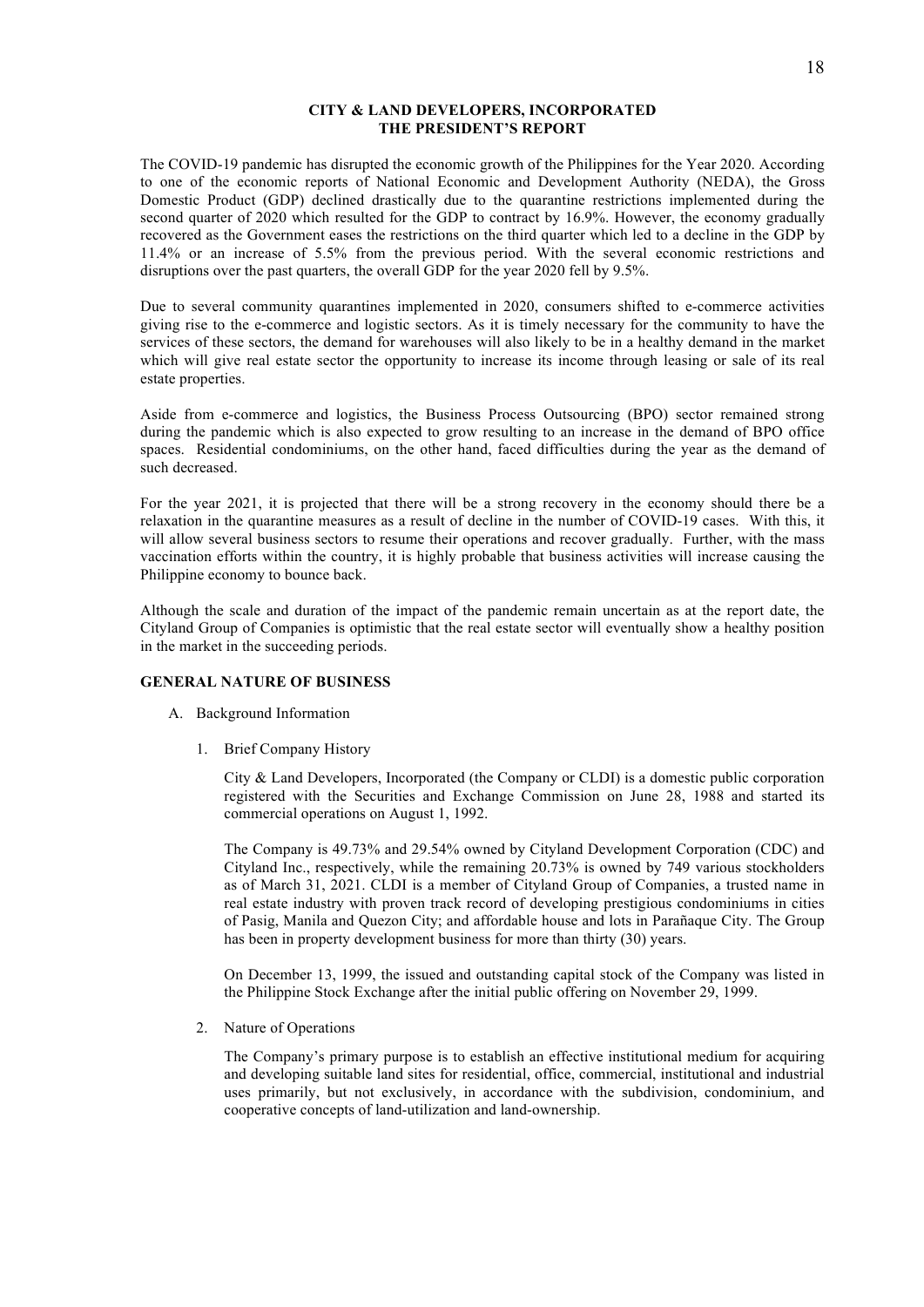#### Financial Performance

The Company completed last March 2018 the North Residences which is a 29-storey residential and commercial condominium located at EDSA corner Lanutan, Barangay Veterans Village, Quezon City (beside Waltermart).

On October 20, 2016, the Company launched One Taft Residences, a 40-storey mixed residential, office and commercial condominium located at 1939 Taft Avenue, Malate, Manila. This project is currently under construction and expected to be completed by September 2022.

It is also currently selling the remaining units of Pacific Regency with percentage sold of 99.89% as of December 31, 2020.

Internal sources of liquidity come from sales of condominium units and real estate properties, collection of installment contracts receivables and contract assets, maturing short-term investments while external sources come from commercial papers. Starting 2019, the Company opted not to renew its registration of short-term commercial papers with SEC. All outstanding notes payable were settled on or before November 6, 2019.



# **FINANCIAL HIGHLIGHTS**

#### **1. Project Description**

#### **Future Project:**

#### *One Hidalgo*

One Hidalgo is a 39-storey mixed residential, office and commercial condominium to be located at 1730 P. Hidalgo Lim St., corner Gen. Malvar St., Malate, Manila. It is near various universities (De La Salle University, University of the Philippines - Manila, Philippine Christian University), government agencies (Supreme Court, Court of Appeals, Department of Justice) and other leisure establishments.

#### **Ongoing Project:**

#### *One Taft Residences*

One Taft Residences is a 40-storey mixed residential, office and commercial condominium which is located at 1939 Taft Avenue, Malate, Manila. It is with easy access to various universities (De La sale University, University of the Philippines – Manila, Philippine Christian University), transportation hubs, shopping centers, businesses, commercial and government offices.

Estimated Date of Completion: September 2022.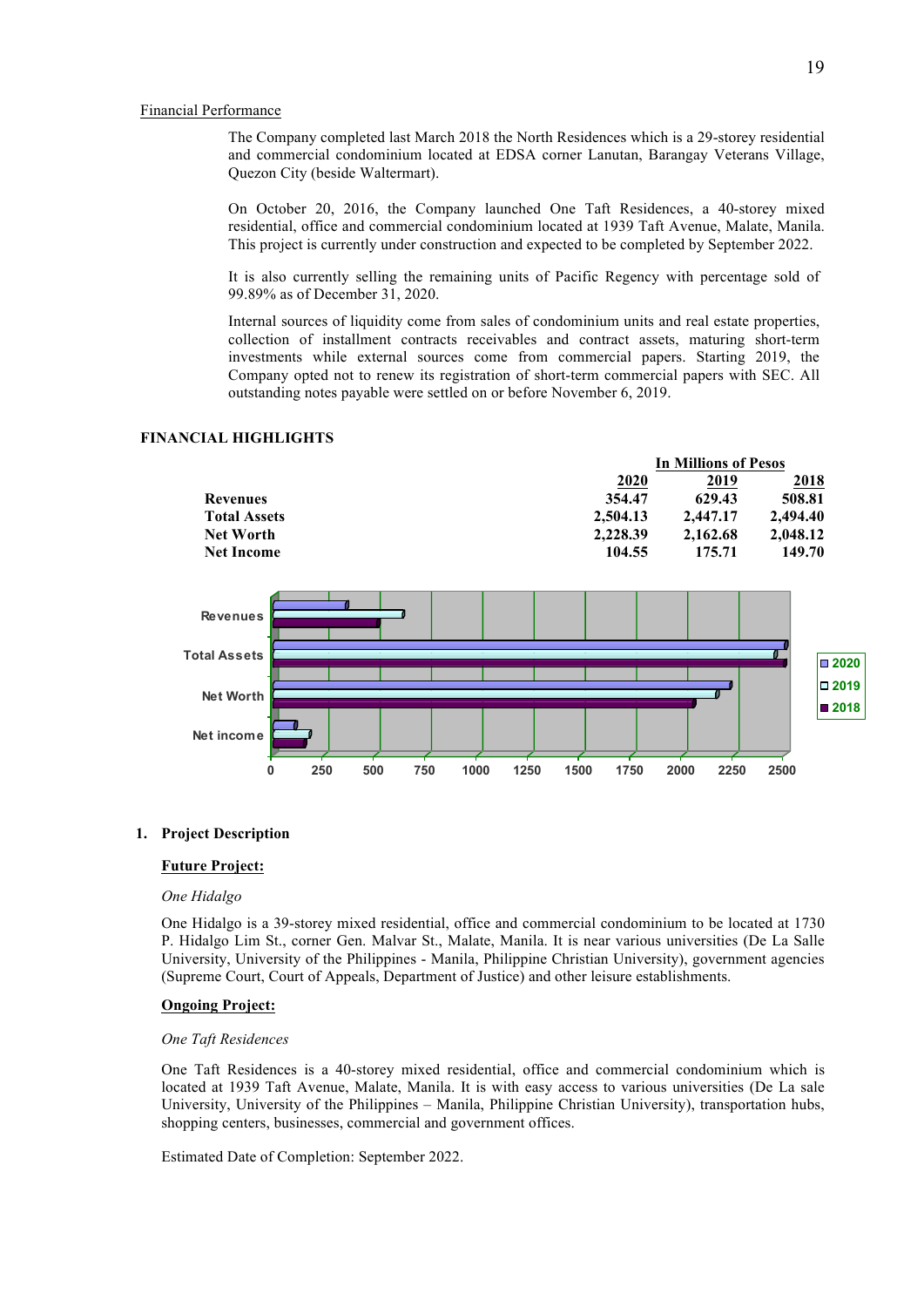#### **Completed Projects:**

#### *North Residences*

The 29-storey commercial and residential condominium is located at EDSA (beside WalterMart) corner Lanutan, Brgy. Veterans Village, Quezon City. It is conceptualized for the practical modern families to enjoy suburban city living that is friendly on the budget. This project was completed in March 2018.

#### *Manila Residences Bocobo*

Manila Residences Bocobo, a 34-storey commercial, office and residential condominium located along Jorge Bocobo St., Ermita, Manila City. Its amenities and facilities include swimming pool, children's play area, gym, multi-purpose deck, function room and 24-hour association security. It is proximate to schools, malls, banks, hospitals, restaurants, churches, government offices and other leisure establishments.

## *Grand Emerald Tower*

Grand Emerald Tower, a 39-storey commercial, office and residential condominium located along Emerald Avenue corner Ruby and Garnet Streets, Ortigas Center, Pasig City. Its amenities and facilities include swimming pool, gymnasium, viewing deck, sauna, children's playground, multi-purpose function room and 24-hour association security. It is proximate to schools, hospitals, shopping malls, banks, restaurants, hotels, churches and other leisure and business establishments.

#### *Pacific Regency*

Pacific Regency is a 38-storey commercial, office, and residential condominium located at Pablo Ocampo Sr. Ave. (formerly Vito Cruz Street) in front of Rizal Memorial Sports Complex in Manila. Amenities and facilities include swimming pool, gymnasium, separate sauna for male and female, function room, children's playground, 24-hour association security, viewing area and jogging areas at the roof deck.

# **2. Major Risks Involved in Each of the Businesses of the Company**

The risks to which the Company is exposed include the internal risks such as refinancing risk, credit risk, interest rate risk, market risk and liquidity risk; business risks and operational risks; and external ones arising from the political and economic situation, real estate industry outlook, market competition and asset price bubble.

#### **INTERNAL FACTORS**

| Refinancing        | The Company is primarily engaged in real estate development. Risk factor<br>includes minimal risk debt level of the Company's borrowings. The short-term<br>nature of these borrowings increases the possibility of refinancing risks. This<br>debt mix in favor of short-term borrowings is a strategy which the Company<br>adopted to take advantage of lower cost of money for short-term loans versus<br>long-term loans. Because the Company has the flexibility to convert its short-<br>term loans to a long-term position by drawing down its credit lines with several<br>banks or sell its receivables, refinancing risk is greatly reduced. |
|--------------------|--------------------------------------------------------------------------------------------------------------------------------------------------------------------------------------------------------------------------------------------------------------------------------------------------------------------------------------------------------------------------------------------------------------------------------------------------------------------------------------------------------------------------------------------------------------------------------------------------------------------------------------------------------|
|                    | The Company manages such refinancing risks by having a current and acid-test<br>ratio of 6.98:1 and 1.40:1 as of December 31, 2020 from 6.82:1 and 1.61:1 as of<br>December 31, 2019, respectively.                                                                                                                                                                                                                                                                                                                                                                                                                                                    |
| <b>Credit Risk</b> | This is defined as the risk that one party to a financial instrument will cause a<br>financial loss for the other party by failing to discharge an obligation. The<br>financial instruments which may be the subject of credit risk are the installment<br>contracts receivables, contract assets and other financial assets of the Company.<br>The corresponding management strategies for the aforementioned risks are as<br>follows:                                                                                                                                                                                                                |
|                    | The credit risk on the installment contracts receivables and contract assets<br>a.<br>may arise from the buyers who may default on the payment of their                                                                                                                                                                                                                                                                                                                                                                                                                                                                                                |

amortizations. The Company manages this risk by dealing only with recognized and credit worthy third parties. Moreover, it is the Company's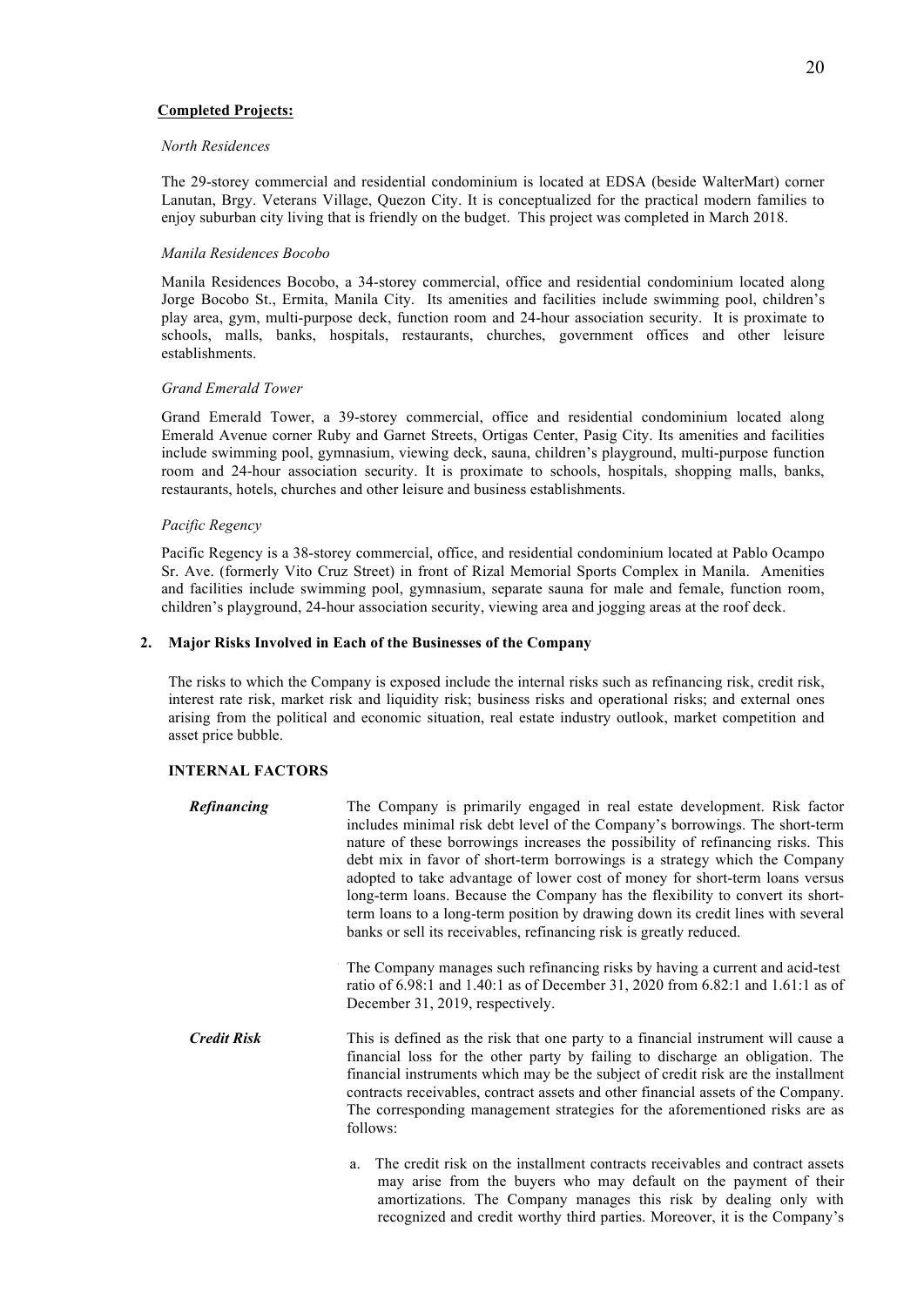|                           | policy to subject customers who buy on financing to credit verification<br>procedures. Also, receivable balances are monitored on an on-going basis<br>with the result that the Company's exposure to bad debts is insignificant.<br>The risk is further mitigated because the Company holds the title to the<br>real estate properties with outstanding installment contracts receivable<br>balance and the Company can repossess such real estate properties upon<br>default of the customer in paying the outstanding balance. The Company's<br>policy is to enter into transactions with a diversity of credit-worthy parties<br>to mitigate any significant concentration of credit risk. There are no<br>significant concentrations of credit risk within the Company. |
|---------------------------|------------------------------------------------------------------------------------------------------------------------------------------------------------------------------------------------------------------------------------------------------------------------------------------------------------------------------------------------------------------------------------------------------------------------------------------------------------------------------------------------------------------------------------------------------------------------------------------------------------------------------------------------------------------------------------------------------------------------------------------------------------------------------|
|                           | The credit risk on the financial assets of the Company such as cash and<br>$\mathbf{b}$ .<br>cash equivalents, short-term investments, equity instruments designated at<br>fair value through other comprehensive income, refundable deposits and<br>other receivables may arise from default of the counterparty. The<br>Company manages such risks in accordance to its policy wherein the<br>Company shall enter into transactions with a diversity of creditworthy<br>parties to mitigate any significant concentration of credit risks. As such,<br>there are no significant concentrations of credit risks in the Company.                                                                                                                                             |
| <b>Interest Rate Risk</b> | This is the risk arising from uncertain future interest rates.                                                                                                                                                                                                                                                                                                                                                                                                                                                                                                                                                                                                                                                                                                               |
|                           | The Company's financial instruments consist of installment contracts<br>receivables, contract assets, cash and cash equivalents and short-term<br>investments, refundable deposits and other receivables. Interest rates on these<br>assets are fixed at their inception and are therefore not subject to fluctuations in<br>interest rates.                                                                                                                                                                                                                                                                                                                                                                                                                                 |
| <b>Market Risk</b>        | This is the risk that the fair value or future cash flows of a financial instrument<br>will fluctuate because of changes in market prices. Financial instruments which<br>are measured at fair value are subject to market risk.                                                                                                                                                                                                                                                                                                                                                                                                                                                                                                                                             |
|                           | The equity instruments designated at fair value through other comprehensive<br>income are exposed to market risk. There is a risk for a decline in the value due<br>to changes in the market. The exposure, however, is negligible because the<br>amount of the said investment is insignificant as compared to the financial<br>assets of the Company.                                                                                                                                                                                                                                                                                                                                                                                                                      |
| <b>Liquidity Risk</b>     | This is the current and prospective risk to earnings or capital from a company's<br>inability to meet its obligations when they become due without incurring<br>unacceptable losses. The Company's treasury has a well-monitored funding and<br>settlement management plan. The following is the liquidity risk management<br>framework maintained by the Company:                                                                                                                                                                                                                                                                                                                                                                                                           |
|                           | Asset-Liability Management: Funding sources pertain to short-term<br>a.<br>borrowings. Funding sources are abundant and provide a competitive cost<br>advantage. The Company also holds financial assets for which there is a<br>liquid market and are, therefore, readily saleable to meet liquidity needs.                                                                                                                                                                                                                                                                                                                                                                                                                                                                 |
|                           | b. Conservative/Liability Structure: Funding is widely diversified. There is<br>little reliance on wholesale funding services or other credit sensitive fund<br>providers. The Company accesses funding across a diverse range of<br>markets and counter parties.                                                                                                                                                                                                                                                                                                                                                                                                                                                                                                            |
|                           | c. Excess Liquidity: The Company maintains considerable excess liquidity to<br>meet a broad range of potential cash outflows from business needs<br>including financial obligations.                                                                                                                                                                                                                                                                                                                                                                                                                                                                                                                                                                                         |
|                           | d. Funding Flexibility: The Company has an objective to maintain a balance<br>between continuity of funding and flexibility through the use of<br>commercial papers.                                                                                                                                                                                                                                                                                                                                                                                                                                                                                                                                                                                                         |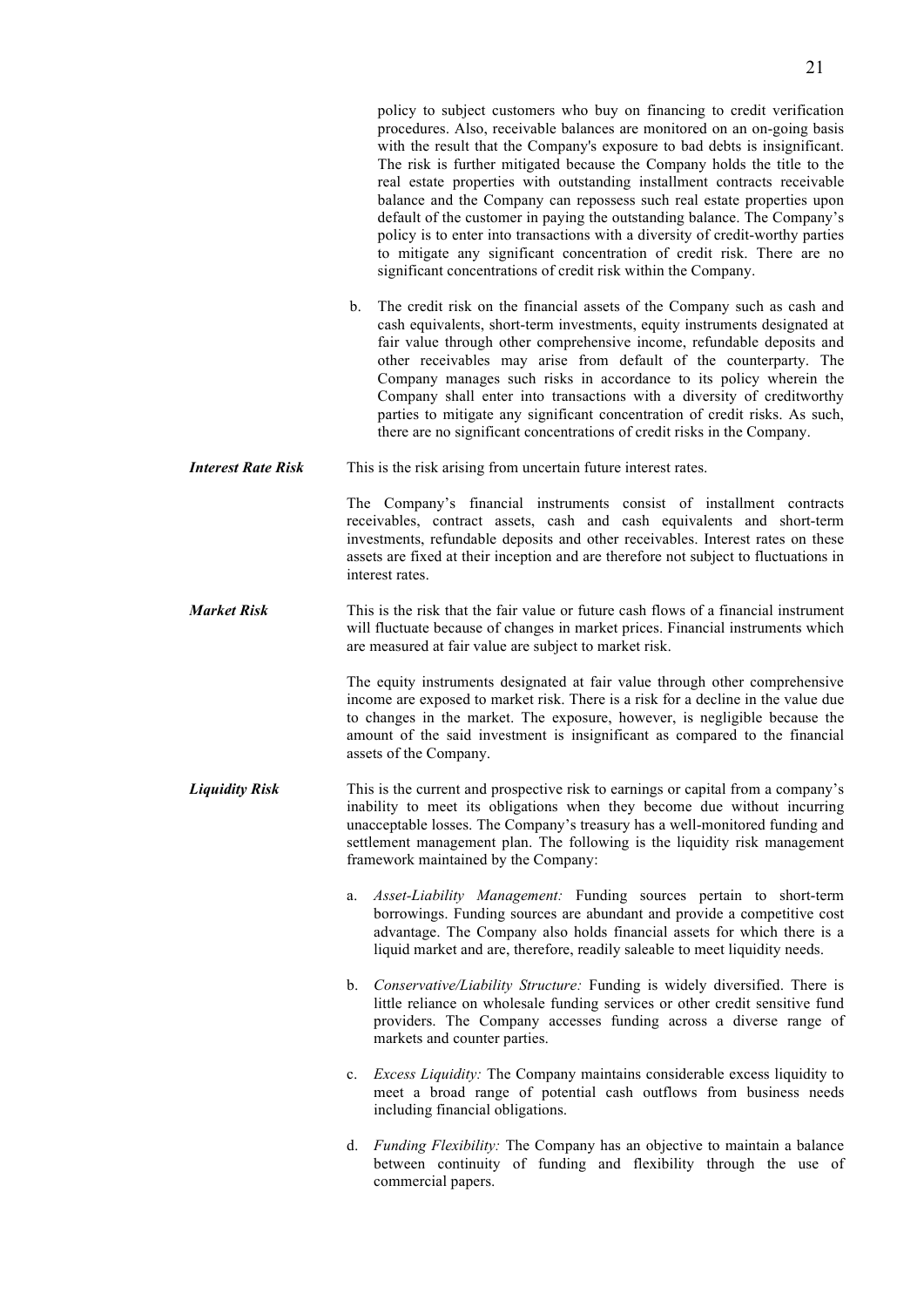#### **The Company is also exposed to risks which are beyond financial:**

# **COMPANY'S BUSINESS AND OPERATIONS**

*Land Banking* The Company's land banking consists of parcels of land wherein some lots are being leased while awaiting the development of its condominium projects. Having enough and diversified land banking is important to support the sustainability of the Company's business. The Company may be exposed to risks because of the possible changes in the value of these lots due to market circumstances which may result in impairment or decline in rental rate levels.

> The Company currently has two (2) prime lots for future development which are located in Metro Manila. The management is also in continuous study and research on the possible land acquisition which will depend on the need of the Company and negotiations with prospective sellers. For the land value changes, the Company continues to be cautious in buying new properties by conducting studies of appraisal reports and conditions of the property within the vicinity.

*Property development and construction* Construction of a condominium project starts from the planning and securing of permits, to the development or construction of the project and to the delivery or turnover of the units to the buyers. The construction of a project involves an average period of three to four years to complete the building. During this period, the Company may be exposed to the following risks:

- delays or longer than expected time of securing necessary licenses, permits and approvals from different government agencies or neighborhood;
- possible increase in cost of materials and labor which will impact pricing and costing;
- labor disputes among and with the contractors and sub-contractors; and
- delay in the delivery of the project.

These risks are managed by the Company as follows:

- well-planned and carefully-phased project development with a reasonable timetable;
- concrete sources of financing of the project;
- accreditation and careful selection of general contractors and sub contractors to ensure fulfillment and quality of work; and
- continuous and meticulous management of the Company's project development team to ensure that the project is progressing and being accomplished according to plan.

### **ECONOMIC FACTORS**

*Economic* The Company's business consists mainly of providing office and housing units in the Philippines and the results of the operations will be influenced by the general conditions of the Philippine economy. Any economic instability or failure to register improved economic performance in the future may adversely affect the Company's operations and eventually its financial performance.

*Effect of climate change*

It cannot be denied that the country is already experiencing the impact of climate change which is considered as a global problem which needs to be addressed by all countries.

Climate change has greatly affected the operations of the businesses, both private and local. Due to climate change, the supply or resources may decline which will lead to increase in cost. Thus, businesses should consider measures to cope with the impact of environmental changes. Aside from considering the impact, businesses should also take its role in ensuring its compliance with the rules and regulations imposed by the environmental authorities.

Cityland Group has invested considerable effort in the development of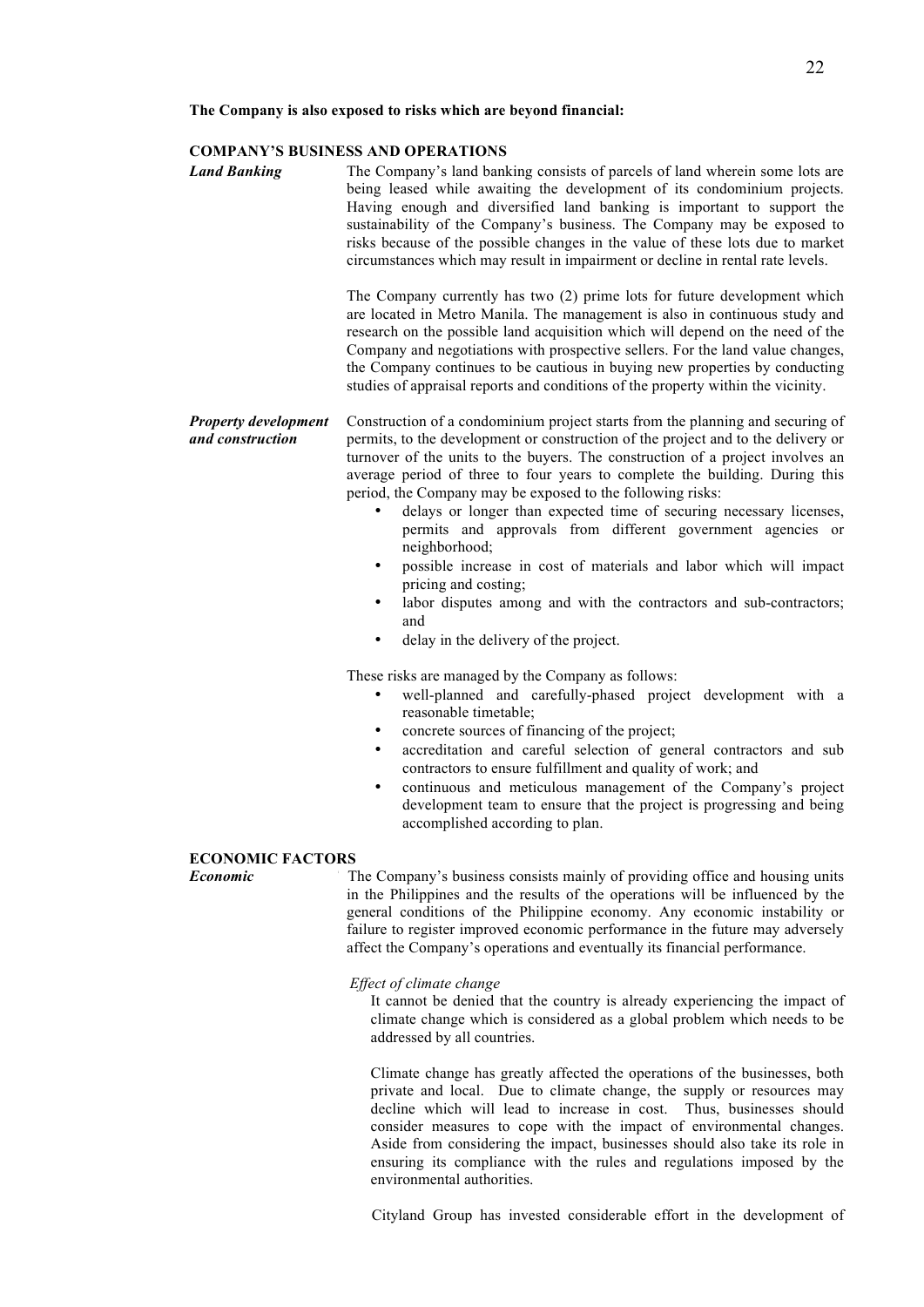programming approaches that integrate disaster risk management with long-term programs that have the objective of addressing the underlying causes of vulnerability. This means developing and applying various prevention, mitigation and preparedness policies, strategies and practices to minimize vulnerabilities and disaster risks. The Group firmly believes that emergency preparedness planning is a critical component for all development programming and is a necessary ingredient not only for effective emergency response but also for effective risk prevention, mitigation and preparedness before a disaster occurs. For the Group, emergency preparedness encompasses all aspects of disaster risk management – from addressing underlying causes to responding in times of emergencies. First and foremost, preparedness must focus on prevention and mitigation – taking pre-emptive measures to help communities avoid emergencies and become better equipped so that the impact of disasters are reduced. As one of the criteria set by the Group in acquisition of property, the Group considers whether the location of the prospective property is within the fault line and whether the area is prone to flooding. In this case, the Group minimizes the risk of incurring any additional costs/damages in the future.

Further, the Company has adopted the following controls to ensure its compliance with the environmental laws but not limited to:

- Tree planting activities as required by the Board of Investments (BOI) for the Company's BOI-registered projects;
- Appointment of Pollution Control Officers in all condominium projects; and
- Avoiding hazards and mitigating their potential impacts by reducing vulnerabilities and exposure and enhancing capacities of communities.
- *Political* The Company's business like all other businesses may be influenced by the political situation in the country. Any political instability in the future could have a material adverse effect in the Company's business.
- *Industry* The industry is characterized by boom-bust cyclical pattern exhibited in the past couple of decades where the industry normally goes through years of robust growth following years of slowdown. In 2020, the effects of the COVID-19 pandemic had caused a significant impact on the real estate industry. With the united effort of the government, businesses and the people, the Philippine economy will recover in due time. The Company has adopted business continuity plans and strategies to mitigate the impact.
- **Competition** The demand for housing especially in the medium-cost category has moderately stepped up. The situation has attracted both old and new players to develop projects that cater to this rising demand. As a result of the foregoing, competition in the area of medium-cost development is expected to intensify. The Company believes that it is in a better position to cope with the competition because of the affordability of the projects it offers in the market.
- *Asset Price Bubble* Asset price bubble in real estate occurs when there is a seeming increase in the demand for housing units which leads the developers to build more and when there is already a significant gap between the demand and the supply, this will lead to a sudden decline in the value of the properties. The Philippine Residential Real Estate Price Index (RREPI) is a measure of the average change in the prices of various types of housing units, i.e., single detached/attached houses, duplexes, townhouses and condominium units, based on banks' data on loans used to acquire new housing units. It is a chain-linked index, which is computed using the average appraised value per square meter, weighted by the share of floor area of each type of housing unit to the total floor area of all housing units. The RREPI is used as an indicator for assessing the real estate and credit market conditions in the country.

The country's property sector remained strong during the  $1<sup>st</sup>$  half of 2020. This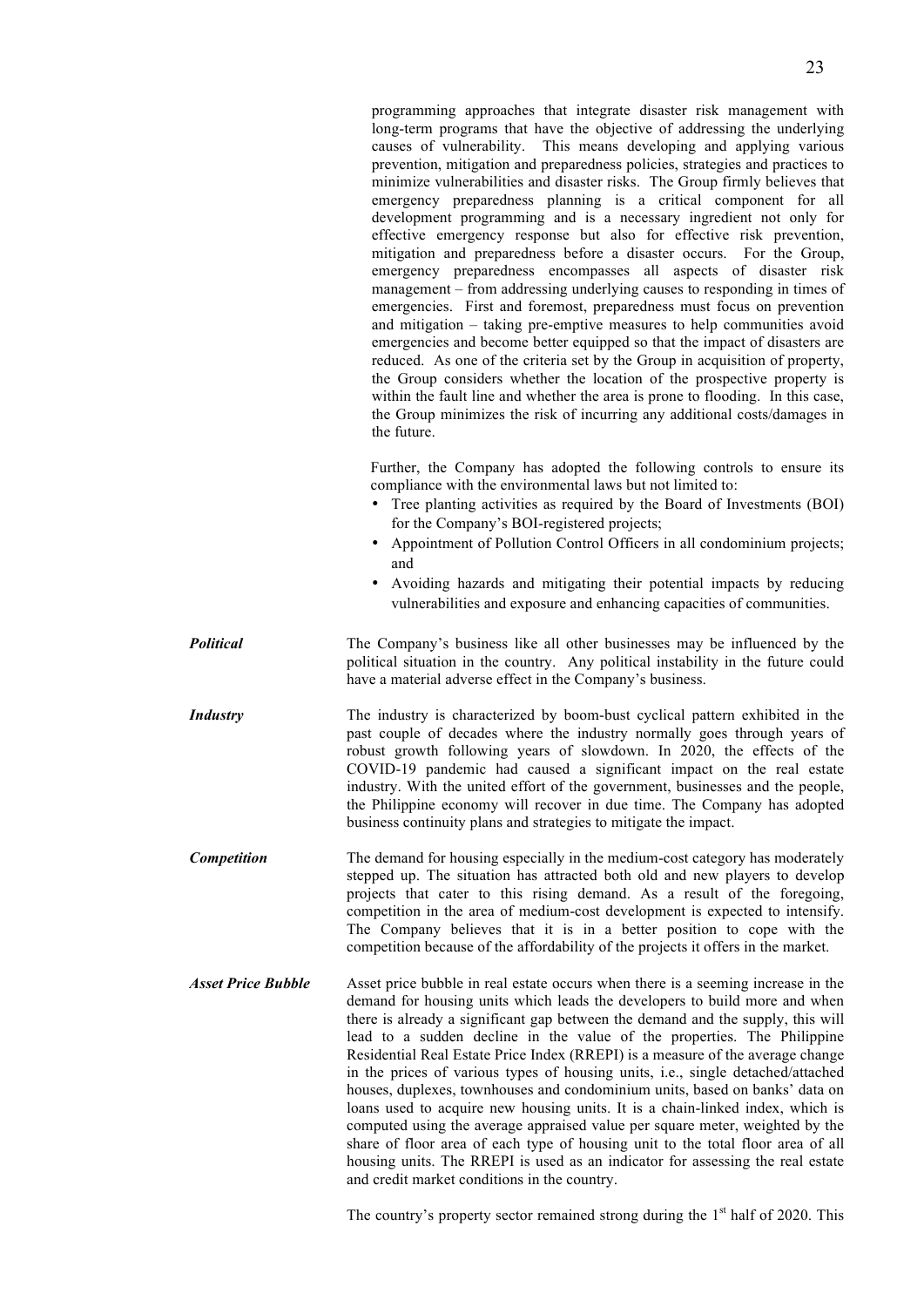was evidenced by the RREPI which rose by  $12.6\%$  year-on-year in the  $1<sup>st</sup>$ quarter of 2020, as compared to 3.2% and 10.4% growth rate as of  $1<sup>st</sup>$  quarter and  $4<sup>th</sup>$  quarter of 2019, respectively.

The index continued to grow on the  $2<sup>nd</sup>$  quarter of 2020 with 27.1% growth rate. This resulted to be the highest year-on-year growth rate since the start of the series in  $1<sup>st</sup>$  quarter of 2016. According to the banks, there are several reasons to the significant increase in the index. One of these is the higher demand for high-end projects that increased the average price per square meter (sqm).

However, the growth had disrupted when it contracted by  $0.4\%$  during the  $3<sup>rd</sup>$ quarter of the same year, the first ever recorded negative year-on-year growth since 2016. The decline was caused by weak consumer demand for houses and lots. The index recovered when it rose by 0.8% in a year-on-year basis during the  $4<sup>th</sup>$  quarter.

According to the Governor of the Bangko Sentral ng Pilipinas (BSP), it is unlikely for the country to have a pandemic-induced asset price bubble as the monetary authorities do not expect any undue surges in asset prices since property prices and for both office and residential segments have come down. Further, market analysts do not see recovery in prices in the coming months as the market sentiment takes time to recover and solidify which lessens the risk of asset bubble. The Governor also ensured the public that the BSP continues to closely monitor market conditions for any signs of imbalances or the potential presence of asset bubbles.

As the demand for warehouses and offices arise during these times, the Group considers this as an opportunity to minimize exposure to asset price bubble by focusing on the in-demand real estate commercial projects with good office location and reasonable price.

The Company manages the above risks by conducting assessments of the economic and political situations of the country as well as new developments in the industry. The procedures involve the gathering of information of economic indicators and political events as well as being aware of the new developments in the industry through media, business conferences, economic briefings and other sources.

With this information, the Company is able to assess and manage the risks mentioned above.

#### **MANAGEMENT'S DISCUSSION AND ANALYSIS**

# **Plan of Operations**

The Company will continue to maintain a cautious stance in order to continuously achieve a healthy financial position. This will ensure that the development and construction of all its ongoing project will be delivered on time or even ahead of its scheduled turnover. The Company will also continue to scout and develop quality projects suited for the middle and working class that will be situated at convenient locations with affordable and flexible payment terms. The Company's projects will be funded through cash generated from operations. The Company plans to remain liquid in order to avail attractive investment opportunities to meet the demands of the present growing economy.

#### **Financial Condition (March 31, 2021 vs. December 31, 2020)**

The Company's balance sheet as of March 31, 2021 remained solid with total assets of =P2.56 billion, higher by 2.26% as compared to the balance as of December 31, 2020 of =P2.50 billion. The increase in total assets was significantly due to the increase in real estate properties for sale and real estate properties held for future development. The percentage of completion of the Company's on-going project continue to progress as it goes near its estimated completion date.

Excess funds were placed in short-term investments to maintain liquidity and generate additional interest income. The financial position remained stable as total cash and cash equivalents and short-term investments stood at  $P236.63$  million and  $P236.81$  million, as of March 31, 2021 and December 31, 2020, respectively.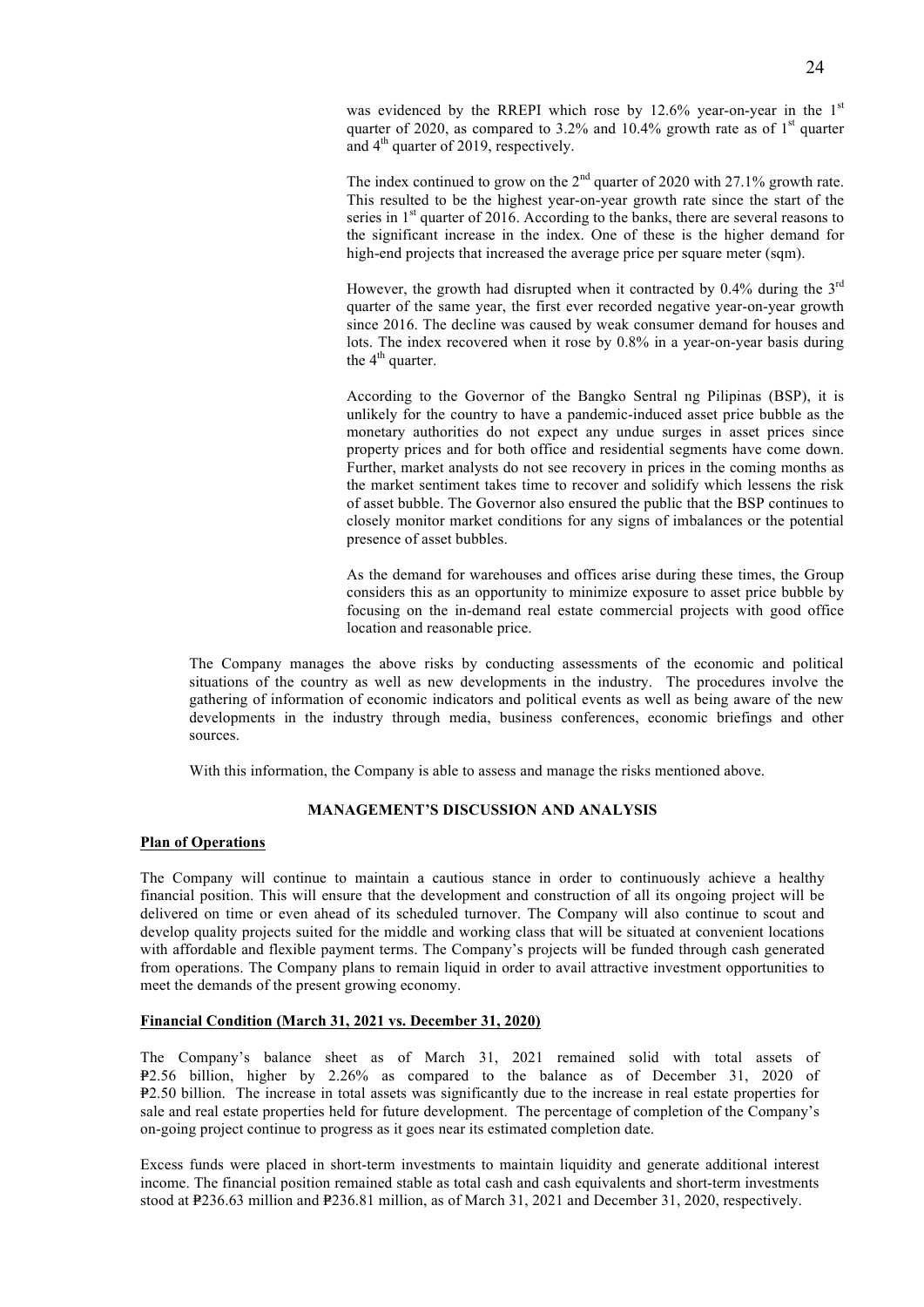On the liabilities side, total liabilities increased by  $10.53\%$  from  $P275.75$  million as of December 31, 2020 to  $\text{\textsterling}304.78$  million as of March 31, 2021. This was primarily due to the increase in accrued development costs.

Total equity as of March 31, 2021 stood at  $\overline{P2.26}$  billion from  $\overline{P2.23}$  billion as of December 31, 2020, higher by 1.24%, due to comprehensive income of  $\frac{127.54 \text{ million}}{24.54 \text{ million}}$ .

As a result of the foregoing, the Company registered current and acid test ratio of 5.94:1 and 1.07:1 as of the first quarter of 2021, as compared to 6.98:1 and 1.40:1 as of December 31, 2020. Asset-to-liability remained stable at 8.40:1 in March 31, 2021 as compared to 9.08:1 in December 31, 2020.

# **Financial Condition (2020 vs. 2019)**

The Company's financial position remained stable in 2020 with total assets of P2.50 billion, 2.33% higher as compared to the 2019 year-end balance of  $P2.45$  billion. Majority of the funds were used for operations and to finance the ongoing project, One Taft Residences, resulting to the increase in real estate properties for sale. The decrease in contract assets was due to right to consideration delivered resulting to increase in installment contracts receivable. Cash and cash equivalents decreased to  $P178.31$  million from  $P237.66$  million due to shift to short-term investments.

On the liabilities side, total liabilities decreased to  $P275.75$  million, 3.08% lower than last year's amount of =P284.50 million. This was substantially due to decrease in Income Tax Payable resulting from lower income for 2020.

Total equity stood at  $\text{\sf P2.23}$  billion as of December 31, 2020, slightly higher by 3.04% compared with the 2019 year-end balance of  $E2.16$  billion. The increase was due to the total comprehensive recognized in 2020 amounting to  $P107.52$  million less cash dividends paid of  $P41.39$  million.

As a result of the foregoing, the Company strengthened its liquidity position, with current and acid test ratio of 6.98:1 and 1.40:1 as of December 31, 2020, as compared to 6.82:1 and 1.61:1 as of December 31, 2019. Asset-to-liability and debt-to-equity registered at 9.08:1 and 0.00:1 as of December 31, 2020 from December 31, 2019 ratios of 8.60:1 and 0.00:1, respectively.

#### **Financial Condition (2019 vs. 2018)**

The Company maintained a healthy financial position as it ended the 2019 with total assets of  $E2.45$  billion slightly lower by 1.89% compared to the 2018 year-end balance. The Company's funds were utilized for operations and to finance the ongoing project, One Taft Residences, resulting to the increase in real estate properties for sale. Investment of funds were shifted to shorter period investments to maintain liquidity necessary for operations resulting to the increase in cash and cash equivalents account. The financial position at the end of 2019 remained stable as cash and cash equivalents and short-term investments stood at  $E$ 237.66 million and  $E$ 10.00 million, respectively.

On the liabilities side, total liabilities decreased by  $P161.78$  million or 36.25%. This was substantially due to the full settlement of notes and contracts payable and decrease in contract liabilities.

Total equity stood at  $\text{\texttt{P2}}.16$  billion, slightly higher by 5.59% from 2018 year-end balance of  $\text{\texttt{P2}}.05$  billion due to comprehensive income of  $P171.42$  million, net of cash dividends of  $P56.89$  million.

As a result of the foregoing, the Company strengthened its liquidity position, with current and acid test ratio of 6.82:1 and 1.61:1 as of December 31, 2019, as compared to 4.58:1 and 2.35:1 as of December 31, 2018. Asset-to-liability and debt-to-equity registered at 8.60:1 and 0.00:1 as of December 31, 2019 from December 31, 2018 ratios of 5.59:1 and 0.10:1, respectively.

# **Financial Condition (2018 vs. 2017)**

The Company's total assets reached  $E2.49$  billion, 13.44% higher as compared to the 2017 year-end balance of  $E$ 2.20 billion. The increase in total assets can be attributed to the acquisition of a real estate property resulting to the increase in real estate properties for future development. In addition, due to the adoption of Philippine Financial Reporting Standards (PFRS) 15, *Revenue from Contracts with Customers* in 2018, a substantial portion of receivables from installment sales was classified from installment contracts receivable to contract assets. The net increase of receivables from sales of real estate properties was due to sales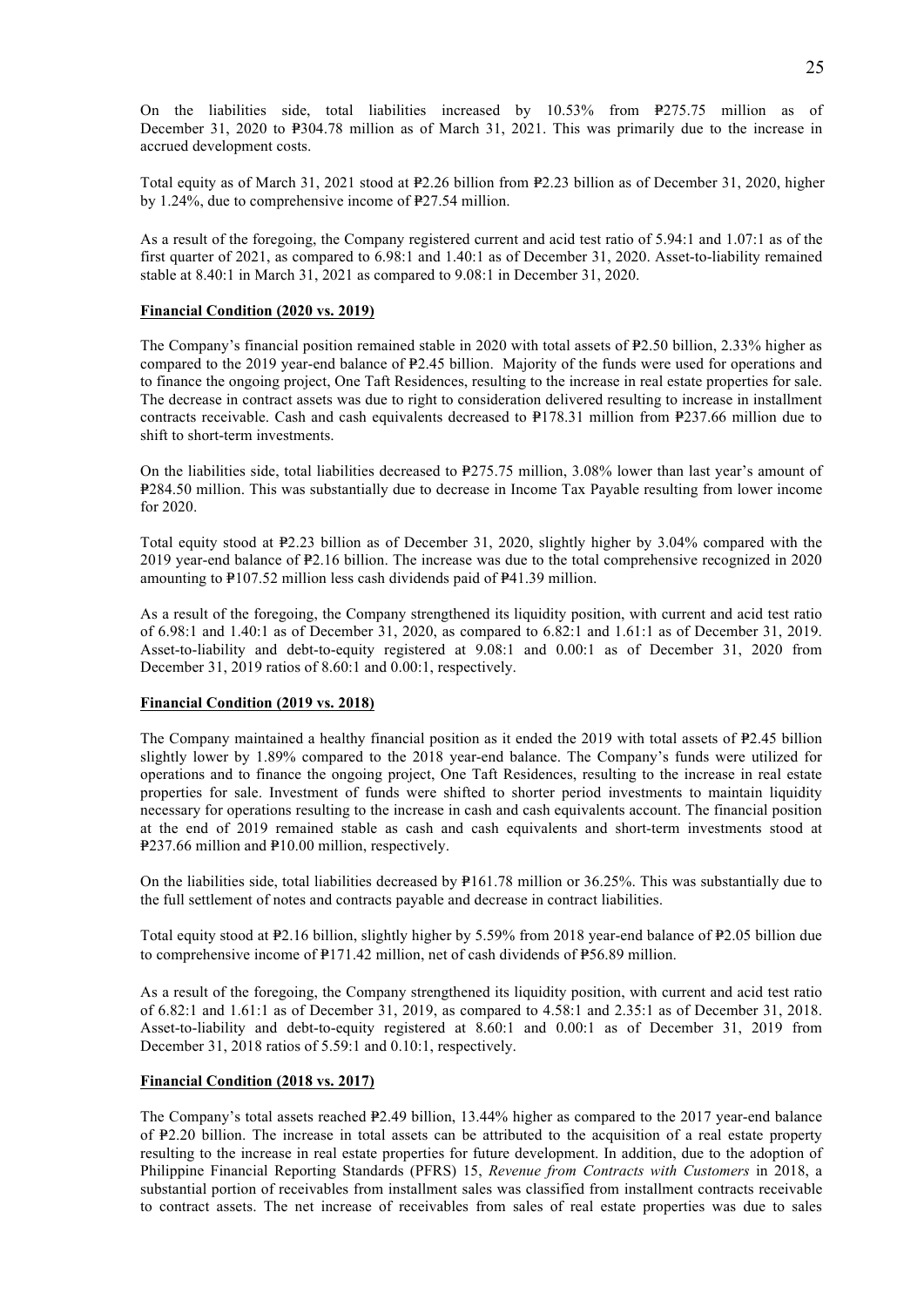generated from real estate properties. Funds were generated significantly from sales and lease of condominium units, while other financial sources came from the issuance of commercial papers with interest rates ranging from 1.31% to 5.00% in 2018. Majority of the funds were utilized for operations and to finance the construction of the condominium projects, North Residences and One Taft Residences. In June 2018, the Company declared a total of  $-$ P38.18 million cash dividend. The financial position remained stable as cash and cash equivalents and short-term investments stood at  $P84.29$  million and  $P536.00$  million, respectively. Excess funds were placed in short-term investments at higher interest rates as compared to the previous year resulting to the increase in financial income.

On the liability side, total liabilities increased by  $P177.10$  million or 65.79%. This can be attributed to the increase in notes and contracts payable. In 2018, the Company recorded contract liabilities amounting to =P162.39 million as a result of the adoption of PFRS 15. This was partially offset by the settlement of accounts payable and accrued expenses by  $\frac{1}{2}$  27.77 million.

Total equity stood at  $\text{\texttt{P2.05}}$  billion as of December 31, 2018, higher by 6.13% from  $\text{\texttt{P1.93}}$  billion as of December 31, 2017 due to comprehensive income of  $P150.73$  million net of cash dividends declared and paid by the Group amounting to  $P38.18$  million plus  $P5.80$  million from adjustments to effect adoption to new accounting standards.

As a result of the foregoing, the Company translated to a current and acid test ratio of 4.58:1 and 2.35:1 as of 2018, as compared to 6.59:1 and 4.39:1 as of December 31, 2017. Asset-to-liability and debt-to-equity registered to 5.59:1 and 0.10:1 from 2017 year-end balance of 8.17:1 and 0.08:1, respectively.

## **Results of Operation (March 31, 2021 vs. March 31, 2020)**

Sales of real estate properties reached  $P129.43$  million as of March 31, 2021 as compared to the previous year's sales of P73.09 million. Sales for the first quarter came from sale of condominium units of One Taft Residences and North Residences. The increase in sales amount was attributed to the increase in the percentage of completion since revenue from the sale of these real estate projects under pre-completion stage are recognized over time during the construction period (or percentage of completion).

Other sources of income are financial income, rent income and other income. Financial income which is composed of interest income from sale of real estate properties, cash and cash equivalents and short-term investments accounted for 12.15% of total revenues. Likewise, rental income amounted to P1.43 million as of the first quarter of 2021 as compared to  $P1.73$  million of the same period last year. Other income - net, on the other hand, pertains to adjustment of market value of repossessed units, penalties charged to clients, gain on sale of shares of stock and other miscellaneous income. Revenue contribution of this account amounted to  $\text{P1.4}$  million and  $\text{P0.62}$  million as of March 31, 2021 and 2020, respectively.

On the cost side, cost of real estate sales increased as this moves in tandem with the sales of real estate properties. In addition, provision for income tax decreased due to lower tax rate as an impact of the approval of CREATE Act.

As a result of the foregoing, the Company recorded a net income as of March 31, 2021 of =P27.14 million as compared to =P24.04 million as of March 31, 2020. This translated into an annualized earnings per share and return on equity of P0.08 and 4.81%, respectively as compared to the same period last year of  $\text{\texttt{P}}0.07$  and 4.40%, respectively.

#### **Results of Operation (2020 vs. 2019)**

Revenue from real estate properties reached  $P253.55$  million, lower by 50.63% over the same period last year of  $P513.55$  million. The decline was due to lower sales which can be attributed to the financial crisis brought about by COVID-19 and lower percentage of completion of One Taft Residences. The project resulted to a 73.27% completion as of December 31, 2020 from 60.06% as of December 31, 2019. The increase in percentage of completion decreased from 34.47% to 13.21% due to quarantine measures being implemented by the government to contain the spread of the COVID-19 virus.

Other sources of income are financial income, rent income and other income. Financial income which is composed of interest income from sale of real estate properties, cash and cash equivalents and short-term investments accounted for 21.88% of total revenues. Likewise, rent income declined by 19.65% in 2020 as compared to the same period last year due to the rent concessions provided to the tenant. Net other income, on the other hand, pertains to penalties for buyers' late payments, sale of scraps, gain on sale of share of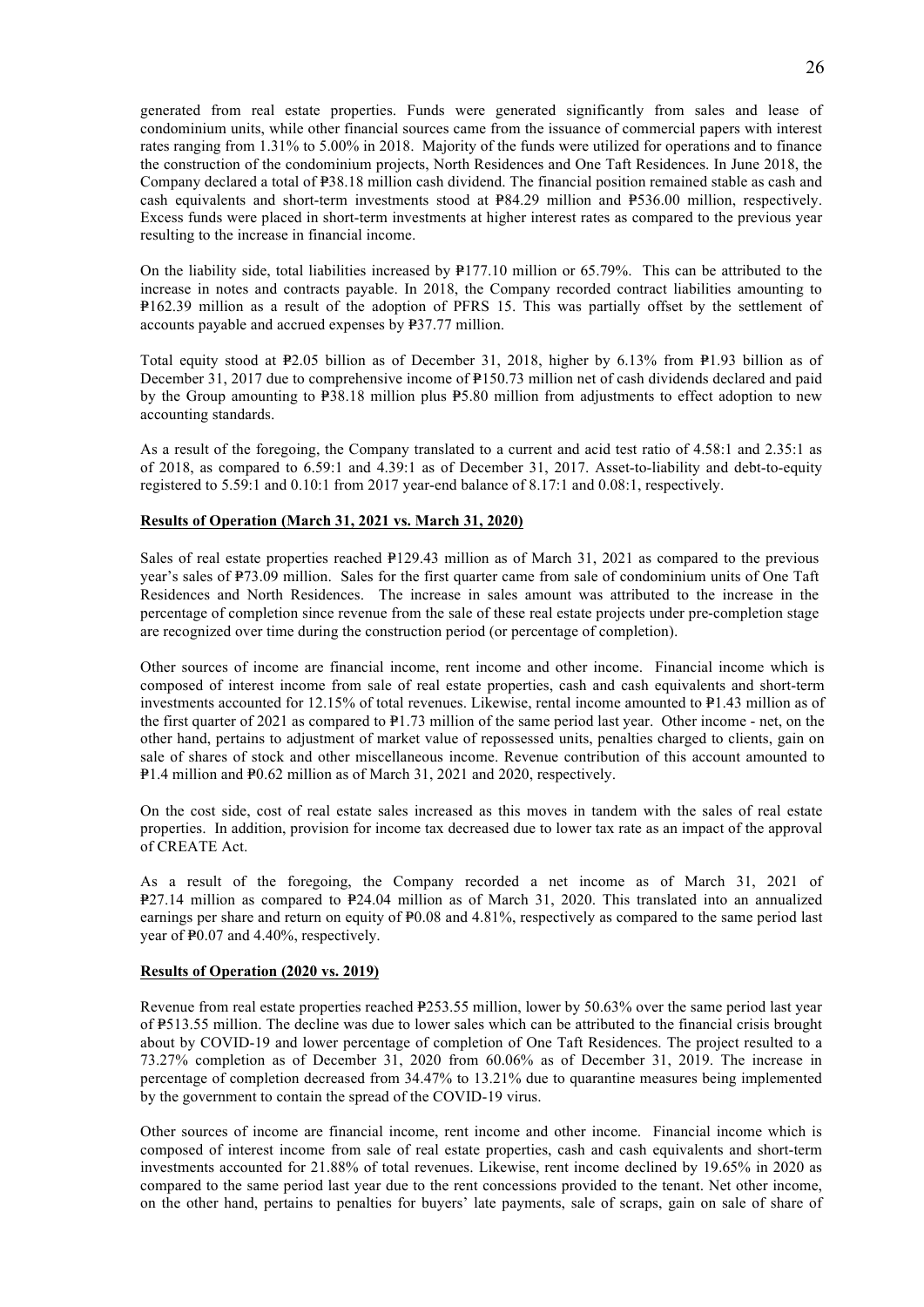stock and net gains or losses on forfeiture/cancellation of sales. Revenue contribution of this account amounted to  $\overline{P18.04}$  million and  $\overline{P9.79}$  million as of December 31, 2020 and December 31, 2019, respectively.

On the cost side, cost of real estate sales and operating expenses decreased due to lower sales, while financial expenses decreased also due to lower service and discount charge.

As a result of the foregoing, the Company recorded a net income of  $P104.55$  million, lower by 40.50% as compared to last year's generated total revenue of  $\overline{P}354.47$  million. Earnings per share and return on equity resulted to  $\text{\textsterling}0.07$  and 4.69%, respectively in 2020 as compared to the previous year of  $\text{\textsterling}0.12$  and 8.12%, respectively.

# **Results of Operation (2019 vs. 2018)**

Total sales of real estate properties reached  $\frac{P513.55 \text{ million}}{P513.55 \text{ million}}$ , higher by 23.89% over the same period last year of  $\texttt{P414.51}$  million. The increase in sales was due to higher sales and percentage of completion of One Taft Residences. The project was in full blast construction resulting to a 60.06% completion in December 2019 from 25.59% in December 2018.

Other sources of income are financial income, rent income and other income. Financial income which is composed of interest income from sale of real estate properties, cash and cash equivalents and short-term investments accounted for 15.80% of total revenues. Likewise, rent income grew by 76.23% in 2019 as compared to the same period last year. Other income, on the other hand, pertains to adjustment of market value of repossessed units, penalties charged to clients, and other miscellaneous income. Revenue contribution of this account amounted to  $\overline{P9.79}$  million and  $\overline{P6.49}$  million as of December 31, 2019 and December 31, 2018, respectively.

On the cost side, cost of real estate sales and operating expenses increased due to higher sales, while financial expenses increased due to higher referral fees.

As a result of the foregoing, the Company recorded a net income of  $P175.71$  million, higher by 17.37% generated from total revenue of  $P629.43$  million. Earnings per share and return on equity resulted to  $P0.12$ and 8.12%, respectively in 2019 as compared to the previous year of  $\text{\texttt{P0.10}}$  and 7.31%, respectively.

#### **Results of Operation (2018 vs. 2017)**

Revenue on sales of real estate properties reached  $P414.51$  million as compared to the same period last year of  $P442.48$  million. The decrease in sales can be attributed to the sales revenue generated from One Taft Residences. As of December 31, 2018, percentage of completion of this project reached 25.59% and will eventually increase as the construction advances. In addition, sales of Grand Emerald Tower and Manila Residences Bocobo came from the remaining units of last year's inventory. With the completion of North Residences in the first quarter of 2018, the Company is optimistic that this project will generate higher revenues. Majority of the sales in 2018 were generated from North Residences which accounted for 76.85%, while One Taft Residences accounted for 19.00% of total sales. The remaining 4.15% of sales were generated from the sale of Grand Emerald Tower and Manila Residences Bocobo.

Other sources of income are financial income, rent income and other income. Financial income which is substantially composed of interest income from sale of real estate properties and interest from investments in banks increased by 11.01% as compared to the same period last year due to higher interest income from sale of real estate properties and from cash investments. In addition, higher interest rates increased interest income from cash investments while additional lease contracts entered and higher rental rates increased rent income by 36.99%.

On the cost side, cost of real estate sales and operating expenses decreased since these accounts move in tandem with sales. Provision for income tax increased due to higher taxable income since the income tax holiday entitlement of North Residences expired last August 2017 rendering to higher taxable income.

Altogether, the Company ended 2018 with a net income of  $P149.70$  million, 14.23% higher than the previous year's level of  $\text{P131.05}$  million. This translated to an improved earnings per share and return on equity of  $\overline{P0.10}$  and 7.31%, and  $\overline{P0.10}$  and 6.79% in 2018 and 2017, respectively.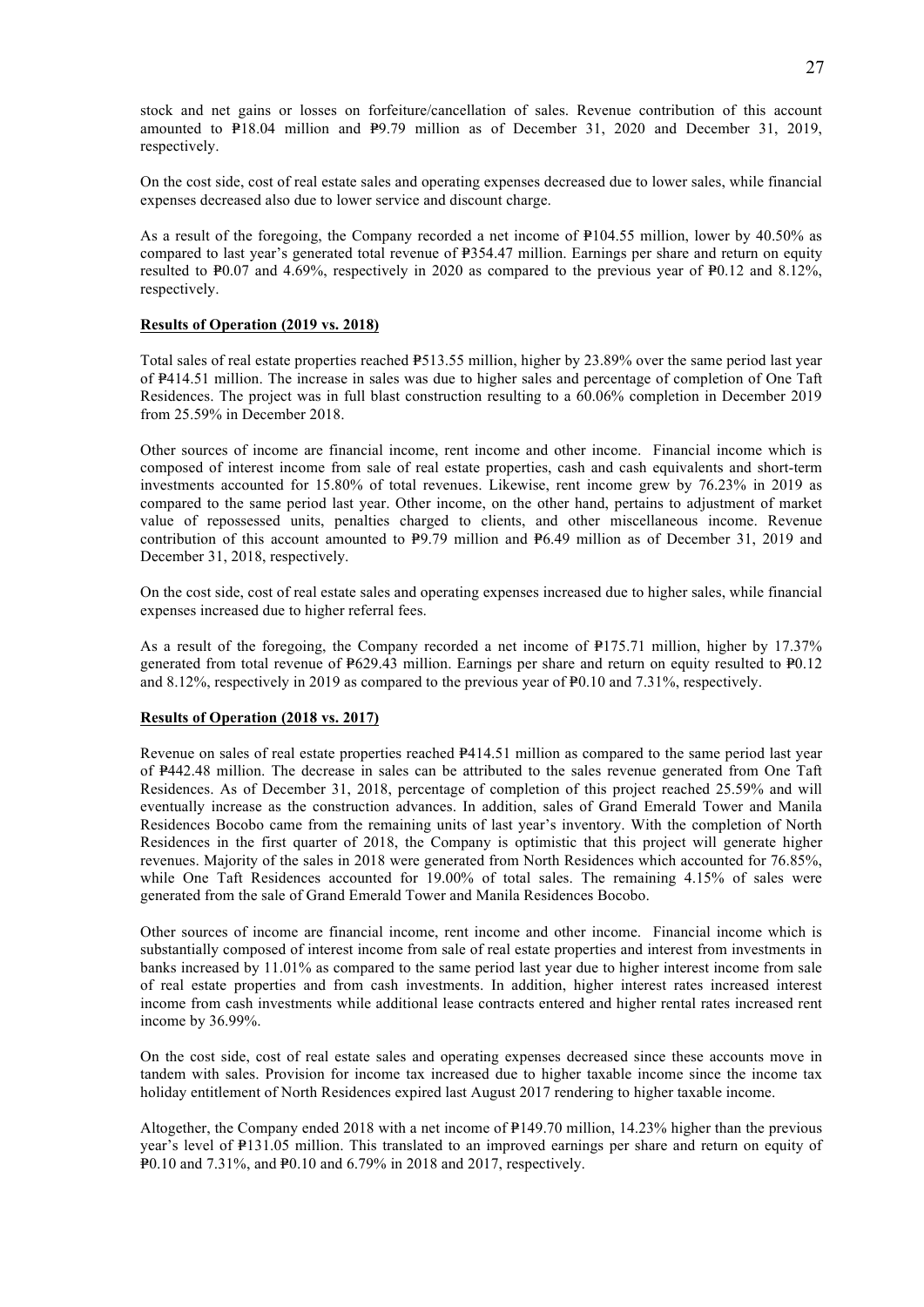# **Key Performance Indicators**

|                                                          | 2020             | 2019             | 2018     |
|----------------------------------------------------------|------------------|------------------|----------|
| Current ratio                                            | 6.98             | 6.82             | 4.58     |
| Asset-to-equity ratio                                    | 1.12             | 1.13             | 1.22     |
| Debt-to-equity ratio                                     |                  |                  | 0.10     |
| Asset-to-liability                                       | 9.08             | 8.60             | 5.59     |
| Solvency ratio                                           | 0.38             | 0.62             | 0.34     |
| Interest rate coverage ratio                             |                  |                  |          |
| Acid - test ratio                                        | 1.40             | 1.61             | 2.35     |
| Return on equity                                         | 4.69%            | 8.12%            | 7.31%    |
| Return on asset                                          | 4.18%            | 7.18%            | $6.00\%$ |
| Net profit margin                                        | 29.50%           | 27.92%           | 29.42%   |
| Earnings per share                                       | $\textbf{P0.07}$ | $\textbf{P}0.12$ | $40.10*$ |
| *After retroactive effect of 5% stock dividends in 2019. |                  |                  |          |

# *Manner of Calculation:*

| Current ratio                       | $=$ | Total current assets / Total current liabilities                                                                                                                                                                 |
|-------------------------------------|-----|------------------------------------------------------------------------------------------------------------------------------------------------------------------------------------------------------------------|
| Asset-to-equity ratio               | $=$ | Total assets<br>Total equity (net of net changes in fair value of financial assets<br>at fair value through other comprehensive income and<br>accumulated re-measurement on defined benefit plan)                |
| Debt-to-equity ratio                | =   | Notes and contracts payable<br>Total equity (net of net changes in fair value of financial<br>assets at fair value through other comprehensive income and<br>accumulated re-measurement on defined benefit plan) |
| Asset-to-liability<br>ratio         | $=$ | Total assets / Total liabilities                                                                                                                                                                                 |
| Solvency ratio                      | $=$ | Net income after $tax + Depreciation$ expense<br><b>Total liabilities</b>                                                                                                                                        |
| Interest rate<br>coverage ratio     | $=$ | Net income before tax + Depreciation expense + Interest<br>expense<br>Interest expense                                                                                                                           |
| Acid-test ratio                     | $=$ | Cash and cash equivalents + Short-term investments +<br>Installment contracts receivable, current + Contract assets,<br>current + Other receivables, current<br>Total current liabilities                        |
| Return on equity<br>ratio           | $=$ | Net income after tax<br><b>Total Equity</b>                                                                                                                                                                      |
| Return on assets<br>ratio           | $=$ | Net income after tax<br><b>Total Assets</b>                                                                                                                                                                      |
| Net profit margin                   | =   | Net income after tax<br><b>Total Revenue</b>                                                                                                                                                                     |
| Basic/Diluted<br>Earnings per share |     | Net income after tax<br>$\ddot{\phantom{a}}$                                                                                                                                                                     |

Outstanding number of shares

# **1. Any Known Trends, Events or Uncertainties (Material Impact on Liquidity)**

The COVID-19 pandemic has caused business disruptions due to the community quarantines implemented over Luzon. The Company's liquidity was affected due to the decline in sales of real estate properties and lower collections as a result of higher number of forfeitures.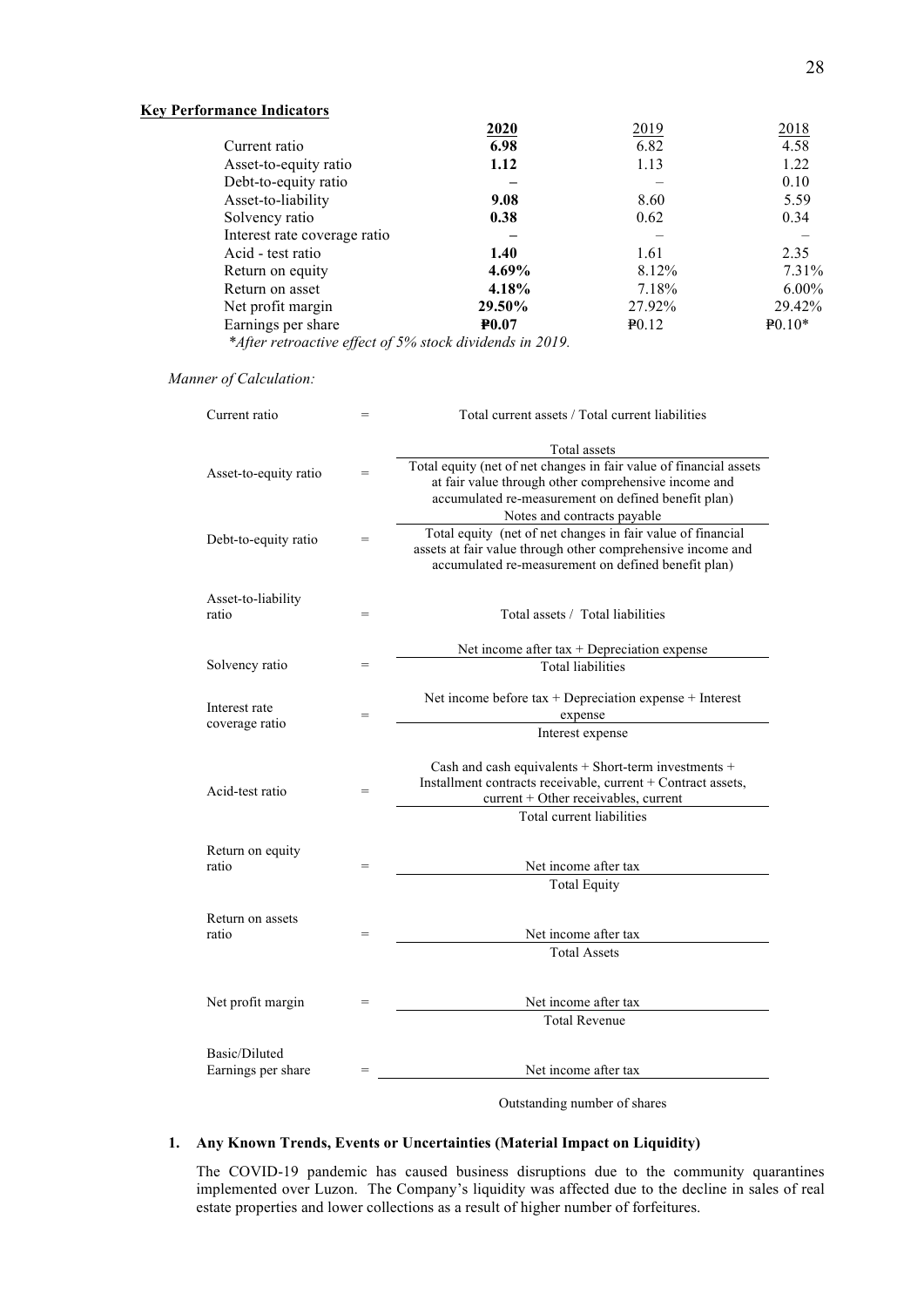#### **2. Internal and External Sources of Liquidity**

Internal sources come from sales of condominium and real estate projects, collection of installment receivables and maturing short-term investments. External sources come from commercial papers.

## **3. Any Material Commitments for Capital Expenditures and Expected Sources of Funds of such Expenditures**

There are no material commitments for capital expenditure.

#### **4. Any Known Trend or Events or Uncertainties (Material Impact on Net Sales or Revenues or Income)**

On March 16, 2020, Philippine President Rodrigo Duterte declared the entire Luzon area under "enhanced community quarantine" restricting movement of the population in response to the growing pandemic of the Coronavirus disease 2019 (COVID-19) in the country. This has been extended in the National Capital Region and in some other affected areas until May 31, 2020.

Starting June 1, 2020, NCR and other parts of the Philippines were declared to be under general community quarantine (GCQ), until June 15, 2020. The GCQ was further extended until June 30, 2020, then again until July 15, 2020. Afterwards, the GCQ was extended until July 30, 2020.

On August 3, 2020, the President of the Philippines reverted Metro Manila, and the provinces of Laguna, Cavite, Rizal and Bulacan to modified enhanced community quarantine from general community quarantine from August 4, 2020 until August 18, 2020. Starting August 19, 2020, Metro Manila, as well as the provinces of Laguna, Cavite, Rizal, and Bulacan, returned to general community quarantine unless earlier lifted or extended.

As of March 31, 2021, Metro Manila and some nearby provinces were placed under the enhanced community quarantine due to the surge in the number of COVID cases. The quarantine measures were implemented in order to manage the spread of the virus.

The COVID-19 pandemic has caused disruptions in the Company's business activities. Further, the scale and duration of the impact of the pandemic remain uncertain as at the report date. It is not possible to estimate the overall impact of the outbreak's near-term and longer effects. The outbreak could have a material impact on the Company's financial results for the rest of 2021 and even periods thereafter. As this global problem evolves, the Company will continually adapt and adjust its business model according to the business environment in the areas where the Company operates, in full cooperation with the national and local government units.

## **5. Any Significant Elements of Income or Loss that did not arise from Registrant's Continuing Operations**

There is no significant element of income or loss that did not arise from registrant's continuing operations.

#### **6. Any Known Trends or Events or Uncertainties (Direct or Contingent Financial Obligation)**

There are no events that will trigger direct or contingent financial obligation that is material to the Company.

# **7. Any Known Trends or Events or Uncertainties (Material Off-balance Sheet Transactions, arrangements, Obligations and Other Relationships)**

There are no material off-balance sheet transactions, arrangements, obligations and other relationships of the Company with unconsolidated entities or other persons created during the reporting period.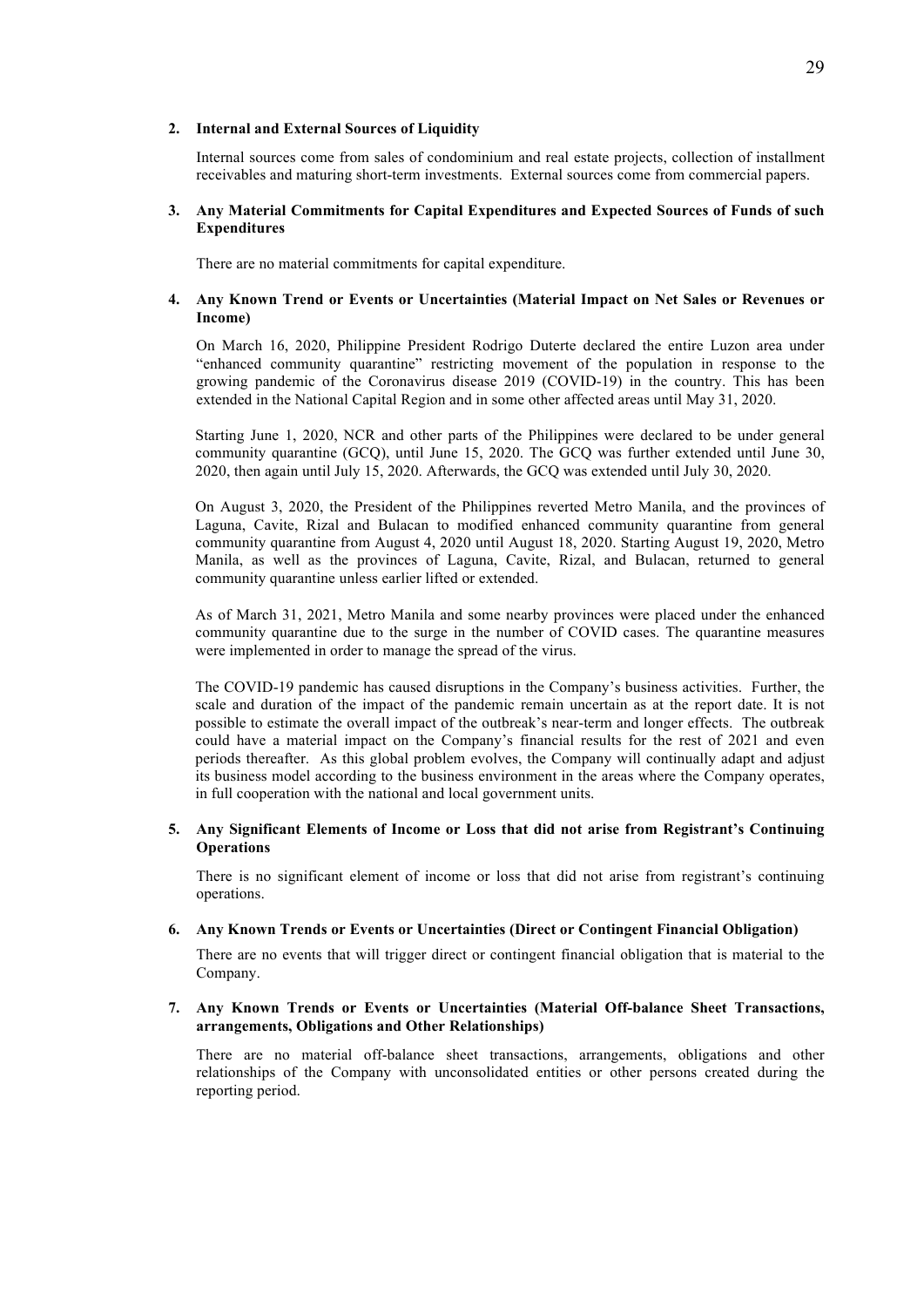# **8. Causes for any Material Changes from Period to Period in One or More Lines of the Registrant's Financial Statements.**

## **Financial Condition (March 31, 2021 vs. December 31, 2020)**

- a. Increase in Cash and Cash Equivalents was due to sales, collection and shift of placements to shorter term investments.
- b. Decrease in Short-term Investments was shift of placements to shorter term investments..
- c. Decrease in Installment Contracts Receivable was due collection of receivables from clients.
- d. Decrease in Contract Assets was due to collection from sales of real estate properties.
- e. Decrease in Cost to Obtain Contract was due to the recognition of commission expense relative to the increase in percentage of completion of an ongoing project.
- f. Increase in Real Estate Properties for Sale was due to construction costs incurred as reflected in the increase in the percentage of completion of the Company's on-going project.
- g. Decrease in Financial Assets at Fair Value through Other Comprehensive Income (FVOCI) was due to decrease in market value of shares of stock.
- h. Increase in Other Receivables was due to higher due from related parties and advances to customers.
- i. Increase in Prepaid Tax was due to the reduction in regular corporate income tax rate as an impact of the CREATE Act which was passed into bill on March 26, 2021. The reduction in the tax rate is effective July 1, 2020.
- j. Increase in Real Estate Properties for Future Development was due to additional development costs incurred as of March 31, 2021.
- k. Decrease in Other Assets was due to utilization of input VAT and prepaid expenses.
- l. Increase in Accounts Payable and Accrued Expenses was substantially due to higher accrued expense on development costs and directors' fee and increase in withholding taxes payable.
- m. Decrease in Contract Liabilities was due to increase in percentage of completion which satisfied the payments made by the clients.
- n. Decrease in Income Tax Payable was due to the reduction of tax rate as an effect of the CREATE Act.
- o. Decrease in Deferred Income Tax Liabilities was due to remeasurement as an effect of the CREATE Act.
- p. Decrease in Unrealized Fair Value of Investments on FVOCI was due to decrease in market value of shares of stock.
- q. Decrease in Accumulated Re-measurement Loss on Defined Benefit Plans net of deferred income tax effect was due to the remeasurement of the deferred income tax as result of the reduction in tax rate.
- r. Increase in Retained Earnings was due to the comprehensive income recognized as of March 31, 2021.

# **Financial Condition (2020 vs. 2019)**

- a. Decrease in Cash and Cash Equivalents was due to payment of liabilities and shift of placements to short term investments.
- b. Increase in Short-term Investments was due to the shift of funds to short term investments.
- c. Increase in Installment Contracts Receivable was due to uncollected past due accounts. Further, the collections of monthly amortizations were also affected due to the impact of COVID-19 pandemic.
- d. Net decrease in Contract Assets was due to right to consideration already delivered resulting to increase in billed accounts reflected in the installment contracts receivable.
- e. Net decrease in Cost to Obtain Contract was due to the recognition of commission expense relative to the increase in percentage of completion of the ongoing project.
- f. Net increase in Other Receivables was due to higher advances to condominium corporations, payment of real estate tax and retention on cash sales.
- g. Increase in Real Estate Properties for Sale was due to additional development cost incurred for the ongoing project.
- h. Increase in Financial Assets at FVOCI was due to increase in fair market value of the shares of stock held by the Company.
- i. Increase in Real Estate Properties Held for Future Development was due to capitalized cost.
- j. Decrease in Deferred Income Tax Assets was due to decrease in realized gain on sale of real estate transactions.
- k. Increase in Other Assets was due to payment of prepaid real estate tax.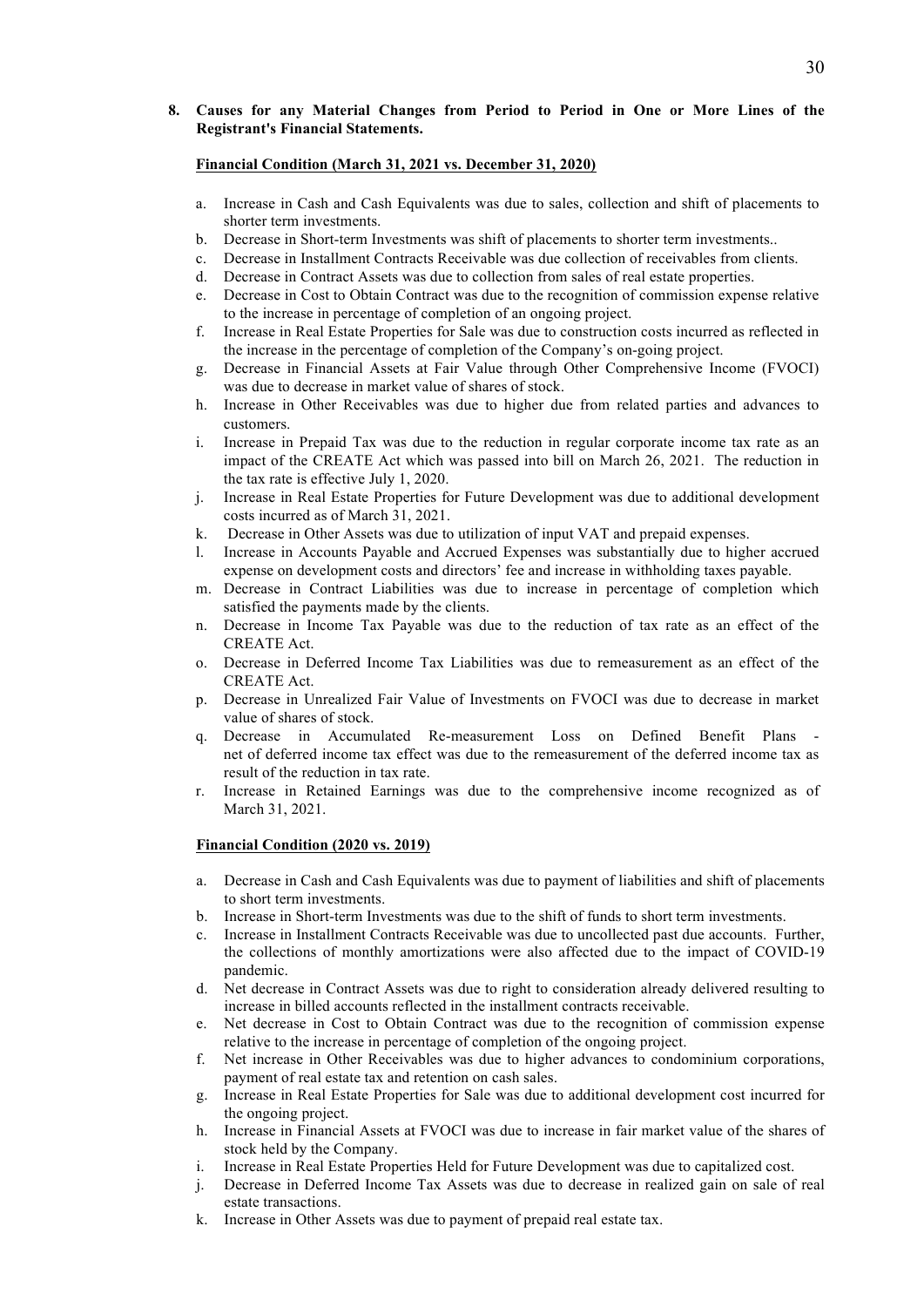- l. Increase in Accounts Payable and Accrued Expenses was substantially due to higher accrued development costs, sick leave, customers' deposit and due to related parties.
- m. Decrease in Income Tax Payable was due to creditable withholding tax charged to income tax payable and decrease in taxable income.
- n. Decrease in Retirement Benefit Liability was due to re-measurement gain recognized during the year.
- o. Increase in Unrealized Fair Value Changes on Financial Assets at FVOCI was due to increase in value of shares of stock.
- p. Increase in Retained Earnings was due to net income recognized during the year net of stock dividends declared and distributed.

#### **Financial Condition (2019 vs. 2018)**

- a. Increase in Cash and Cash Equivalents was due to sales, collection and shift of placements to shorter term investments.
- b. Decrease in Short-term Investments was substantially due to shift of funds to shorter period investments, payment of construction costs and operating expenses, full settlement of notes and contract payables and payment of cash dividends.
- c. Decrease in Installment Contracts Receivable was due to collection of past due accounts.
- d. Net increase in Contract Assets was due to higher sales and increase in the percentage of completion of an on-going project.
- e. Net decrease in Cost to Obtain Contract was due to the recognition of commission expense relative to the increase in percentage of completion of an ongoing project.
- f. Increase in Real Estate Properties for Sale was due to additional development cost incurred for the ongoing project.
- g. Decrease in Financial Assets at Fair Value through Other Comprehensive Income (FVOCI) was due to sale of shares of stock and decrease in fair market value of the shares of stock held by the Company.
- h. Net decrease in Other Receivables was substantially due to lower accrual of interest receivable, collection of advances to customers, condominium corporations and from related parties.
- i. Decrease Real Estate Properties for Future Development was due to cost adjustment resulting to settlement of the remaining balance of the contract payable.
- j. Decrease in Deferred Income Tax Assets was due to decrease in realized gain on sale of real estate transactions and unearned revenue.
- k. Decrease in Other Assets was due to utilization of prepaid expenses.
- l. Increase in Accounts Payable and Accrued Expenses was substantially due to higher accrued development costs, sick leave, director's fee, customers' deposit and due to related parties.
- m. Decrease in Notes and Contract Payable was due to full settlement of notes payable and adjustment of contract payable resulting to its full settlement.
- n. Increase in Income Tax Payable was due to the higher taxable income.
- o. Decrease in Unrealized Fair Value Changes on Financial Assets at FVOCI was due to sale of shares of stock and decrease in fair market values.
- p. Increase in Retained Earnings was due to net income recognized as of December 31, 2019, net of cash dividends.

#### **Financial Condition (2018 vs. 2017)**

- a. Decrease in Cash and Cash Equivalents and Short-term Investments was substantially due to payment of operating and development cost, payment of cash dividends and acquisition of a new property.
- b. Decrease in Installment Contracts Receivables was due to adoption of PFRS 15, Revenue from Contracts with Customers.
- c. Increase in Contract Assets was due to sales of real estate properties and reclassification of Installment Contracts Receivable due to the adoption of PFRS 15.
- d. Decrease in Other Receivables was due to collection of advances from customers and retention from cash sales.
- e. Increase in Real Estate Properties for Sale was primarily due to transfer from real estate properties for future development and additional construction/development costs incurred.
- f. Increase in Financial Assets at Fair Value through Other Comprehensive Income (FVOCI) was due to adoption of PFRS 9, Financial Instruments wherein available for sale financial assets were reclassified as financial assets at FVOCI.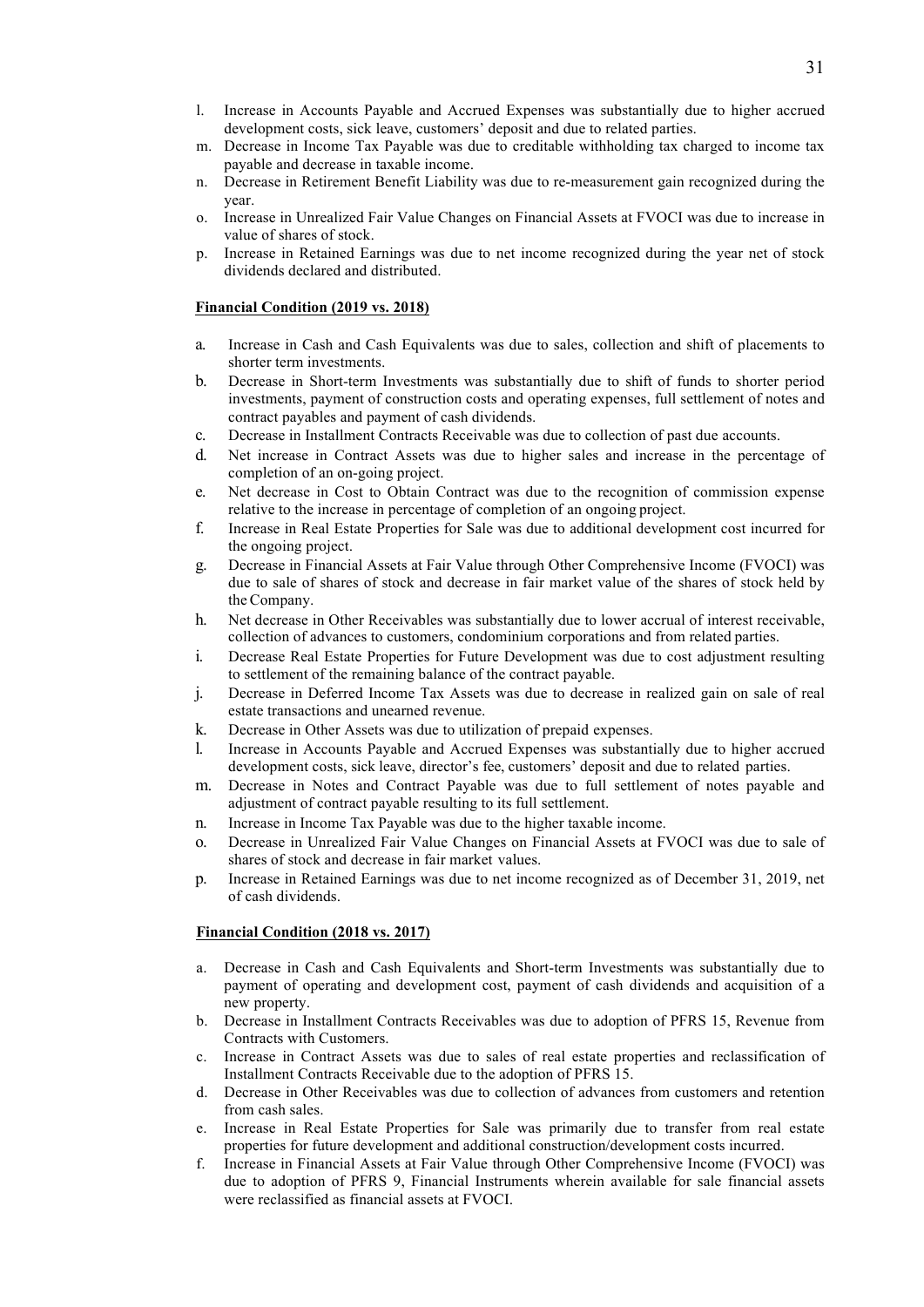- g. Decrease in Available-for-sale-securities was due to reclassification made to Equity Instruments designated at Fair Value through Other Comprehensive Income.
- h. Increase in Real Estate Properties Held for Future Development was primarily due to the newly acquired property.
- i. Decrease in Deferred Income Tax Assets was due to adjustment in contract asset and effect on adoption of new accounting standard.
- j. Increase in Other Assets was due to payment of prepaid real estate tax.
- k. Decrease in Accounts Payable and Accrued Expenses was due to decrease in development costs.
- l. Increase in Contract Liabilities was due to adoption of PFRS 15.
- m. Increase in Notes and Contracts Payable was due to proceeds from issuance of short-term notes payable and contract balance payable on the newly acquired property.
- n. Increase in Income Tax Payable was due higher taxable income.
- o. Decrease in Retirement Benefits Liabilities was due to increase in fair value of plan assets.
- p. Decrease in Unrealized Fair Value Changes on Financial Assets at FVOCI/Net Changes in Fair Values of AFS financial assets was due to decrease in market value of shares of stock.
- q. Increase in Retained Earnings was due to net income recognized during the year net of stock and cash dividends declared and distributed.

# **Results of Operation (March 31, 2021 vs. March 31, 2020)**

- a. Increase in Sales of Real Estate Properties was due to increase in the percentage of completion of the ongoing project. Revenue from the sale of these real estate projects under precompletion stage are recognized over time during the construction period (or percentage of completion).
- b. Decrease in Financial Income was due to lower interest income earned from cash and cash equivalents and short-term investments.
- c. Decrease in Rent Income was due to the lower income from short-term leases.
- d. Increase in Other Income was due to recognition of the increase in fair market values of repossessed units.
- e. Increase in Cost of Real Estate Sales was due to increase in the percentage of completion as this moves in tandem with the sale of real estate properties.
- f. Decrease in Operating Expenses was due to lower taxes and licenses, repairs and maintenance and outside services.
- g. Decrease in Financial Expenses was due to lower finance charges.
- h. Decrease in Provision for Income Tax was due to the lower tax rate based on the CREATE Act. Further, the provision for income tax as of March 31, 2021 includes the difference of the provision for income tax reflected in the 2020 audited financial statements and the provision for income tax shown in the income tax return.
- i. Increase in Net Income was due to increase in realized gross profit as a result of increase in the percentage of completion and lower provision for income tax as an impact of the implementation of CREATE Act.

#### **Results of Operation (2020 vs. 2019)**

- a. Decrease in Sales of Real Estate Properties was due to lower sales as a result of the COVID-19 pandemic.
- b. Decrease in Financial Income was primarily due to lower interest income earned from money market placements.
- c. Decrease in Rent Income was due to lower rentals earned from units for lease.
- d. Increase in Other Income was due to increase in fair market value of repossessed units.
- e. Decrease in Cost of Real Estate Sales was due to lower sales and percentage of completion of One Taft Residences because of the quarantine measures implemented causing the construction to slow down.
- f. Decrease in Operating Expenses was substantially due to lower personnel expenses, professional fees, taxes and licenses, insurance, repairs and maintenance and brokers' commission because of the pandemic.
- g. Decrease in Financial Expenses was due to lower service and discount charges.
- h. Decrease in Provision for Income Tax was due to lower taxable income.
- i. Decrease in Net Income was due to lower revenues from sale of real estate properties, interest and rental income.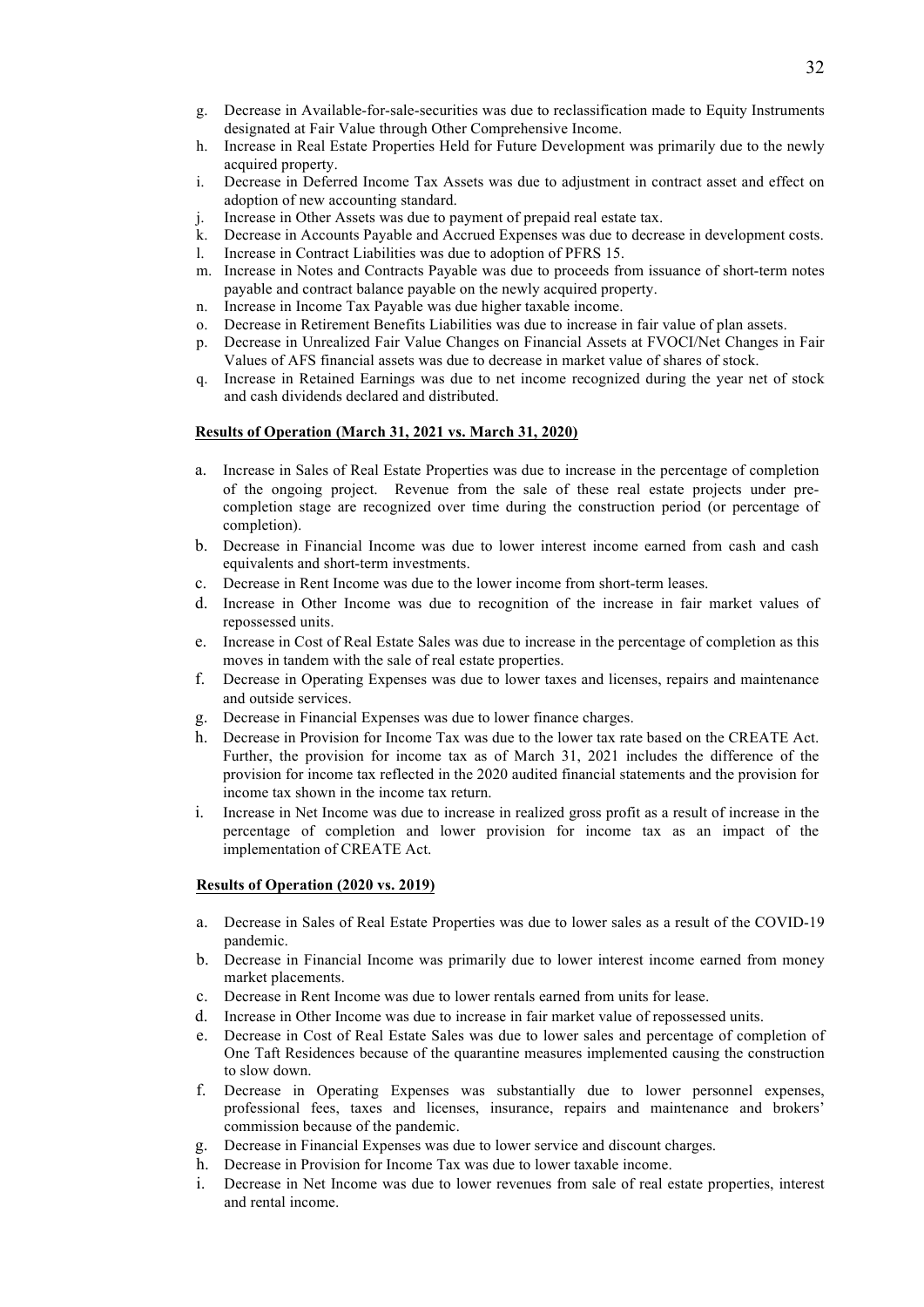# **Results of Operation (2019 vs. 2018)**

- a. Increase in Sales of Real Estate Properties was due to higher sales and percentage of completion of One Taft Residences.
- b. Increase in Financial Income was primarily due to higher interest income earned from installment contracts receivable, contract assets and short-term investments.
- c. Increase in Rent Income was due to increase in rental rates and adjustments for the reversal of deposits to rental income for pre-terminated contracts.
- d. Increase in Other Income was due to increase in fair market values of repossessed units and gain on sales of shares of stock.
- e. Increase in Cost of Real Estate Sales was due to higher sales and percentage of completion of One Taft Residences.
- f. Increase in Operating Expenses was substantially due to higher sales, personnel expenses, professional fees, taxes and licenses, insurance, repairs and maintenance and brokers' commission.
- g. Increase in Financial Expenses was due to increase in finance charges.
- h. Decrease in Other Expenses was due to lower adjustment of prior years' income of forfeited/cancelled contracts.
- i. Increase in Provision for Income Tax was due to higher taxable income.

#### **Results of Operation (2018 vs. 2017)**

- a. Decrease in Sales of Real Estate Properties was due to lower sales generated from the sale of the remaining units of Grand Emerald Tower, Manila Residences Bocobo and North Residences.
- b. Increase in Financial Income was due to higher interest income earned from installment contracts receivable and contract assets.
- c. Increase in Rent Income was due to additional lease contracts and higher rental rates.
- d. Increase in Other Income was due to increase in fair market value of repossessed real estate properties for sale and collection of penalty and processing fee.
- e. Decrease in Cost of Real Estate Sales was due to lower sales as this moves in tandem with the sale of real estate properties.
- f. Decrease in Operating Expenses was primarily due substantially due to lower sales, personnel expenses, brokers' commission and advertising and promotions.
- g. Increase in Financial Expenses was due to increase in notes payable balance and higher interest rates.
- h. Increase in Other Expenses was due to forfeiture/cancellation of prior years' sales.
- i. Increase in Provision for Income Tax was due to higher taxable income.
- j. Increase in Net Income was due to higher financial income, rent income and other income.

#### **9. Information on Independent Auditor**

Sycip Gorres Velayo & Co. is the company's external auditor for the years 2020 and 2019. The engagement partner is Ms. Aileen L. Saringan in 2020 and 2019.

| 2020            | 2019            |
|-----------------|-----------------|
| <b>P555,000</b> | <b>P550,000</b> |
|                 |                 |
|                 |                 |
| <b>P555.000</b> | <b>₽550,000</b> |
|                 |                 |

The Company did not avail any non-audit related services from external parties.

The Audit Committee's approval policies and procedures consist of:

- a. Discussion with the external auditors of the Audited Financial Statements.
- b. Recommendation to the Board of Directors for the approval and release of the Audited Financial Statements.
- c. Recommendation to the Board of Directors the appointment of the external auditor.

During the Annual Stockholders' Meeting of the Company, the appointment of the external auditor and approval of the audited financial statements are being presented for ratification by the stockholders.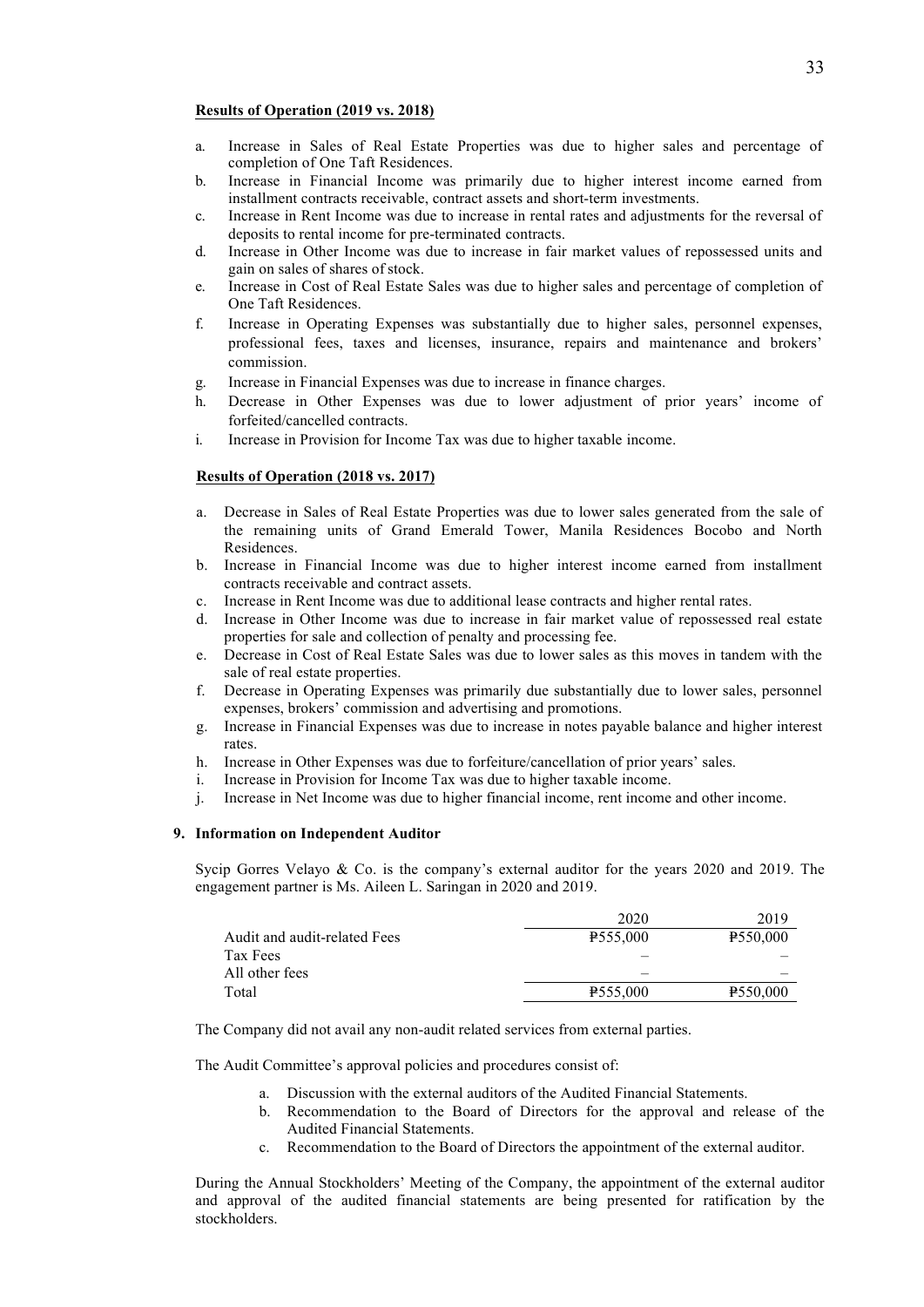# **10. Any Seasonal Aspects that had Material Effect on the Financial Condition or Results of Operations**

There are no seasonal aspects that had material effect on the financial condition or results of operations.

# **DIVIDENDS AND MARKET PRICE OF SHARES OF STOCK**

## **a. Cash Dividends Per Share**

| 2020 | 40.029      |
|------|-------------|
| 2019 | $P_{0.042}$ |
| 2018 | 40.029      |

Cash dividends on common shares were deducted from retained earnings upon declaration by the Board of Directors (BOD). All cash dividends due during the year were paid accordingly based on the approved dates by the BOD.

#### **b. Stock Dividends**

No stock dividends were declared in 2020. The Company declared 5% stock dividends in 2019 and 2018. All stock dividends declared during the 2019 and 2018 were distributed accordingly.

Stock dividends on common shares are measured based on the total par value of declared stock dividends. Stock dividends are deducted from retained earnings when the BOD's declaration is ratified by the stockholders of the Company. Unissued stock dividends are recorded as stock dividends distributable and credited to capital stock upon issuance.

Dividends for the year that are declared after the end of the reporting period but before the approval for issuance of financial statements are dealt with as an event after the reporting period.

## **c. Any Restrictions that may Limit Ability to Pay Dividends or that are likely to do so in the Future**

Dividends declared on shares of stock are payable in cash or in additional shares of stock. Future dividend payments, if any, will depend on the earnings, cash flow and financial condition of the Company and other factors.

The Revised Corporation Code prohibits stock corporations from retaining surplus profits in excess of 100% of their paid-in capital stock, except when justified by definite corporate expansion projects or programs approved by the BOD, or when the corporation is prohibited under any loan agreement with any financial institution or creditor from declaring dividends without its consent, and such consent has not yet been secured, or when it can be clearly shown that such retention is necessary under special circumstances obtaining in the corporation.

## d. **Stock Prices**

|                | <b>High</b> | Low  |
|----------------|-------------|------|
| First Quarter  | 2.34        | 0.65 |
| First Quarter  | 0.79        | 0.65 |
| Second Quarter | 0.77        | 0.54 |
| Third Quarter  | 0.76        | 0.66 |
| Fourth Quarter | 0.95        | 0.62 |
| First Quarter  | 1.05        | 0.73 |
| Second Quarter | 0.89        | 0.74 |
| Third Quarter  | 0.84        | 0.71 |
| Fourth Quarter | 0.78        | 0.70 |
|                |             |      |

*Note: Prices in 2019 took into account the stock dividends declared to the stockholders*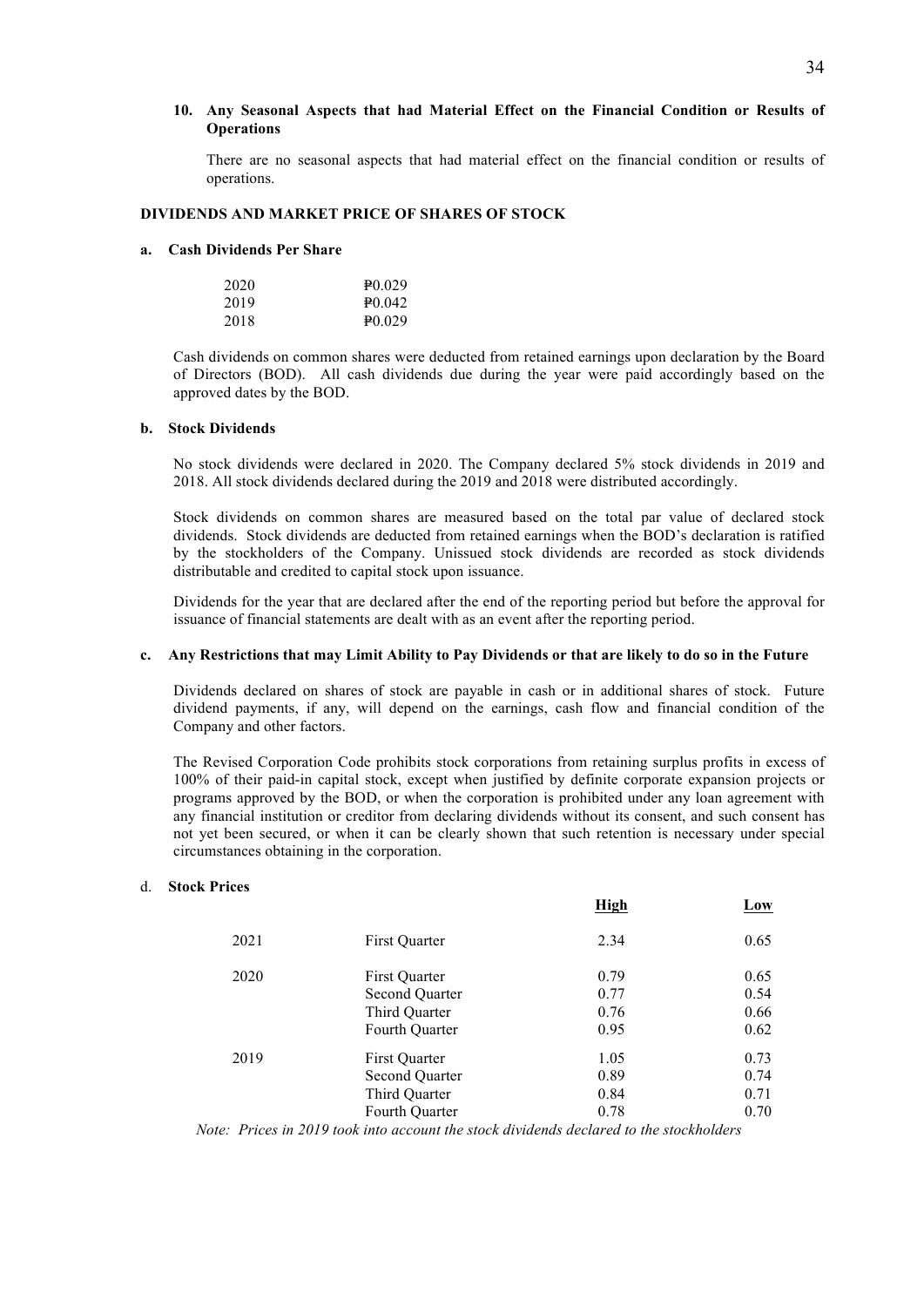# **e. Trading Market**

The Company's common equity is traded in the Philippine Stock Exchange.

The Company has no plans of acquisition, business combination, or other reorganization that will take effect in the near future that involves issuances of securities.

#### **f. Price Information on the Latest Practicable Date**

The Company's shares were last traded on April 28, 2021 at P1.98 per share.

# **g. Holders**

The number of shareholders of record as of March 31, 2021 was 751.

Top 20 Stockholders of record as of March 31, 2021:

|     | Name                                 | No. of Shares | $\frac{0}{0}$ |
|-----|--------------------------------------|---------------|---------------|
| 1.  | Cityland Development Corporation     | 712,030,839   | 49.73         |
| 2.  | Cityland, Inc.                       | 422,918,496   | 29.54         |
| 3.  | PCD Nominee Corporation – Filipino   | 122,056,793   | 8.52          |
| 4.  | Cityplans, Incorporated.             | 12,447,765    | 0.87          |
| 5.  | Roxas, Stephen C.                    | 12,223,321    | 0.85          |
| 6.  | Shao, Henry                          | 11,094,363    | 0.77          |
| 7.  | Tan, Joyce Liuson or Tan, Philip Sim | 10,901,636    | 0.76          |
| 8.  | Liuson, Andrew I.                    | 7,695,178     | 0.54          |
| 9.  | Credit & Land Holdings, Inc.         | 7,373,727     | 0.52          |
| 10. | Liuson, Grace C.                     | 6,737,109     | 0.47          |
| 11  | Co, Sharon Valerie                   | 5,727,174     | 0.40          |
| 12. | Co, Stephanie Vanessa                | 5,727,174     | 0.40          |
| 13. | Co, Stephen Vincent                  | 5,727,174     | 0.40          |
| 14. | Lim, Josephine                       | 4,090,838     | 0.29          |
| 15. | Ecclesiastes, Inc.                   | 3,692,420     | 0.26          |
| 16. | Gohoc, Josef C.                      | 3,004,274     | 0.21          |
| 17. | PCD Nominee Corporation - Others     | 2,898,298     | 0.20          |
| 18. | Obadiah, Incorporated                | 2,509,274     | 0.18          |
| 19. | Roxas, Jefferson C.                  | 2,399,867     | 0.17          |
| 20. | Jemimah Incorporated                 | 2,364,037     | 0.17          |
|     |                                      |               |               |

# **h. Recent Sale of Unregistered Securities (including recent issuance of securities constituting an exempt transaction)**

There was no sale of any unregistered securities.

The total number of shares issued and outstanding of the Company remains 1,431,785,284 as there was no stock dividend declaration in 2020. Stock dividends are exempted from registration under SRC Rule 10.1-2 (Exempt Transaction Not Requiring Notice).

# **CHANGES IN AND DISAGREEMENTS WITH ACCOUNTANTS ON ACCOUNTING AND FINANCIAL DISCLOSURE**

There are no changes in and disagreements with accountants on accounting and financial disclosure.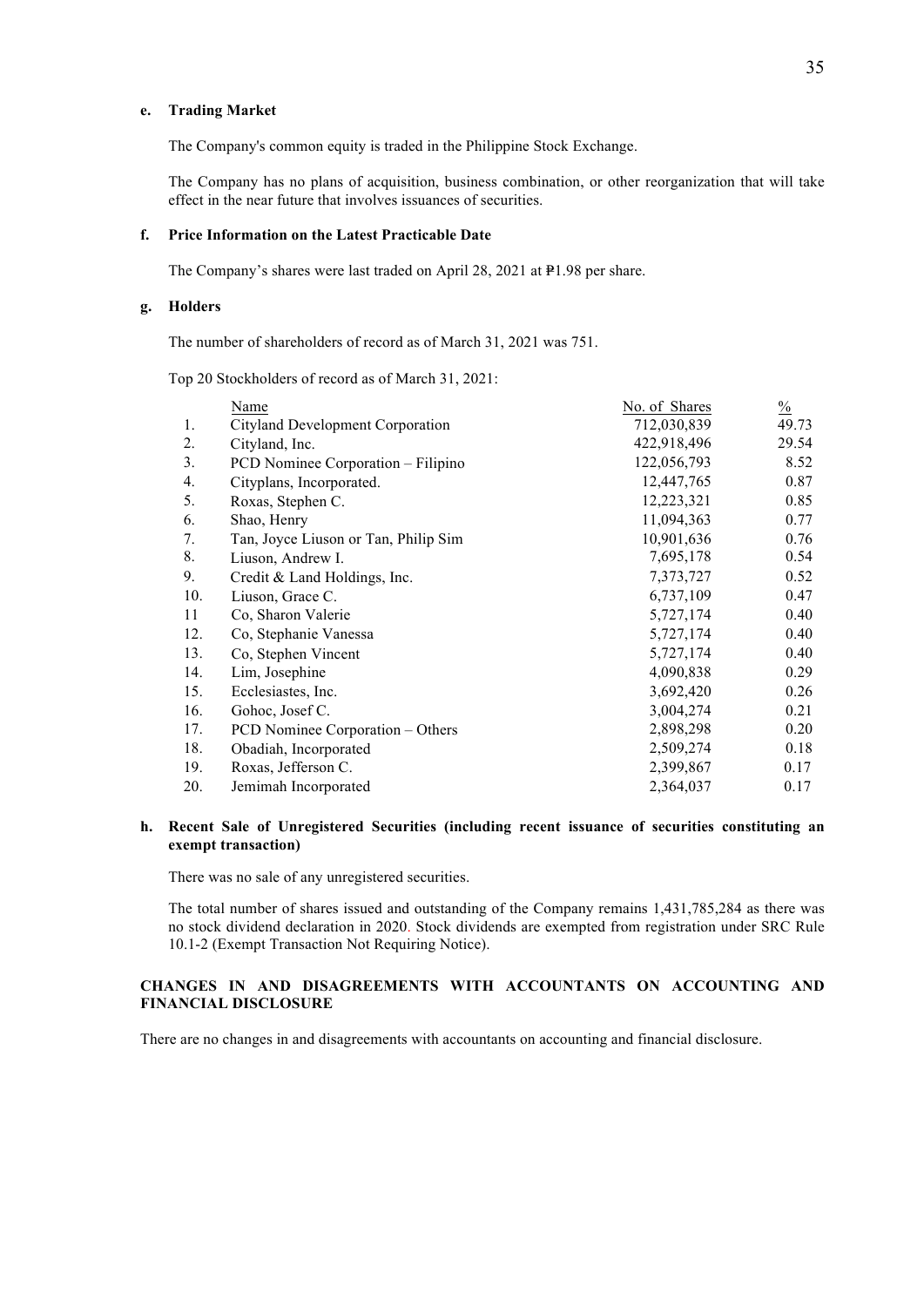# **COMPLIANCE WITH LEADING PRACTICES ON CORPORATE GOVERNANCE**

The evaluation system employed by the Company is thru a periodic self-rating system based on the criteria on the leading practices and principles on good governance.

1) Measures being undertaken by the company to fully comply with the adopted Leading Practices on Good Corporate Governance.

We have implemented the periodic self-rating system.

2) Any deviation from the company's manual of corporate governance (including a disclosure of the name and position of the persons involved and sanctions imposed on said individual).

There were no major deviations that require sanctions.

3) Any plan to improve corporate governance of the Company.

Based on the outcome of the periodic self-rating, we will come up with necessary actions / procedures to improve the corporate governance of the Company.

Pursuant to SEC Memorandum Circular No. 5, Series of 2013, the Corporate Governance Section of the Annual Report has been deleted and to be submitted separately to Securities and Exchange Commission.